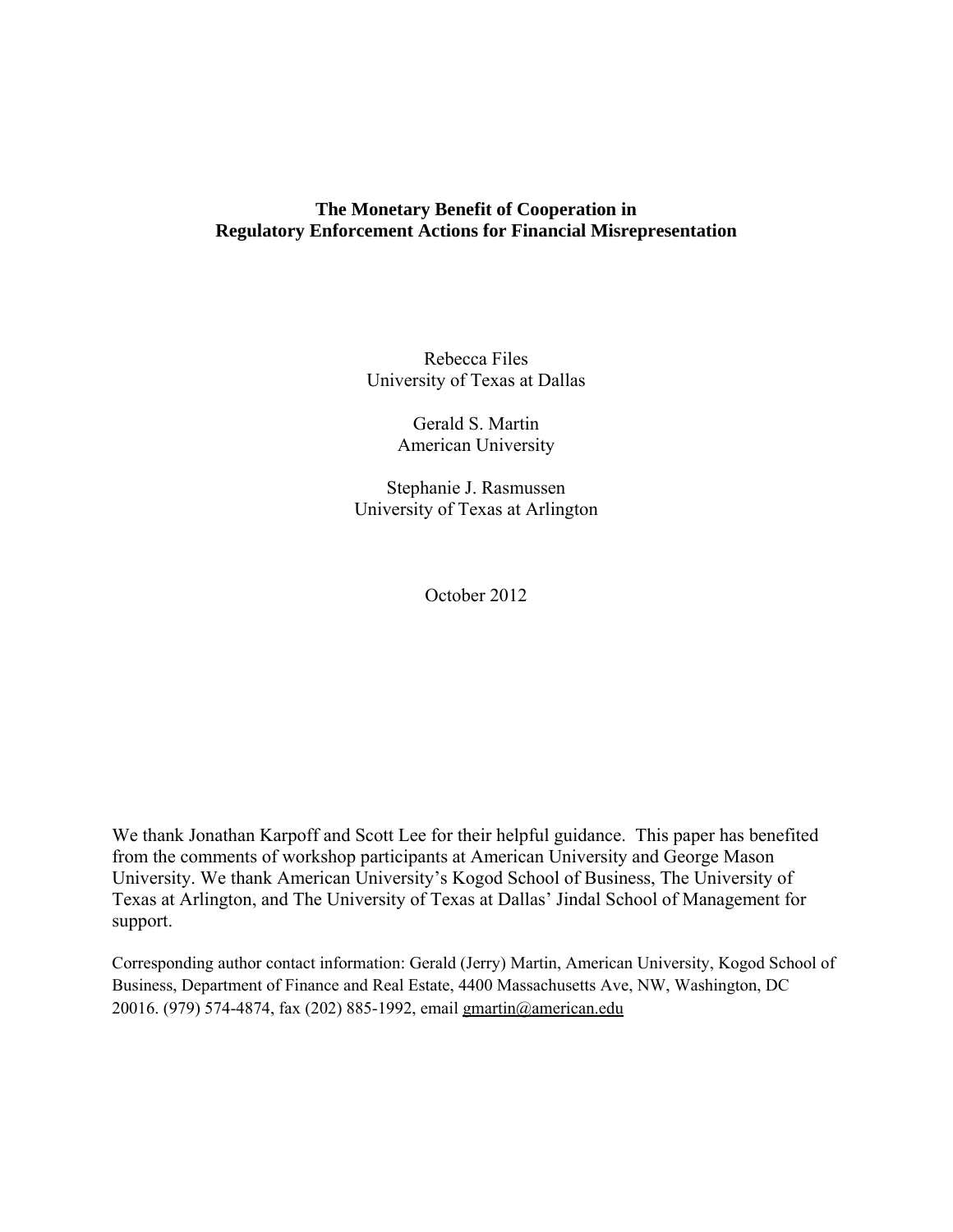## **The Monetary Benefit of Cooperation in Regulatory Enforcement Actions for Financial Misrepresentation**

#### **Abstract**

We examine the monetary benefits of firm cooperation with regulators for 1,059 enforcement actions initiated by the Securities and Exchange Commission (SEC) and Department of Justice (DOJ) for financial misrepresentation from 1978-2011. We estimate that firm cooperation results in a 12% increase in the probability of regulators bringing charges against firms. However, using a Heckman full maximum likelihood estimator, we find that being credited for cooperation by regulators reduces the monetary penalties firms pay by 35% (conversely, non-cooperation increases monetary penalties by 53%). Assuming an average penalty, this translates to a \$6 million benefit from cooperation. When cooperation credit is coupled with conducting an independent investigation and making the results available to regulators, monetary penalties are reduced by 47%, or \$8.2 million on average. These estimates are robust to controlling for factors considered by the SEC and DOJ when determining whether or not to bring charges and determining penalties. Alternative estimators provide similar estimates of the monetary benefits of cooperation.

JEL classification: G38; K22; K42; M41; M48

Keywords: Cooperation; Fraud; Penalties; Financial reporting; Securities and Exchange Commission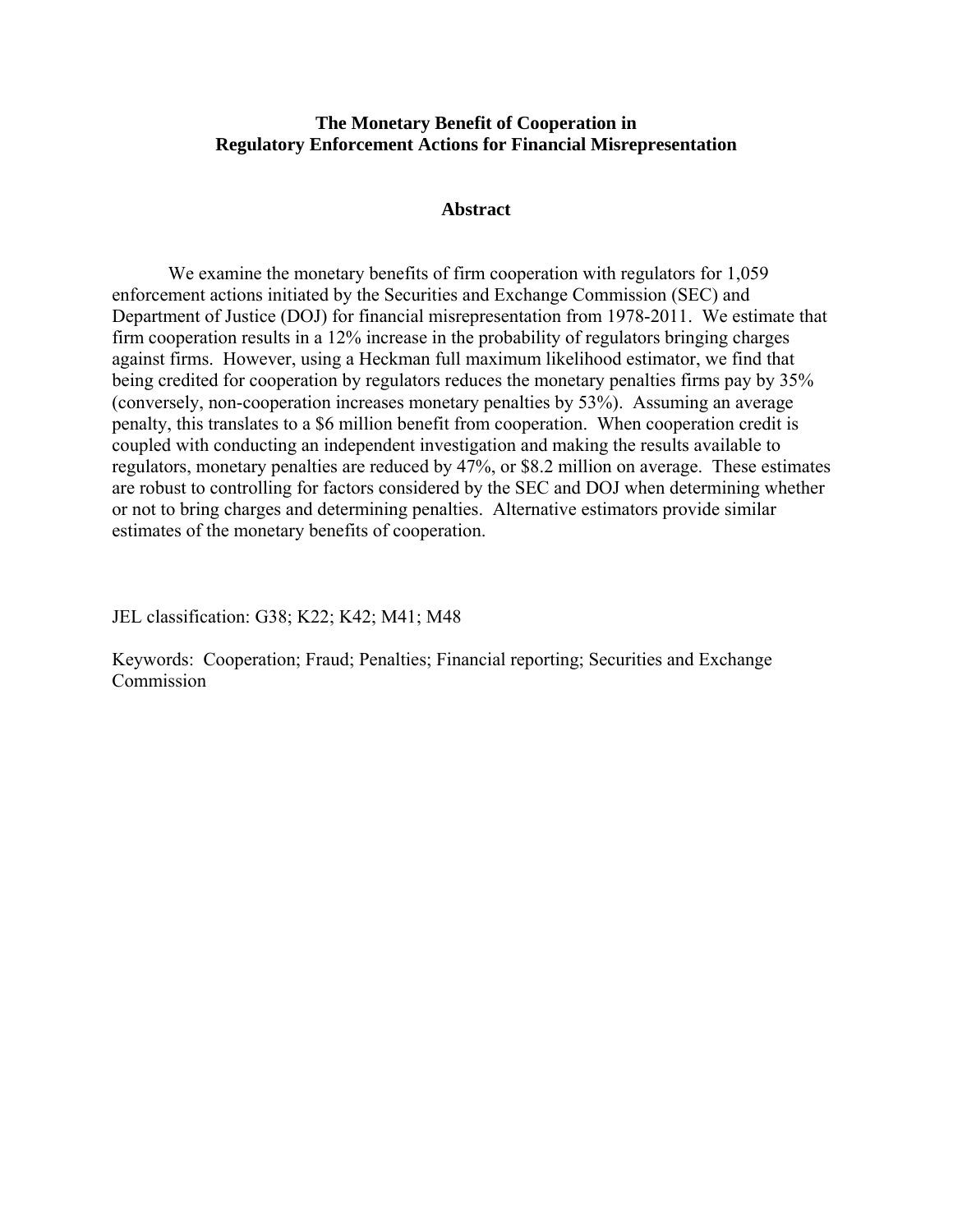## **The Monetary Benefit of Cooperation in Regulatory Enforcement Actions for Financial Misrepresentation**

## **1. Introduction**

When firms or their employees are caught violating securities laws, a potential response is for firms to cooperate with regulators. The U.S. Securities and Exchange Commission (SEC) and the U.S. Department of Justice (DOJ) receive tangible benefits from firm cooperation, including the prompt discovery of financial misconduct, expedient investigations, and a costeffective means of obtaining critical information about law violations. In fact, economic theory suggests that regulators cannot optimally enforce misconduct without some element of corporate self-reporting and cooperation.<sup>1</sup> It is therefore not surprising that regulators encourage this behavior by expressing a willingness to reward cooperation. In a May 2010 speech, U.S. Assistant Attorney General Lanny Breuer promised that companies cooperating fully with DOJ staff will receive "meaningful credit" for these actions.<sup>2</sup> Both the DOJ and SEC recently renewed their commitment to reward cooperative behavior by amending the United States Attorneys' Manual to include cooperation and initiating a formal program aimed at reducing penalties for cooperators, respectively.<sup>3</sup> However, little is known about the actual monetary benefits of cooperation, if any, that accrue to firms disciplined by the SEC and DOJ for law violations. We fill this void by examining whether cooperation with regulatory agencies systematically reduces the monetary penalties assessed against firms named in enforcement actions for financial misrepresentation.

<sup>&</sup>lt;sup>1</sup> See Kaplow and Shavell (1994) and Arlen (2011).

<sup>&</sup>lt;sup>2</sup> Breuer, Lanny, "Prepared Remarks to Compliance Week  $2010 - 5$ th Annual Conference for Corporate Financial, Legal, Risk, Audit & Compliance Officers," May 26, 2010,

http://www.justice.gov/criminal/pr/speeches-testimony/2010/05-26-10aag-compliance-week-speech.pdf.

<sup>&</sup>lt;sup>3</sup> See U.S. Department of Justice (1997, 2008) and U.S. Securities and Exchange Commission (SEC) (2001, 2006, 2010a).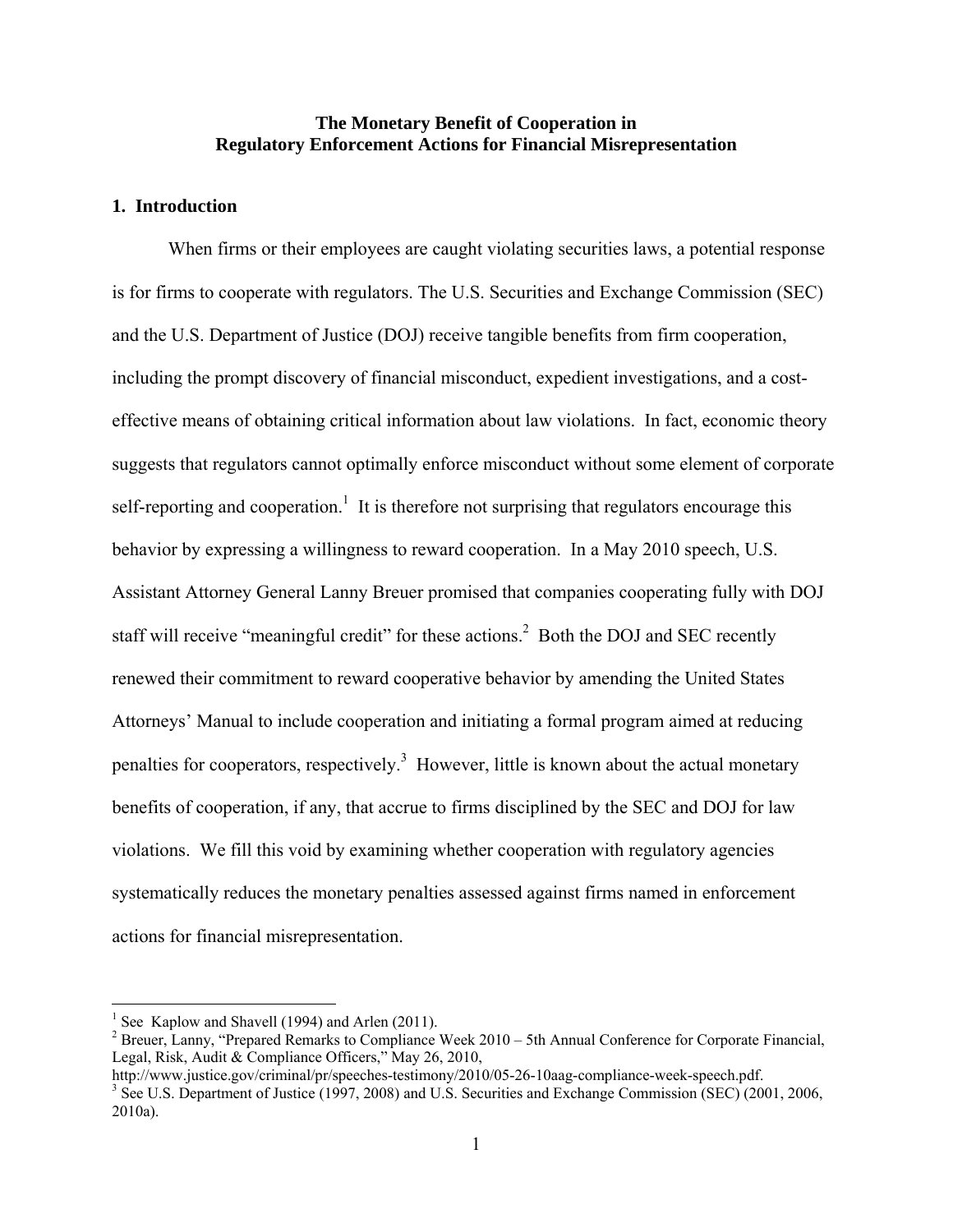Throughout our study, an "enforcement action" encompasses the series of events and public announcements related to misrepresented financial statements that result in regulatorinitiated disciplinary actions. Each enforcement action includes at least one securities law violation that regulators identify, investigate, and then penalize according to the nature and severity of the violation. On average, the enforcement process lasts 4.6 years, and firms have many opportunities to cooperate with regulators during this time period. Firm cooperation can include responding promptly and completely to regulators' information requests, voluntarily disclosing pertinent information not directly requested by regulators, encouraging employees to cooperate with regulators, and disclosing the results of company-initiated internal investigations. Statements such as "the firm was given credit for" or the "settlement takes into consideration the substantial cooperation provided" are typical in enforcement documents, suggesting that the SEC and DOJ consider firm cooperation when determining monetary penalties. However, the exact type or amount of consideration given is not revealed. According to Arlen (2011), lack of transparency as to the quantifiable benefits of cooperation credit may undermine the willingness of firms to cooperate in the enforcement process.

Prior research on the monetary benefits of cooperation that accrue to firms disciplined by the SEC and DOJ is quite limited. The most compelling evidence comes from Files (2012) who examines the conditions under which the SEC exercises enforcement leniency following a restatement. Using a sample of 127 restatement firms that are named in SEC enforcement actions, she finds that a publicly announced company-initiated internal investigation (her proxy for cooperation) is negatively related to monetary penalties subsequently levied by the SEC. Although Files (2012) informs managers about the potential risks and rewards of a companyinitiated investigation (conditional on both a firm reporting a restatement and being named in an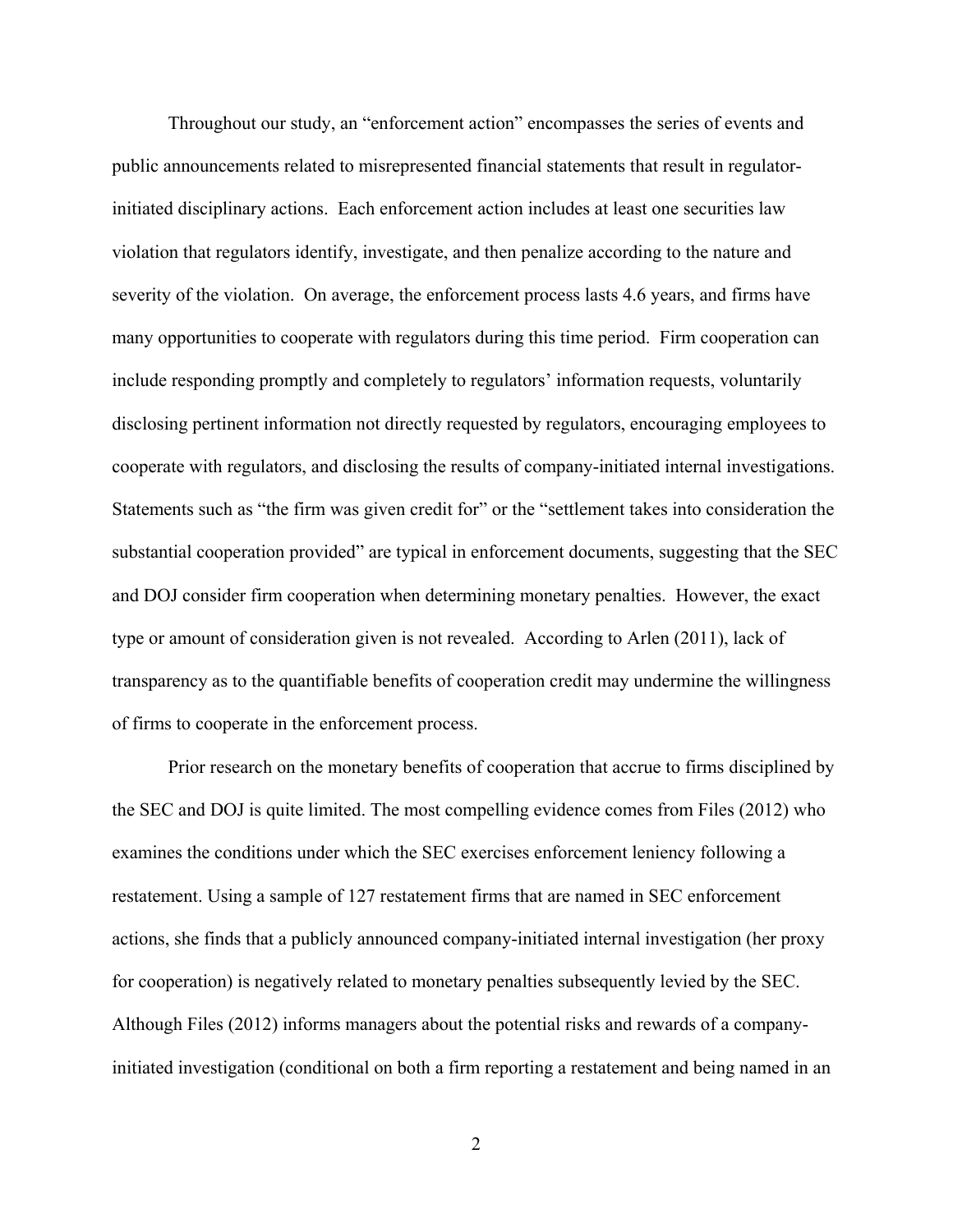enforcement action), she cannot speak to the benefits of other cooperative actions taken by a firm or the impact of these actions on the enforcement of non-restatement-related law violations.

Our paper contributes to the literature by taking an in-depth look at the monetary benefits firms receive when they have been cited for cooperation by regulators in financial misrepresentation enforcement actions. Our analysis differs from Files (2012) in that (1) our sample is not conditional on the firm filing a restatement, which allows us to examine a more diversified sample of enforcement cases; (2) we explore the benefits of both company-initiated investigations and other forms of cooperative actions deemed valuable to regulators; and (3) we examine the characteristics of firms cited for cooperation by the SEC or DOJ. An analysis of this nature is important because the average firm sanctioned by the SEC or DOJ for financial misrepresentation pays nearly \$17.3 million in fines and penalties to regulators. Therefore, determining if, and to what extent, cooperation with regulators reduces these monetary penalties is of interest to managers as they evaluate the possible consequences of a law violation. This analysis also has important implications for regulators and their ability to optimally enforce corporate crimes. In particular, evidence that the SEC and DOJ systematically offer leniency to firms that cooperate should encourage more firms to engage in these behaviors, thus enhancing the deterrence and enforcement of corporate crimes.

We examine the association between monetary penalties paid by firms and regulatorcited cooperation using a sample of 1,059 enforcement actions initiated by the SEC and DOJ for financial misrepresentation from 1978 through 2011. We identify a firm as receiving cooperation credit if the enforcement documents explicitly indicate that the firm's cooperation with regulators was considered when determining the firm's monetary penalty. This classification process is objective and verifiable because we depend on assessments made by the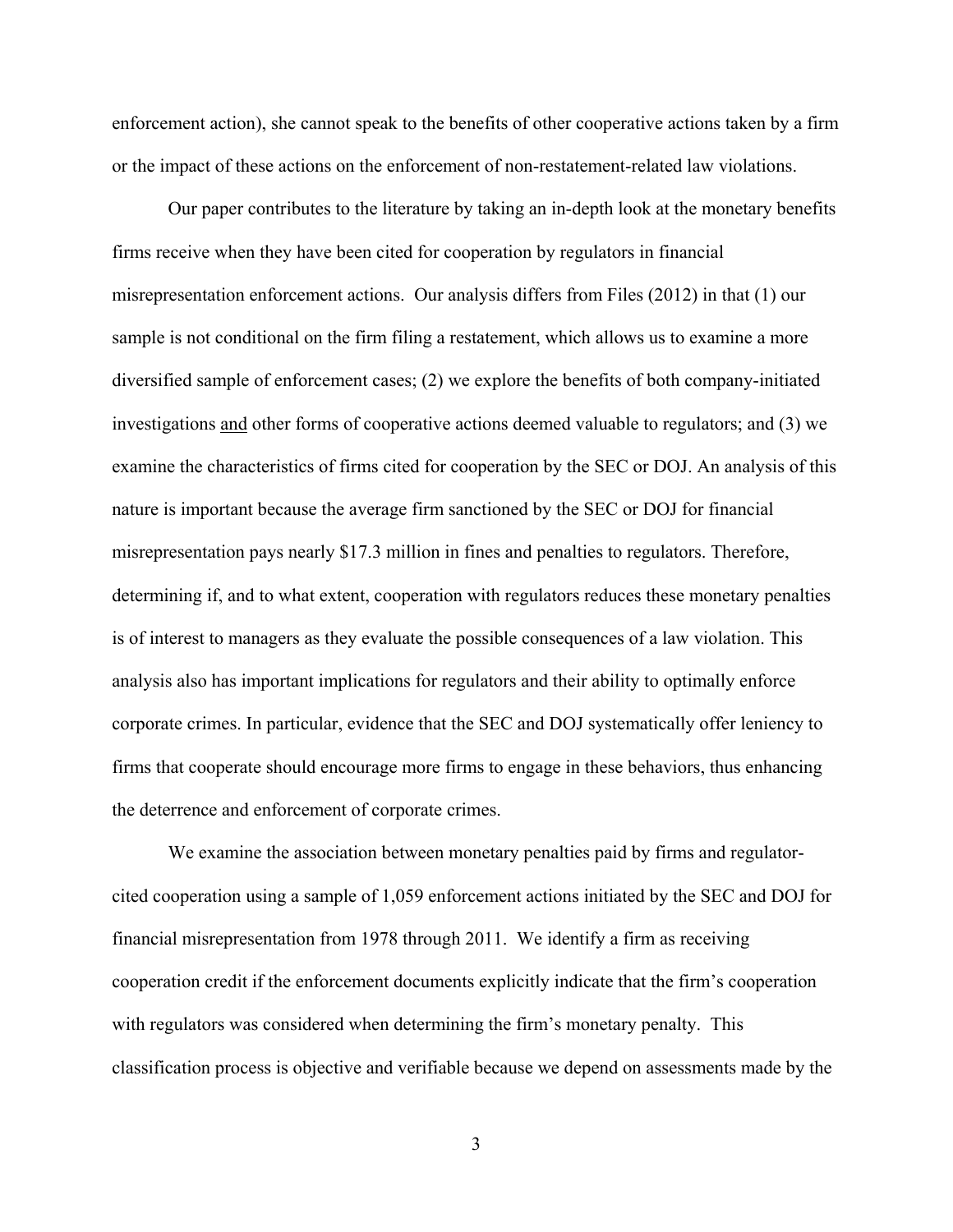SEC and DOJ, not the researcher, to identify firm cooperation. In all of our analyses, we control for the many criteria regulators consider when determining whether to bring charges against a firm and determining the extent of firm penalties, such as the nature and extent of the violation, alternative disciplinary methods, firm characteristics, and the nature of the regulatory environment. We also control for the potential effect of sample selection bias on our results by using a Heckman selection full maximum likelihood model.

Our analyses show that there are significant monetary benefits for firms that cooperate with regulators in the enforcement process. Being cited for cooperation by regulators in a financial misrepresentation enforcement action reduces the firm's monetary penalty by 34.7%, or conversely, not cooperating increases penalties by 53.1%. Assuming an average penalty, this translates into a \$6.0 million benefit for cooperation. We also find that monetary penalties are reduced by 19.1%, or \$3.3 million on average, when firms conduct an independent internal investigation and make the results unconditionally available to regulators. This suggests that cooperation with regulators is beneficial above and beyond company-initiated independent investigations and, on average, result in larger penalty reductions. Consistent with prior work (Files, 2012), we also find that cooperation with regulators increases the predicted probability that the firm is named as a respondent in an enforcement action by 11.8% (from 75.7% to 87.5%). Collectively, our findings provide clear evidence that regulators systematically offer leniency to cooperating firms when determining monetary penalties and the monetary benefits of cooperation appear to outweigh the increased probability of the firm being charged.

In supplemental cross-sectional tests, we find several factors that explain the likelihood of firm cooperation in the enforcement process. Cooperation is more likely in firms: (1) with lower relative market valuations as measured by the market-to-book ratio; (2) that exist in the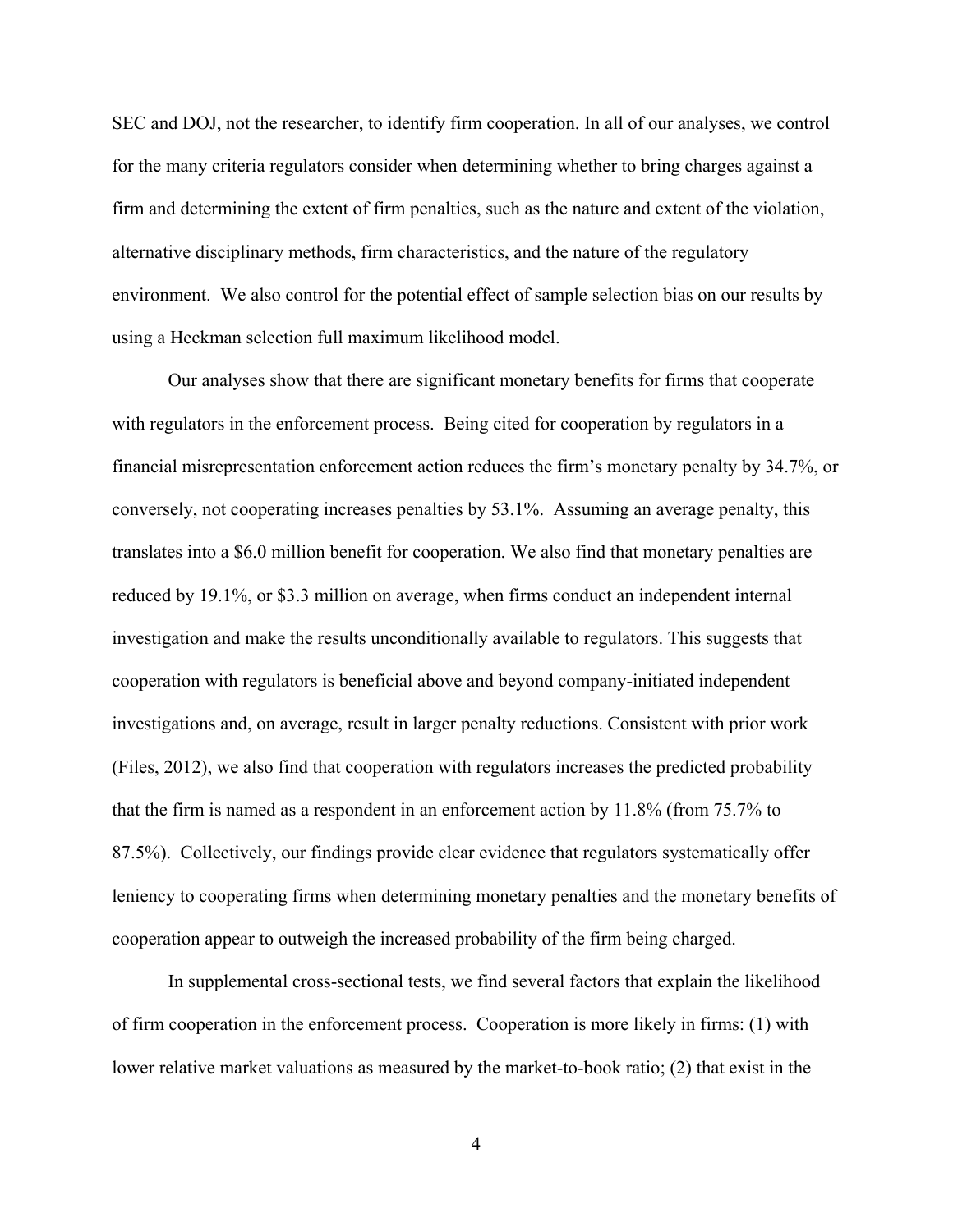same form as when the violation occurred; (3) that retained Big 8 (now Big 4) auditors; (4) with smaller boards of directors; (5) where the financial misrepresentation centers on foreign bribery charges, is associated with inadequate internal controls, or is motivated by internal or external sales or earnings expectations; (6) where the misconduct does not involve fraud; (7) that respond quickly to the misconduct once they become aware of it; and (8) that are penalized in the period subsequent to the enactment of the Securities Enforcement Remedies and Penny Stock Reform Act on October 15, 1990 up until the SEC's announcement of the cooperation initiative in October 2001. These findings offer important insights into the characteristics of firms that have cooperated with the SEC and DOJ in the enforcement process.

The paper proceeds as follows. In Section 2, we review related research and describe the problems that arise in previous attempts to examine whether firms benefit from cooperation with regulators. Section 3 describes our data and the protracted process of most regulatory enforcement actions for financial misrepresentation. In Section 4, we present the results of the selection equation of the Heckman selection model that estimates the probability of a firm being named as a respondent in the enforcement action. Section 5 presents the results of the outcome equation of the Heckman selection model that examines the monetary benefits of cooperation with regulators in enforcement actions. Section 6 explores the cross-sectional determinants of whether or not a firm received credit for cooperation with regulators in the enforcement process. Section 7 provides concluding remarks.

#### **2. Previous research**

The majority of research on cooperation uses a game-theoretic approach based in part on the classic iterated zero-sum Prisoner's Dilemma game.<sup>4</sup> Licht (1999) extends the game-theory approach to analyze and call for cooperation among international securities regulators. Much of

 4 See Axelrod (1984, 1997), Axelrod and Dion (1988), and Axelrod and Hamilton (1981).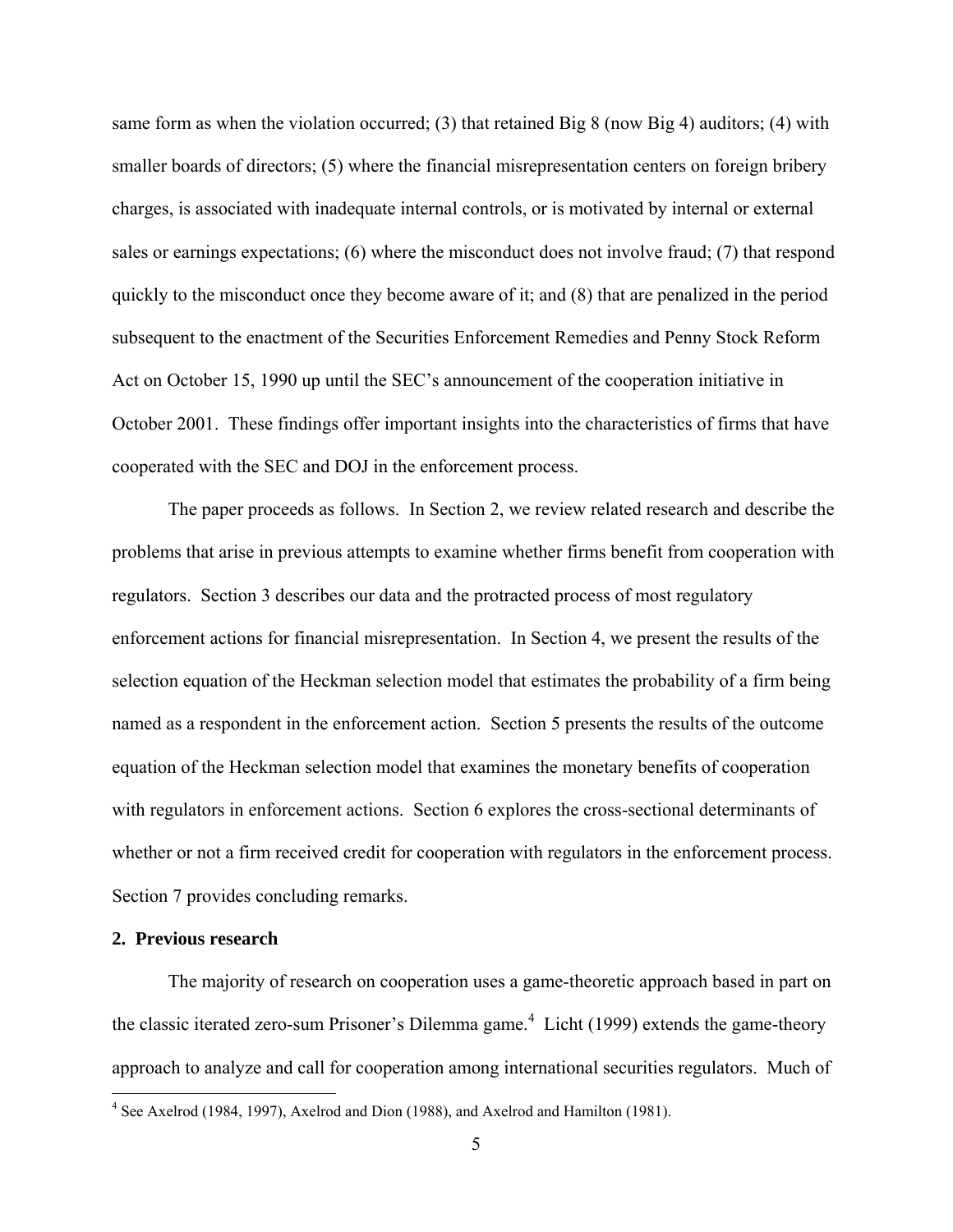the research that follows attempts to explain cooperation between regulators of jurisdictional authority and does not address cooperation between the regulator and the respondent.<sup>5</sup> While the nationalization and globalization of financial markets has increased the need for cooperation between state, federal, and international securities regulators, securing cooperation with the target of a regulatory enforcement action is also important to ensuring efficient and cost-effective regulatory environments at each jurisdictional-level.

A corporation is considered a "legal person" under the law, which enables it to sue, be sued, and commit law violations. Standard legal and economic theory maintains that corporate crime can be effectively deterred if the corporation is held strictly liable for its crimes, with larger fines leading to less crime. $<sup>6</sup>$  However, more recent research suggests that the optimal</sup> enforcement of corporate crimes differs from that of individual crimes primarily because the firm can intervene both ex ante and ex post to enhance regulators' enforcement efforts. Firms can prevent crimes ex ante by monitoring their employees' behavior, while ex post investigation and cooperation lead to the prompt discovery of misconduct and reduce the cost of regulatory prosecution (SEC, 2001; Arlen, 2011). The reduction in enforcement costs is largely possible because firms are better prepared than the government to detect law violations, identify responsible parties, and obtain evidence of the violations due to their unique knowledge of business operations (Arlen and Kraakman, 1997). Cooperation by firms also increases the likelihood that future corporate misconduct will be detected, which should reduce incentives for individuals to commit misconduct in the first place (Arlen, 2011). Therefore, this view of optimal corporate liability highlights that the most cost-effective enforcement regime includes some element of corporate monitoring, self-reporting, and cooperation.

 $<sup>5</sup>$  See Jones (2004) for an example of cooperation between federal and state regulators and Black (2011) for an</sup> example of cooperation between international regulators.

 $6$  See, e.g., Becker (1968), Block (1991), Arlen (1994), Lott (1999), and Parker and Atkins (1999).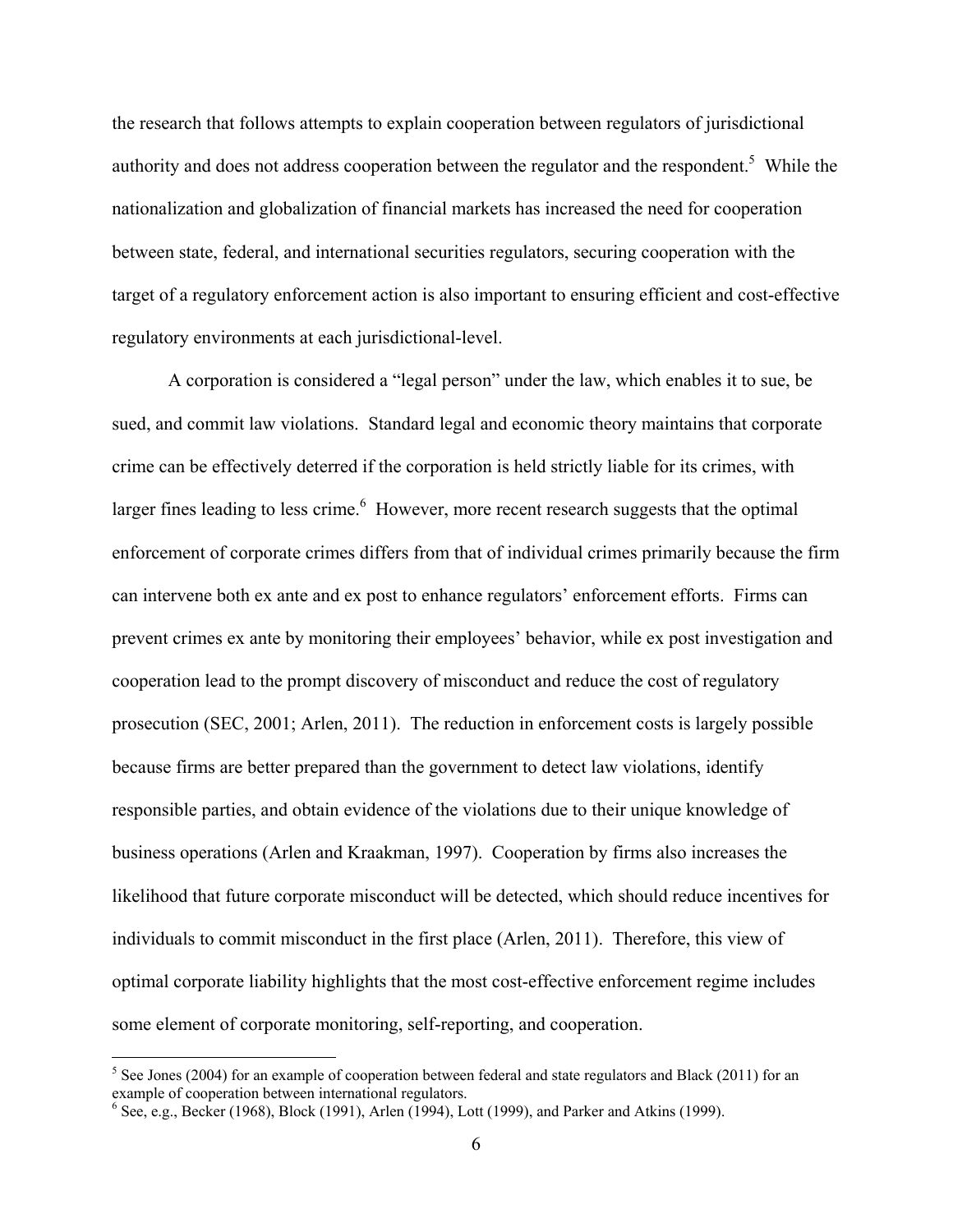To induce cooperation, however, regulators must ensure that firms are better off when they cooperate than when they do not. Over the past two decades, the SEC and DOJ have both publicly announced that they will reward cooperation following law violations (see, e.g., U.S. Department of Justice, 1997; U.S. Securities and Exchange Commission, 2001, 2006a, 2010a). The DOJ suggests that "the corporation's timely and voluntary disclosure of wrongdoing and its cooperation with the government's investigation" may result in no criminal charges, deferred- or non-prosecution agreements, or assessed fines below sentencing guidelines (U.S. Department of Justice, 1997; Breuer, 2010). The SEC (2006a) states that it considers "the degree to which a corporation has self-reported an offense or otherwise cooperated with the investigation, and its remediation of the offense" when determining penalties.<sup>7</sup> More recently, the SEC (2010a) announced a new cooperation initiative which allows its staff more leeway in rewarding firms and individuals for cooperation.

 Both the SEC and DOJ have historically disclosed when cooperation credit influenced the determination of regulatory penalties for law violations. For example, the regulatory proceeding against Sunrise Senior Living, Inc. and two former corporate officers states: "The terms of the proposed settlement with Sunrise reflect credit given to Sunrise for its substantial assistance in the investigation" (SEC, 2010b). The settlement did not include monetary penalties for the firm but did include monetary penalties for the former corporate officers. Cooperation is also documented in an enforcement action against Thor Industries, Inc. and its former vice president of finance: "The settlement with Thor takes into account the company's self-reporting and

<sup>&</sup>lt;sup>7</sup> The SEC's 2001 Statement on the Relationship of Cooperation to Agency Enforcement Decisions (Seaboard Report) outlines the specific criteria considered when determining whether to "credit" self-policing, self-reporting, remediation, and cooperation. For example, "did the company ask its employees to cooperate with our staff and make all reasonable efforts to secure such cooperation," and "did the company provide our staff with sufficient information for it to evaluate the company's measures to correct the situation and ensure that the conduct does not reoccur?"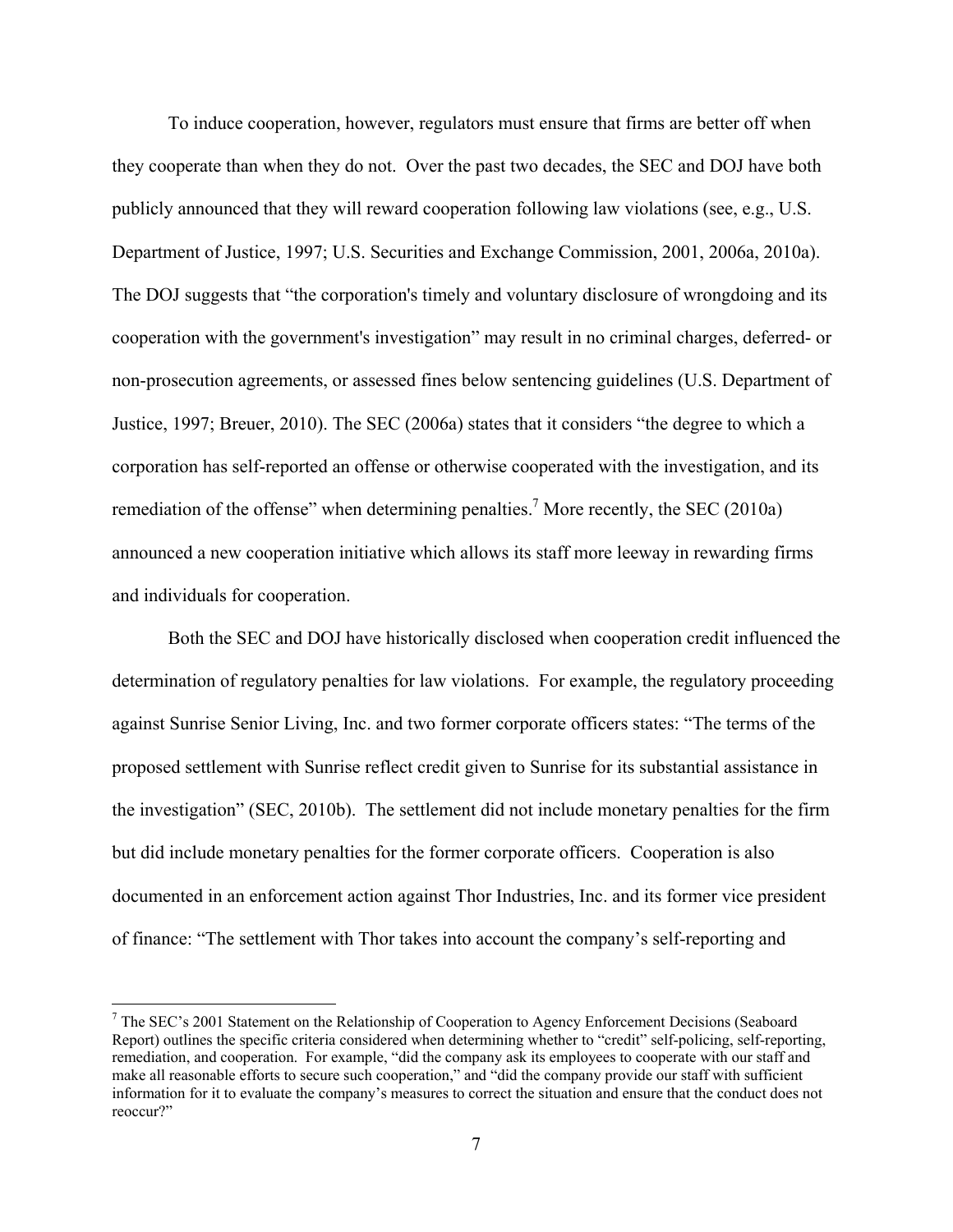significant cooperation in the SEC's investigation" (SEC, 2011a). In this case, the settlement included a \$1 million penalty for the firm and disgorgement of nearly \$400,000 by the former executive. Although these regulatory proceedings indicate that cooperation influenced the SEC's determination of monetary penalties, lack of transparency does not allow the public to understand how large the monetary penalties would have been without cooperation. Because the quantifiable benefits (if any) of cooperation are unclear, industry professionals have expressed skepticism about the extent of cooperation that firms should offer to regulatory staff following law violations (see, e.g. Aguilar, 2010; Weissmann and Smith, 2010).

Empirical research examining the monetary benefits of firm cooperation with the SEC and DOJ following law violations is limited. Files (2012) provides the most extensive analysis to date; however, she limits her examination to the association between company-initiated independent investigations (her proxy for cooperation) and monetary penalties for enforcement actions involving restatements. Using a sample of 127 restatement firms that are sanctioned by regulators, she finds that independent investigations reduce the SEC monetary penalties assessed against a firm by \$37.4 million, on average.<sup>8</sup> Although this study provides initial evidence that firms can reduce regulatory penalties if they conduct company-initiated investigations, it analyzes only restatement firms and fails to consider cooperation from the standpoint of regulators.

Two other studies control for cooperation (defined as SEC or DOJ disclosure that the firm cooperated during the enforcement process) in regression models predicting the magnitude of regulatory monetary penalties. Karpoff, Lee, and Martin (KLM) (2012b) find no association between cooperation and total monetary penalties for all respondents, while Correia (2009) finds

 $8$  The 127 restatement-related enforcement actions analyzed in Files (2012) reflect only eight percent of all SEC sanctions issued during her (1997-2005) sample period.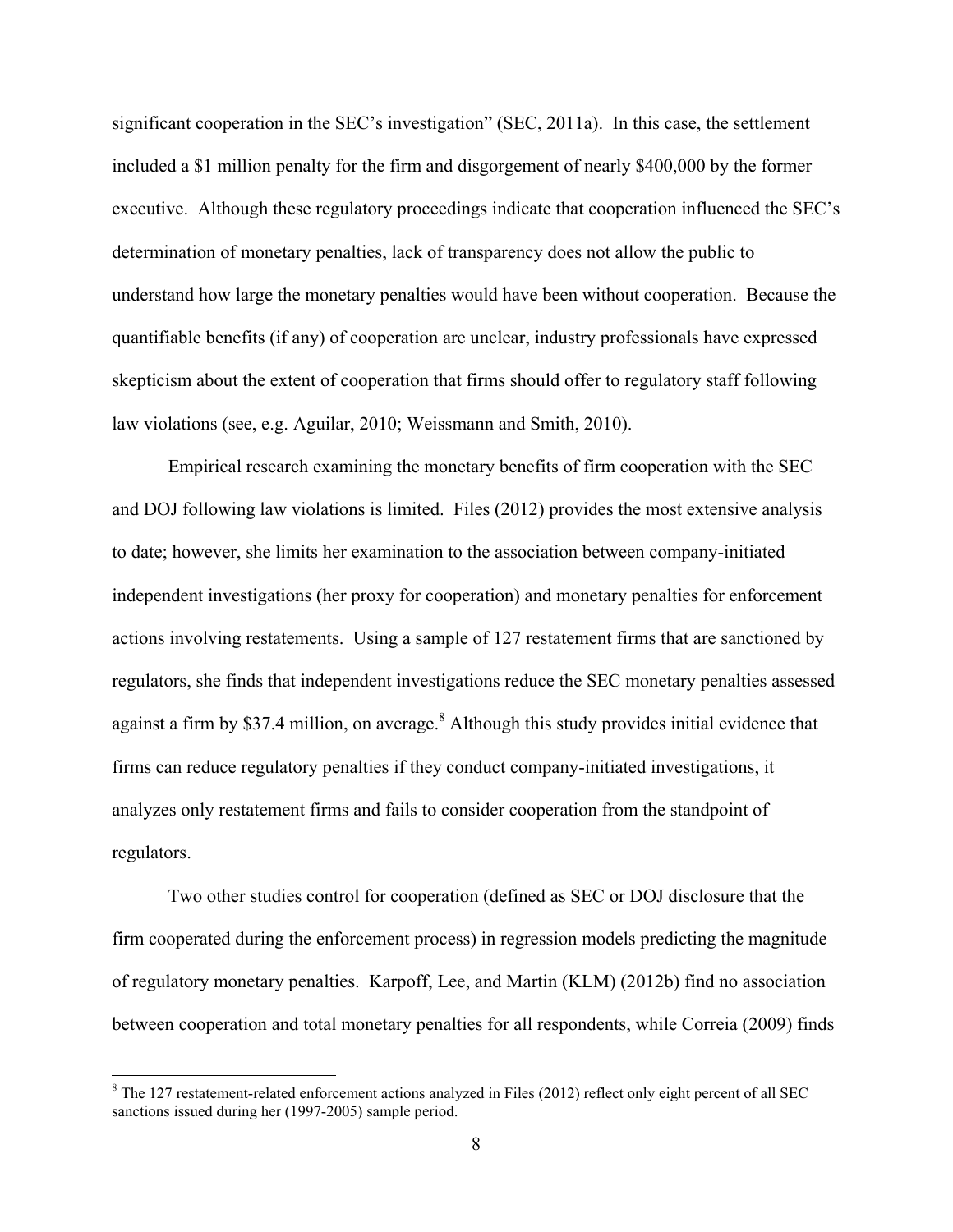that cooperation reduces total monetary penalties for all respondents in the pre-1999 time period. The inferences drawn from these studies, however, are limited due to the authors' research design choices. For example, self-selection issues arise since firms choose whether or not to cooperate and prosecutors choose which cases to pursue. Although KLM (2012b) control for these and other issues using a structural equations model, Correia (2009) does not control for self-selection. In addition, Correia (2009) examines total regulatory penalties assessed against *all* respondents (including the firm and its employees and agents) while KLM (2012b) examine total regulatory penalties, civil class action settlements, and non-monetary sanctions against *all* respondents, making it difficult to isolate the monetary benefits of cooperation accruing specifically to the firm. Finally, Correia (2009) limits her sample to firms with political contributions or lobbying expenditures that are accused of financial misrepresentation. Thus, it is unclear from prior research if cooperation reduces monetary penalties imposed by regulators against the firm for the entire universe of financial misrepresentation enforcement actions and how large the penalty reductions may be.

#### **3. Financial misrepresentation**

#### *3.1. Enforcement data*

 $\overline{a}$ 

Since we are interested in examining the monetary benefits of firm cooperation with regulators following the discovery of a law violation, we base our sample on data from the Federal Securities Regulation (FSR) database described in Karpoff, Koester, Lee, and Martin (2012). This database consists of all 1,099 enforcement actions by the SEC and DOJ from 1978 through 2011 that include violations of the accounting provisions enacted under the 1977 Foreign Corrupt Practices Act (FCPA).<sup>9</sup> All of the enforcement actions include charges of financial misrepresentation under one of three sections of the Securities Exchange Act of 1934 as

<sup>9</sup> The FSR database is available at http://www.fesreg.com.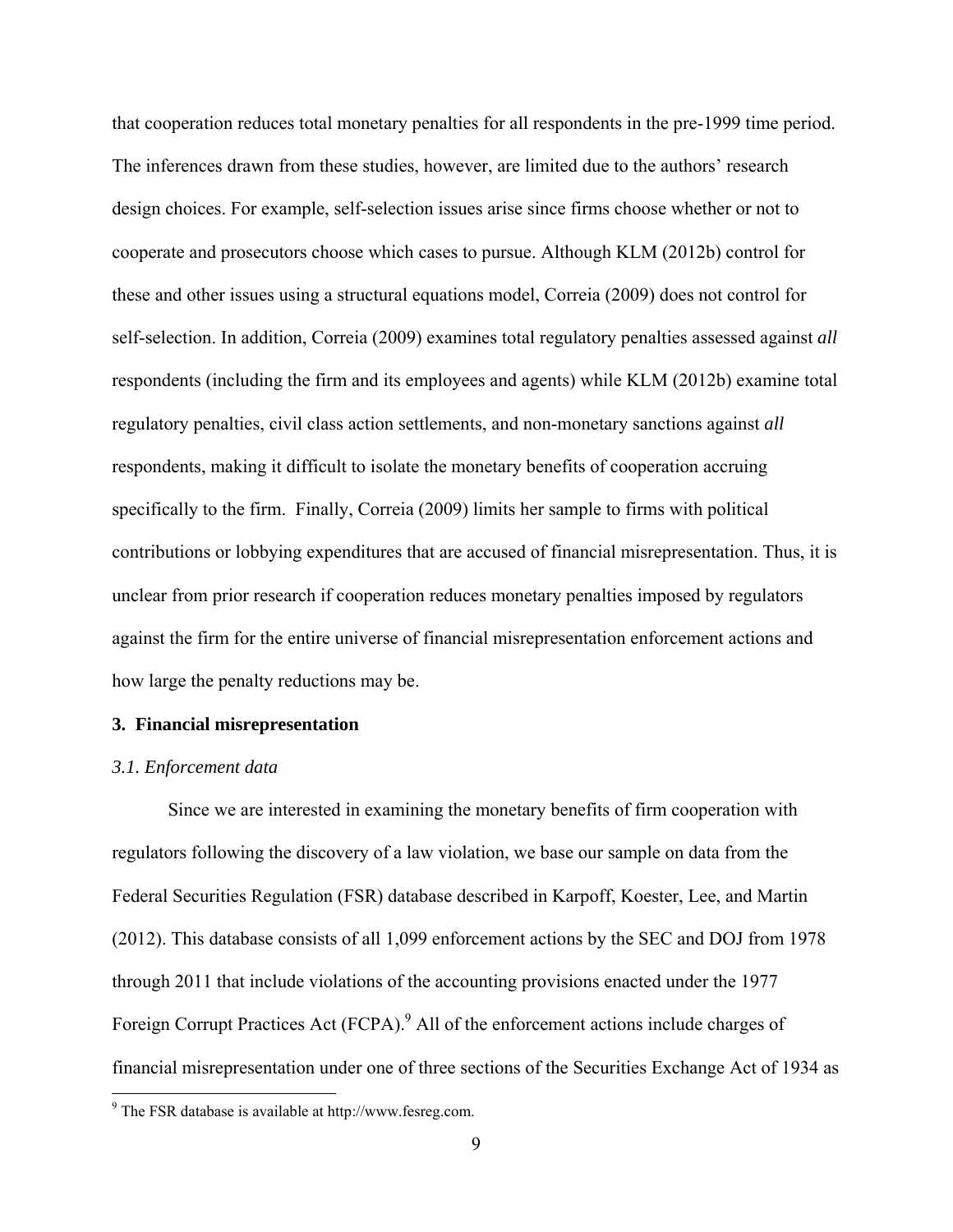amended by the FCPA: 15 USC  $\S$  78.13(b)(2)(A) and (B) and  $\S$  78.13(b)(5) and two rules under the Code of Federal Regulations 17 CFR 240.13b2-1 and 13b2-2. Collectively, these regulations require every issuer of a security under Section 12 of the Exchange Act to (1) make and keep books, records, and accounts which accurately reflect the transactions of the issuer; and (2) devise and maintain a system of internal accounting controls. The regulations also mandate that no person shall knowingly circumvent a system of internal accounting controls; knowingly falsify any book, record, or account required under these regulations; or directly or indirectly make a materially false or misleading statement to an accountant. Regulators are required to investigate and prosecute criminal wrongdoing that is discovered and falls under the FCPA (U.S. Department of Justice, 1997).

As explained in Karpoff et al. (2012), the FSR database provides several benefits relative to alternative data sources used in prior research. Most importantly, the database contains the universe of federal enforcement actions for books and records and internal controls misrepresentation. Other possible screens to identify financial misrepresentation cases include Accounting and Auditing Enforcement Releases (AAERs) (see, e.g., Feroz, Park, and Pastena, 1991; Bonner, Palmrose, and Young, 1998) and private class action lawsuit filings (see e.g., Gande and Lewis, 2009).<sup>10</sup> Such screens suffer four potentially critical flaws: (1) they do not capture all federal enforcement actions for financial misrepresentation; (2) they require the researcher to make subjective judgments as to which observations to exclude from their sample (e.g., duplicate events, events unrelated to misconduct); (3) they exclude all other regulatory

<sup>&</sup>lt;sup>10</sup> An AAER is a secondary classification of a Securities Act Release, Exchange Act Release, or Litigation Release. The Commission announced the AAER series "to enable interested persons to easily distinguish enforcement releases involving accountants from other Commission releases" (Accounting and Auditing Enforcement Release No. AAER-1, 1982 SEC LEXIS 2565, May 17, 1982). While an AAER identifies enforcement actions involving accountants, it will not identify those cases in which an accountant is not involved in a Commission enforcement action, nor will it identify enforcement actions by the DOJ. Many AAERs also describe enforcement actions that do not involve financial misrepresentation.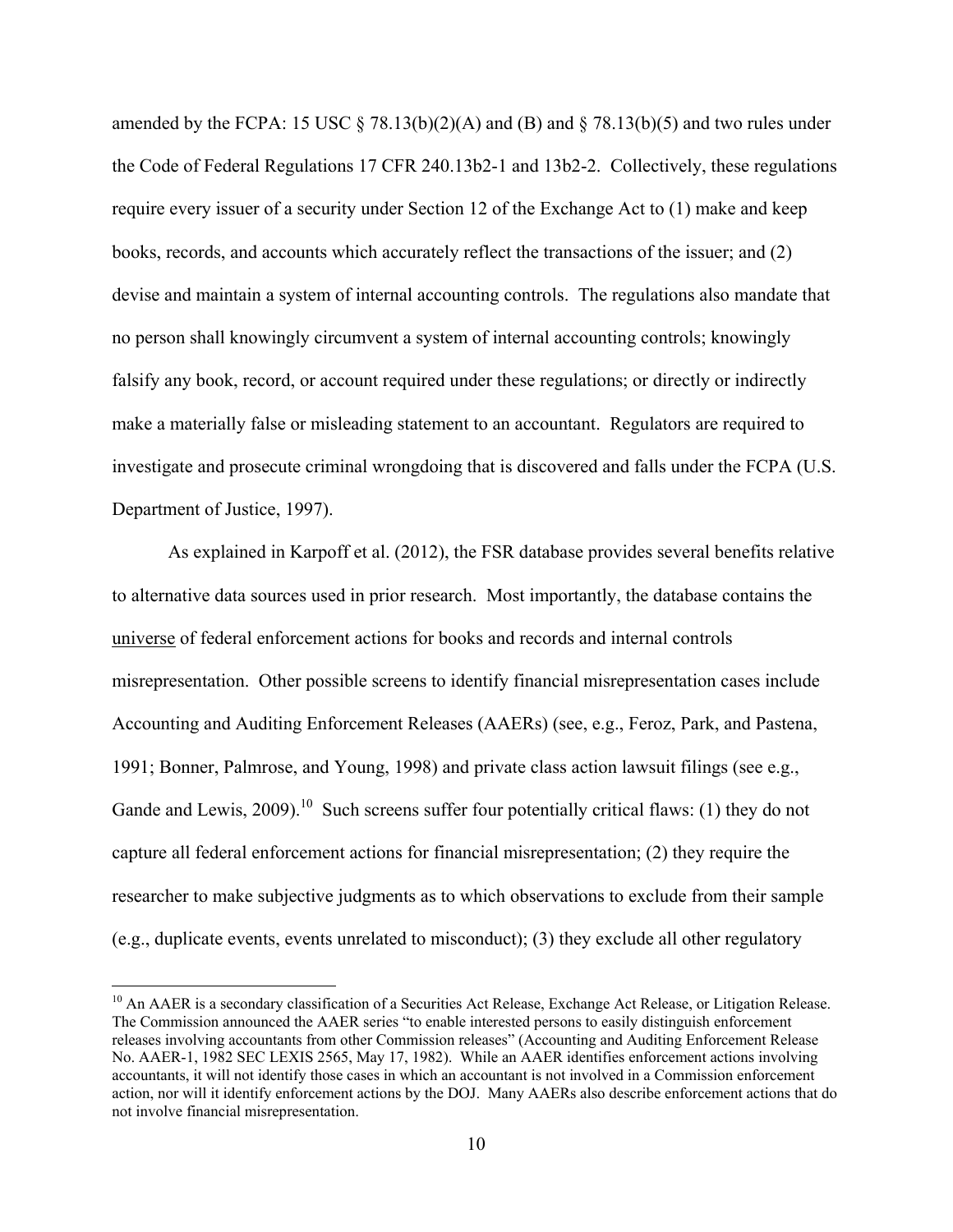releases and announcements (e.g., DOJ criminal proceedings and SEC releases that do not involve accountants) that may contain pertinent information related to the enforcement proceeding; and (4) they exclude announcements related to the enforcement action that occur prior to the filing of a class action lawsuit or the initial regulatory proceeding. Since May 1982 when the SEC began the AAER series, approximately 83% of the enforcement actions in the FSR database have at least one associated AAER. The FSR database, however, supplements the information included in AAERs with details gathered from additional legal filings such as civil complaints filed by the SEC and DOJ, criminal indictments from the DOJ and state Attorney General offices, District court documents, and corporate filings in EDGAR. This information is often overlooked when researchers simply focus on AAERs or securities class action lawsuits.

Table 1 presents a breakdown of the 1,099 enforcement actions for financial misrepresentation included in the FSR database according to the type of security registered with the SEC. The sizable majority (96%) of regulatory enforcement actions involve firms whose shares are registered under Section 12 of the Exchange Act as common equity. Of the 1,059 observations falling into this category, 1,026 are for firms with ordinary shares and 33 are for firms with American Depository Receipts (ADR) representing foreign shares of common equity. Other types of securities subject to enforcement actions include limited partnerships (15), public debt (9), preferred stock (5), Real Estate Investment Trusts (REITs) (4), cooperatives (2), annuities (1), and mutual funds (1). Three additional enforcement actions occur during the registration process of an initial public offering (IPO), and each of these securities was withdrawn prior to issuance. We limit our sample to the 1,059 enforcement actions involving firms with common equity securities to ensure that valuation measures related to common stock are available for our analyses.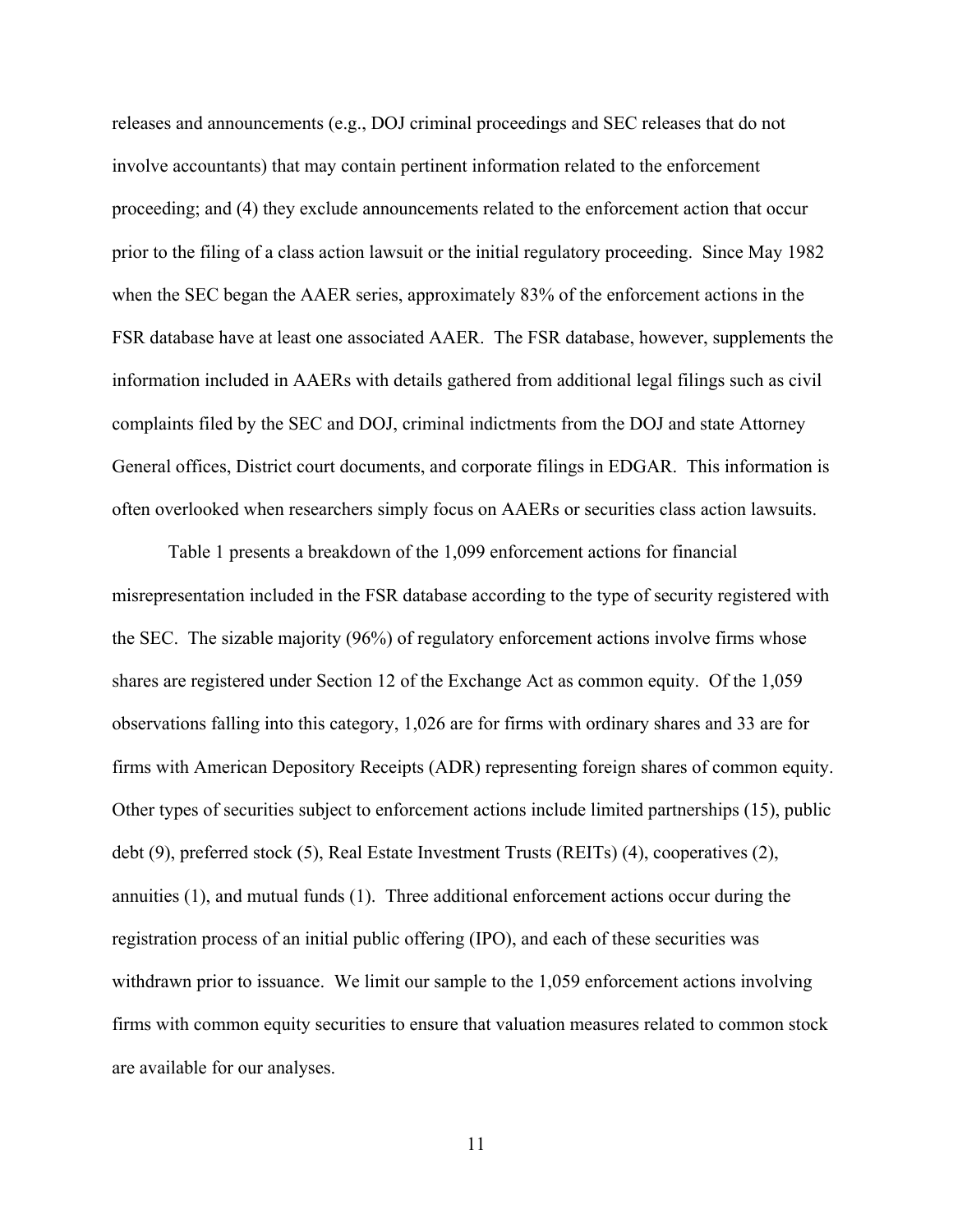### *3.2. The enforcement process*

1

The timeline in Figure 1 depicts the typical sequence of events surrounding a securities enforcement action for financial misrepresentation.<sup>11</sup> Each enforcement action is a compilation of events and public announcements related to the firm whose financial statements are misrepresented. Regulatory proceedings are the disciplinary actions initiated by regulators, and commonly include a mixture of proceedings that may implicate the firm itself, other affiliated firms, or individuals associated with the firm. The SEC publicly discloses these proceedings in the SEC Docket, by issuing press releases, enforcement releases in the form of Administrative Proceedings or Litigation Releases, or Administrative Law Judge Initial Decisions or Orders. Either the DOJ or relevant U.S. Attorney's Office may also issue press releases concerning civil or criminal actions. Any filings made at U.S. District Courts also become a matter of public record.

As depicted in Table 2, the 1,059 enforcement actions in our sample involve 10,085 unique events (an average of 9.5 events per enforcement action) that take place over a mean (median) period of 90.7 (83.1) months. Table 2 presents the frequency with which each type of event was announced in our sample, the number and percentage of enforcement actions with at least one incident of that event, and the mean and median relative length of time in months from the end of the violation period (the period during which the firm misrepresented its financial statements) to the event date.

An enforcement action typically begins with a conspicuous event or public announcement that draws the attention of regulators. These events, labeled trigger events, are often firm disclosures of potential problems. Common trigger events include the self-disclosure

<sup>&</sup>lt;sup>11</sup> For more information, see the SEC (1973), Lucas (1997), Cox, Thomas, and Kiku (2003), or KLM (2008a, 2008b).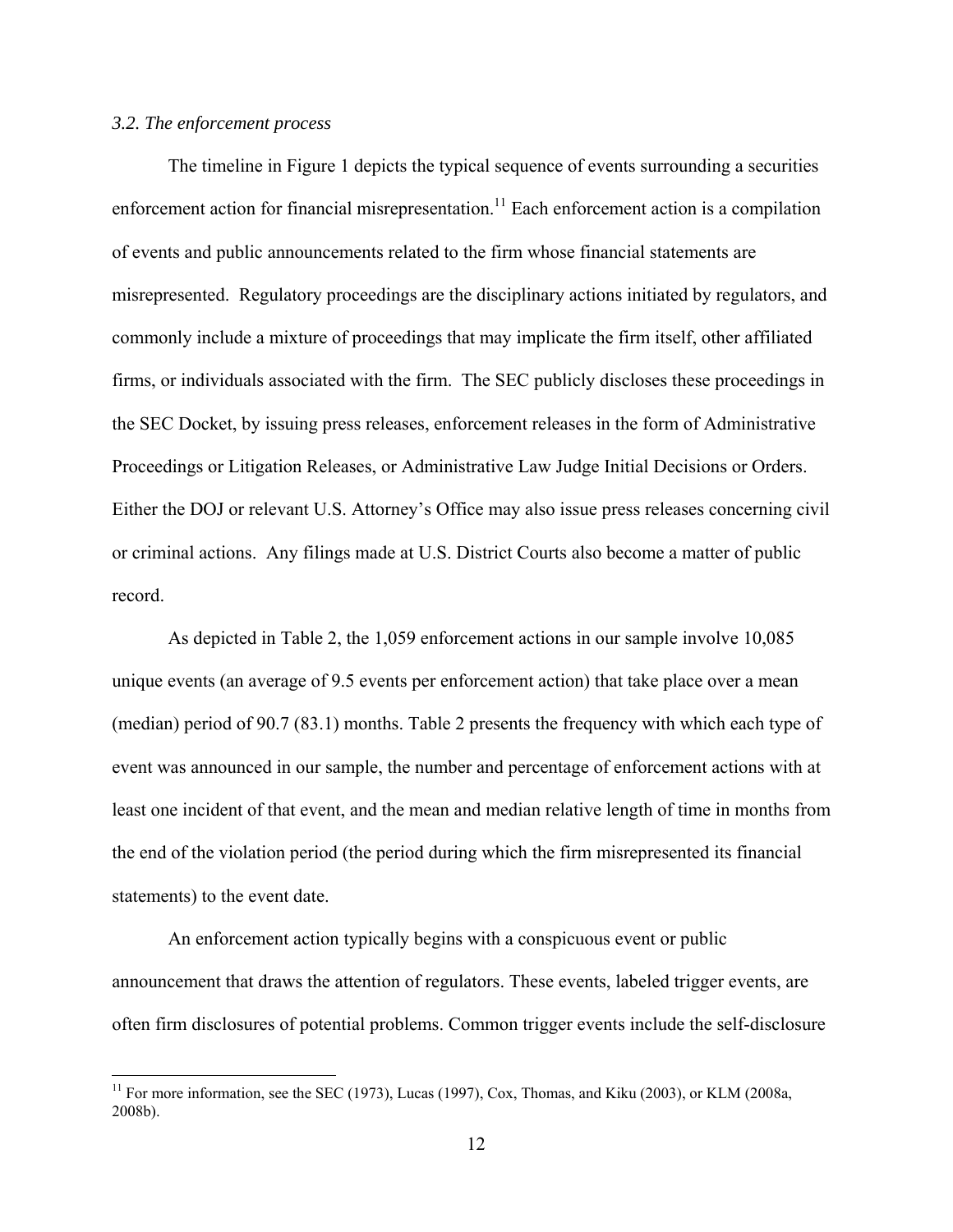of a potential malfeasance, instigation of an internal investigation, suspension or termination of an executive, delayed filing of an annual or quarterly report, announcement of an auditor departure, restatement of a previously filed financial statement, and identification of unusual trading patterns. Using information gathered from 876 unique source documents (including regulatory proceedings and firm announcements), we specifically identify the initial trigger event for 82% of our sample (870 of 1,059 enforcement actions). The trigger events occur a mean (median) of 1.6 (2.2) months after the end of the violation period.

In addition to attracting the attention of regulators, trigger events also often precede the filing of earnings restatements and civil class action lawsuits. For example, slightly more than half of our sample firms (560 firms or 53%) announce a pending or actual restatement of previously issued financial statements, and these announcements occur an average of 2.5 months after the violation period end date and almost one month after the initial trigger event. The time lag between the initial trigger event and the restatement announcement likely occurs because (1) restatements are often announced in conjunction with earnings releases (which are announced on a pre-determined schedule), and (2) firms often delay disclosure until the impact of the restatement can be quantified and the internal investigation is completed.<sup>12</sup> Private class action lawsuits are filed against 48% of the firms in our sample (509 of 1,059 enforcement actions).

Once a potential law violation has been identified, SEC staff privately request information from the firm and carry out an informal investigation. If the case warrants additional attention, the SEC then initiates a formal investigation during which it can use subpoena power to gather more information from the firm. Twenty-five percent of the sample firms voluntarily announce that they are the target of an informal inquiry, with the remaining 75% electing not to

 $12$  Almost 50% of restatements announced during the 1997-2002 time period are bundled with earnings news (Gordon, Henry, Peytcheva, and Sun, 2008; Files, Swanson, and Tse, 2009).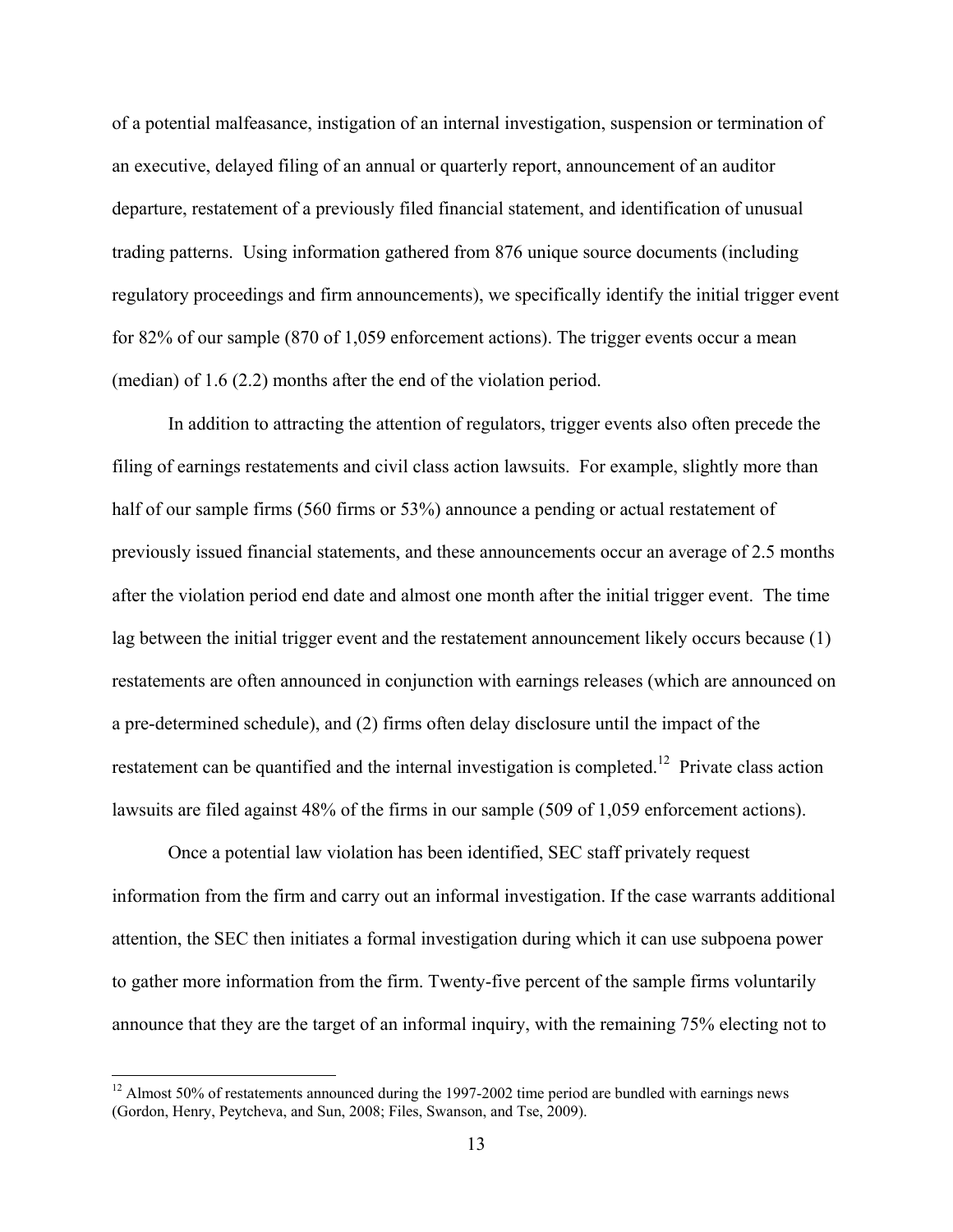disclose this information to the public. Over half of the sample (54%) announce that a formal regulatory investigation has begun, and these announcements occur a mean (median) of 8.3 (7.0) months after the violation end date or 3.2 (2.6) months after the informal investigation announcement. Once regulators gather enough information to consider filing formal proceedings, it is customary to send the target a "Wells notice" that announces the intent by regulators to file the enforcement action. This notification provides the target one last opportunity to issue a "Wells response" explaining why the regulator should not proceed. The receipt of a Wells notice is announced 158 times in relation to 136 (13%) of the enforcement actions in our sample and occurs approximately two years after the informal inquiry or announcement of a formal investigation.

Formal investigations, which often last for several years, culminate with the SEC either (1) dropping the case and taking no action, or (2) filing administrative or injunctive proceedings against the respondents and possibly referring the case to the DOJ for parallel criminal prosecution. Cases dropped by regulators are not publicly reported and do not appear in the FSR database. The DOJ has the authority to file civil injunctive actions as well as criminal actions and, in a few cases, has exercised that authority in lieu of the SEC. Each of the 1,059 enforcement actions has at least one regulatory proceeding; however, the vast majority (889 or 84%) culminate with multiple regulatory proceedings against the firm and/or other culpable parties. We identify 5,550 total regulatory proceeding events for our sample, or an average of 5.2 releases associated with each enforcement action. These releases are issued over a regulatory period lasting a mean (median) of 24.8 (11.3) months.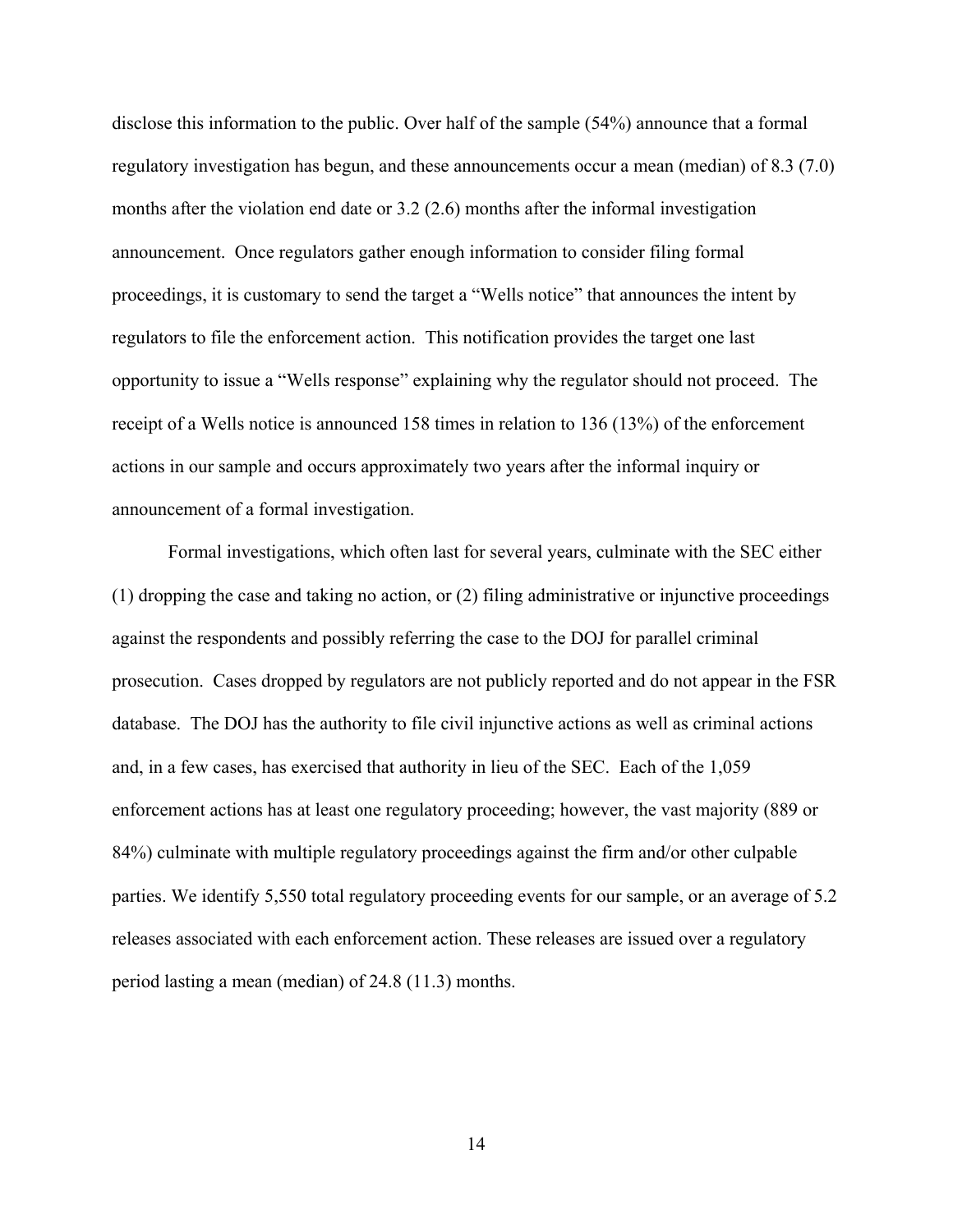#### *3.3. Monetary penalties and cooperation*

A growing stream of finance and accounting research examines enforcement actions and reports overwhelming evidence that the penalties for financial misconduct are severe. KLM (2012b) report that the mean (median) monetary penalty imposed on all culpable parties named in a financial misrepresentation enforcement action is \$73.25 (\$8.5) million. They find monetary penalties are highly systematic and are associated with the firm's ability to pay, the size and severity of shareholder harm resulting from corporate misconduct, and changes in laws and enforcement initiatives. Firms subject to enforcement actions also suffer from a variety of nonregulatory monetary penalties including class action lawsuit settlements, stock price declines, and cost of capital increases.<sup>13</sup>

Cooperating with regulators during the enforcement process is one way that firms can attempt to mitigate monetary penalties imposed on them. We examine all regulatory proceeding disclosures for the sample of 1,059 enforcement actions to see if the SEC or DOJ acknowledged that (1) the firm cooperated or assisted in the disclosure and investigation, and (2) such efforts were considered when determining monetary penalties. When such acknowledgment is cited by regulators, we classify the firm as receiving cooperation credit. This classification process is objective and verifiable because we depend on assessments made by the SEC and DOJ, not the researcher, to identify firm cooperation. It is also comprehensive in that it captures all forms of cooperation deemed valuable to regulators. We identify 292 instances in which the firm is credited for cooperation by regulators. For example, we classify American International Group, Inc. as a cooperator because the SEC's filing of a settled enforcement action against the firm, which includes an \$800 million penalty, states "The settlement takes into consideration AIG's cooperation during the investigation and its remediation efforts in response to material

<sup>&</sup>lt;sup>13</sup> See Feroz, Park and Pastena (1991) and KLM (2008a, 2008b).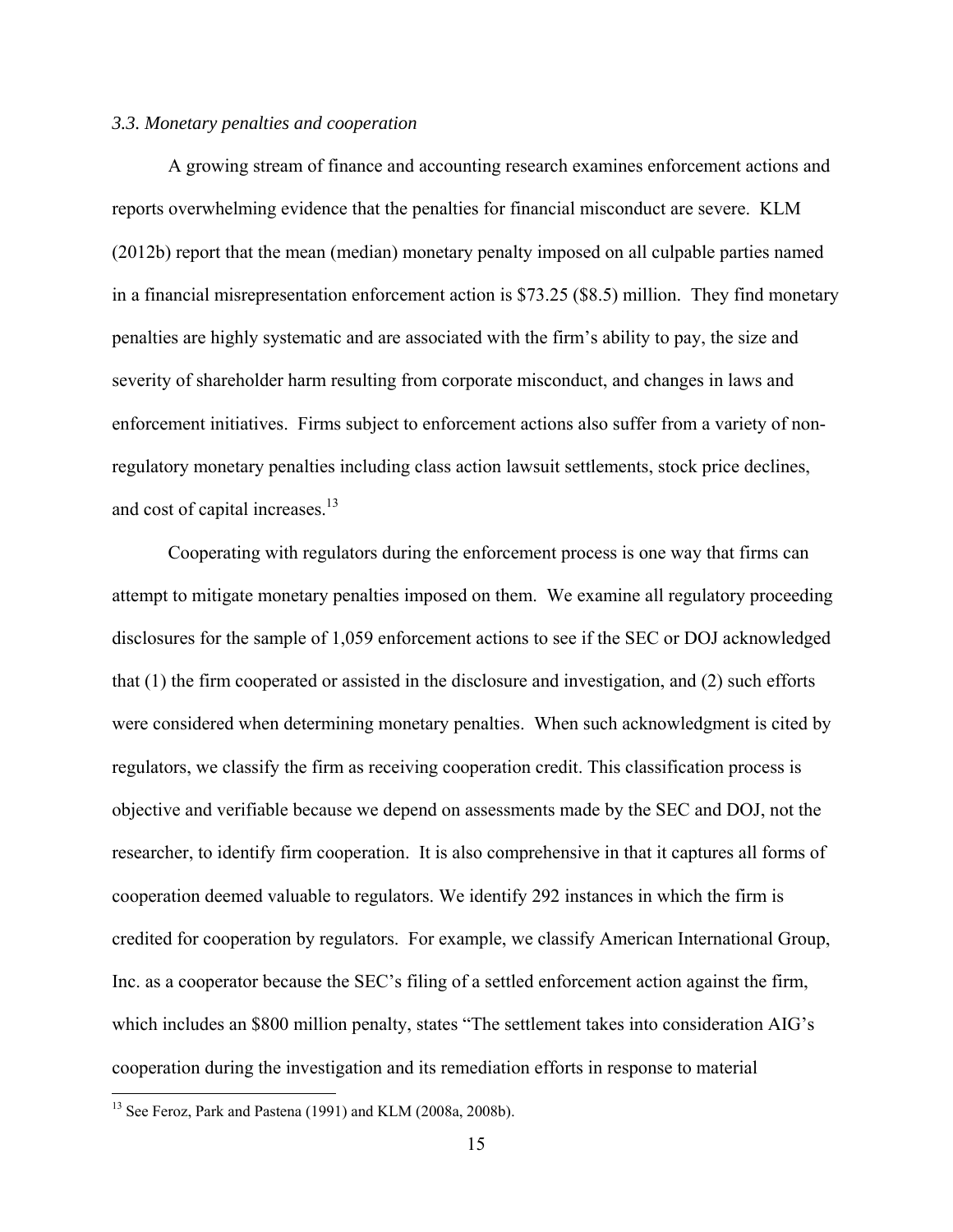weaknesses identified by its internal review" (SEC, 2006b). As another example, we classify ArthroCare Corporation as a cooperator because the SEC's acceptance of its cease and desist offer (which includes no monetary penalty) states that "In determining to accept the Offer, the Commission considered…the substantial cooperation provided by the company in connection with the Commission's investigation" (SEC 2011b). Firms with regulatory proceeding disclosures that lack acknowledgment of cooperation with regulators are classified as noncooperators.

The top panel of Figure 2 displays the incidence of cooperation credit received by firms in each year of our sample period. The number of annual enforcement actions for financial misrepresentation has grown over time (from an average of 13.5 per year from 1978-89 to 30.0 per year during 1990-99 and 49.8 per year during 2000-11), as has the number of enforcement actions citing firm cooperation. Between 1978 and 1989, for example, only 3.1% of enforcement actions cite firm cooperation, but this rate rises to 12.3% during 1990-99 and to nearly 42% during 2000-11. The number of enforcement actions peaks in 2003 with 67 actions, 27 of which cite firm cooperation. The maximum rate of cooperation occurs in 2010 with 26 of 41 (63.4%) firms cited for cooperation. The dramatic rise in cooperation credit given in the last decade may be due to either an increase in cooperation, an increase in regulators' willingness to give credit for cooperation, or both.

The bottom panel of Figure 2 presents the total magnitude of firm monetary penalties assessed by regulators in financial misrepresentation enforcement actions during our sample years. The yearly variation in monetary penalties follows a pattern similar to that shown in the top panel, with penalties generally increasing over time. The maximum penalties occurred for enforcement actions initiated in 2002 which included the well known and massive financial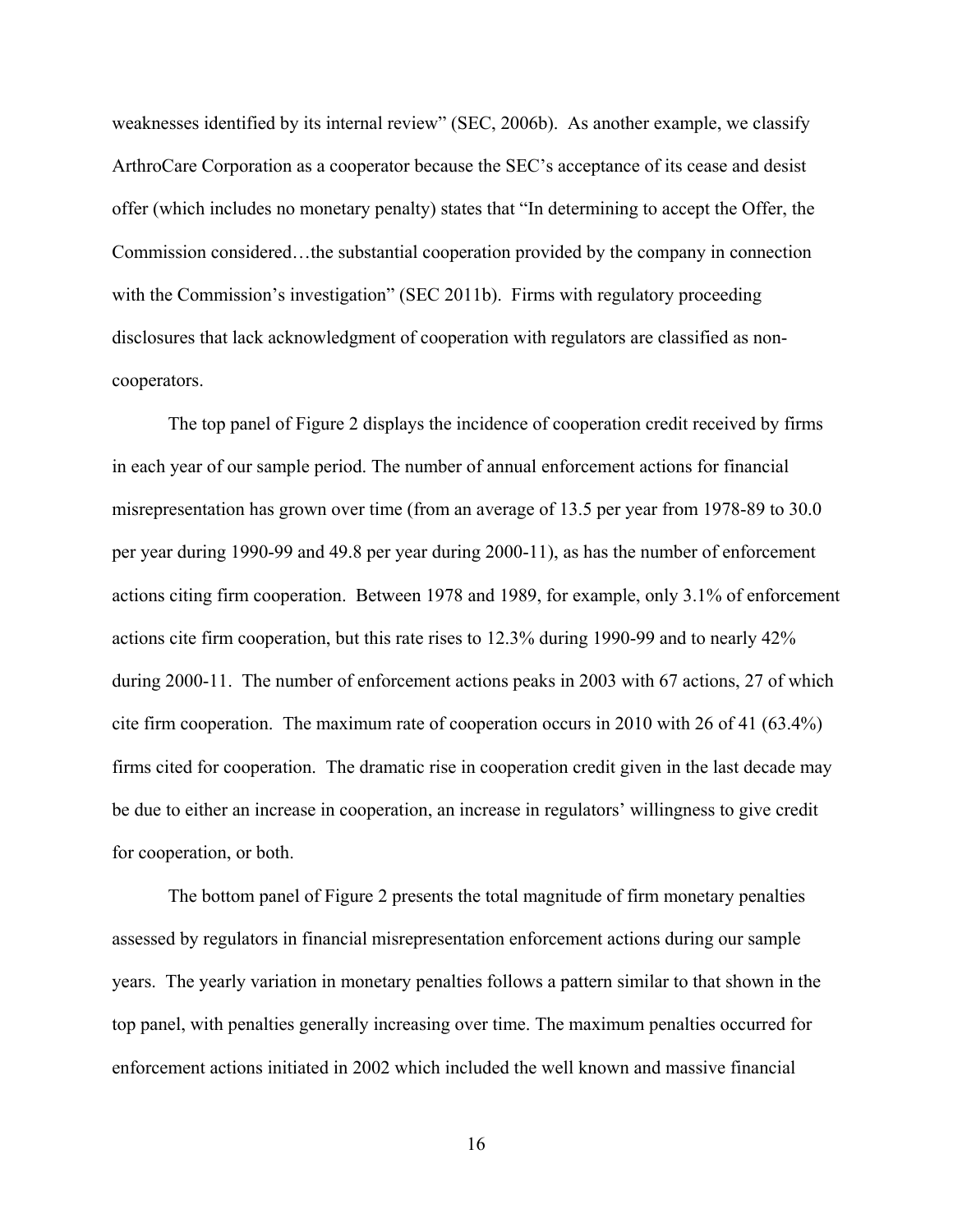misrepresentations of Enron, Tyco, WorldCom, and Adelphia. Seemingly contradicting regulators' claims that they will reduce the monetary penalties of firms that cooperate, however, we find that the vast majority of penalties since 2002 have been assessed against firms that were cited for cooperation. This evidence suggests that firms are actually *penalized* for cooperating with regulators. However, the primary fallacy in this conclusion is that it fails to consider the nature and severity of the violation or the general increase in penalties that followed legal mandates such as the Remedies Act and the SEC's Enforcement Cooperation Initiative in 2001.

Table 3 presents contingency table frequency analyses of the firm being named as a respondent, the assessment of a monetary penalty against the firm, and cooperation credit for the sample of 1,059 enforcement actions. Because these analyses do not control for other factors which may affect monetary penalties and cooperation, we interpret the results of the bivariate tests with caution. Panel A details whether or not the firm was named as a respondent in the enforcement action and whether or not the firm was assessed a monetary penalty. The firm was named as a culpable respondent in 830 (78.4%) of the enforcement actions, of which 200 included a monetary penalty assessed against the firm and 630 did not. Since monetary penalties can only be assessed against the firm if it is named as a respondent, all 200 enforcement actions involving monetary penalties against firms occur in this cell of the contingency table. The conditional 24.1% (200 out of 830) firm penalty rate is therefore higher than the unconditional 18.9% (200 out of 1,059) rate calculated when using the full sample of enforcement actions. This evidence demonstrates the need for an analysis that considers endogeneity or selection bias when examining monetary penalties assessed against firms in an enforcement action.

Panel B of Table 3 presents the incidence of firms receiving cooperation credit and whether or not the firm was named as a respondent in the enforcement action. Of the 292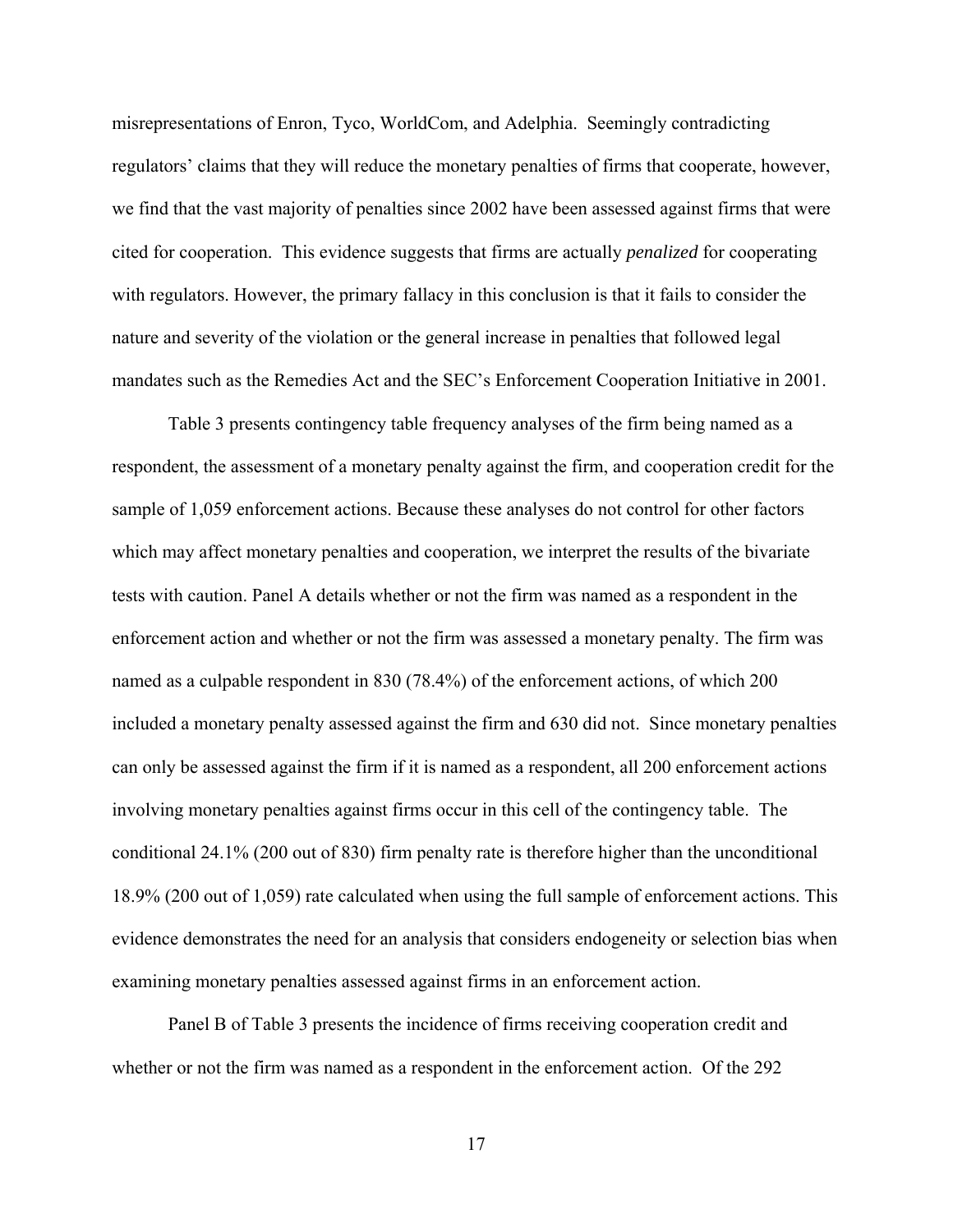enforcement actions citing cooperation credit, the vast majority (269 or 92%) named the firm as a respondent. Meanwhile, of the 767 enforcement actions that did not cite cooperation credit, only 561 (73.1%) enforcement actions named the firm as a respondent, which is a difference of 19%. In addition, only 23 of the 229 enforcement actions that do not name the firm as a respondent cite cooperation by the firm. Overall, the data suggests that a cooperating firm faces a 1.3 times greater risk of being named as a respondent or a 4.3 times greater odds of being named as a respondent prior to controlling for other factors.

Panel C of Table 3 presents the incidence of firms receiving cooperation credit and whether or not the firm was assessed a monetary penalty. Consistent with the evidence in Figure 2, we find that firms that cooperate with regulators face a higher risk of being assessed a monetary penalty, relative to those firms that do not cooperate. Specifically, firms receive cooperation credit in 292 enforcement actions, of which 111 (38.0%) assess a monetary penalty against the firm while 181 (62.0%) do not. Meanwhile, of the 767 firms not receiving cooperation credit, only 89 (11.6%) are assessed monetary penalties, a difference of 26.4%. We calculate that a firm that cooperates with regulators faces a 3.3 times greater risk of being assessed a monetary penalty or a 4.7 times increase in the odds of being assessed a monetary penalty prior to controlling for other factors.

#### *3.4. Univariate characteristics of cooperation versus non-cooperation*

 Table 4 presents a univariate comparison of the various characteristics surrounding enforcement actions, including whether or not firms received cooperation credit from regulators. Regulators assessed a total of \$14.4 billion in penalties against firms in the entire sample of 1,059 enforcement actions, resulting in a mean (median) monetary penalty of \$17.3 (\$0.0) million. Cooperating firms were assessed a significantly higher average penalty of \$33.7 million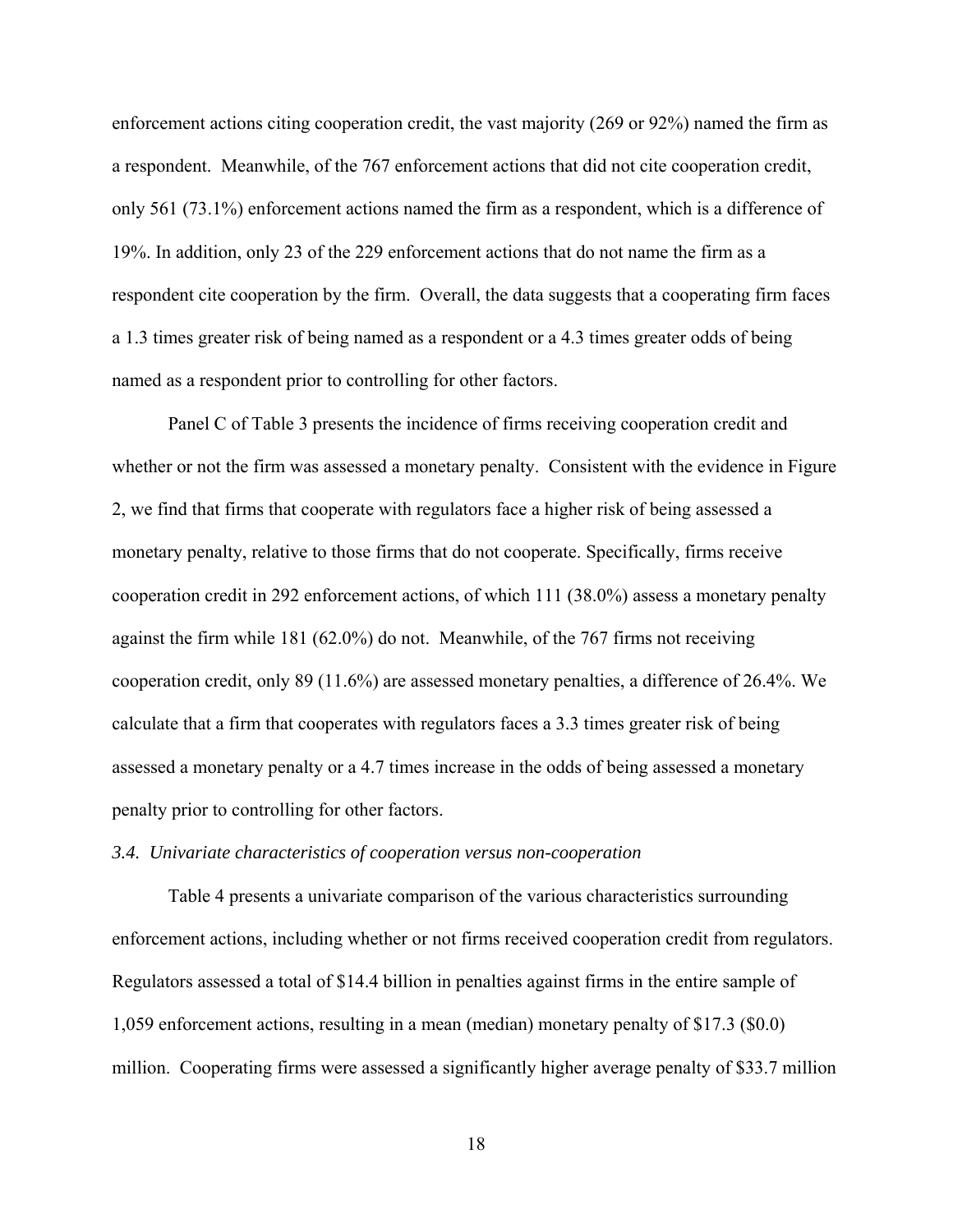versus an average penalty of \$9.5 million for non-cooperating firms ( $p < 0.043$ ). While the median firm in both groups was not assessed a monetary penalty, a Wilcoxon rank-sum test indicates the distributions for the two groups differed significantly at  $p \le 0.000$ . Monetary penalties assessed against other respondents besides the firm (including employees, nonemployee agents, and unrelated firms) totaled \$26.2 billion for the entire sample with a mean (median) of \$24.7 (\$0.1) million per enforcement action. These monetary penalties did not significantly differ between cooperating and non-cooperating firms. As indicated previously, it is also common for firms subject to a regulatory enforcement action to experience a related civil class action lawsuit by shareholders. We find that cooperating firms experience a significantly greater proportion of class action lawsuits compared to non-cooperating firms (56.9% vs. 43.9%), but class action settlement amounts do not differ between the two types of firms.

 A comparison of firm characteristics shows sharp differences between firms that received cooperation credit from regulators and those that did not. Cooperating firms report a significantly larger mean (median) market capitalization compared to non-cooperating firms: \$13.1 (\$1.1) billion versus \$4.0 (\$0.1) billion. Cooperating firms also exhibit better governance characteristics compared to non-cooperating firms, such as a significantly greater mean proportion of independent board members (59.7% vs. 41.5%) and significantly lower incidence of chairman/CEO duality (71.2% vs. 83.7%). Insider ownership, blockholder ownership, and respondent ownership levels are all significantly lower for cooperating firms as is the median market-to-book ratio. A larger fraction of cooperating firms restated their financial statements  $(67.1\% \text{ vs. } 47.3\%)$  and retained a "Big 8" auditing firm  $(92.8\% \text{ vs. } 61.3\%)$  while a smaller fraction of cooperating firms received a "going concern" audit qualification during the violation period (7.2% vs. 29.5%). The fraction of cooperating firms not in existence at the time of the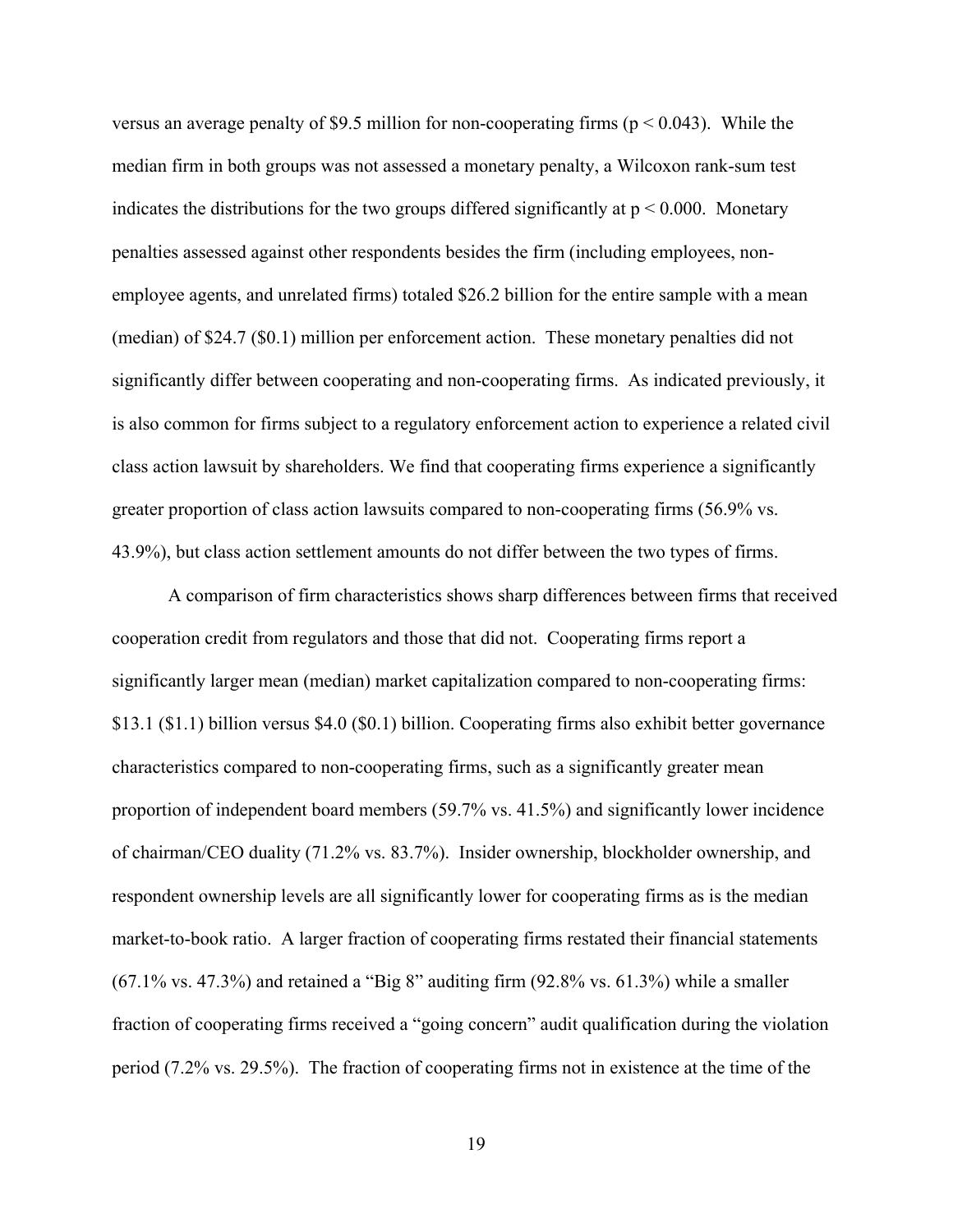first regulatory action was also significantly smaller compared to non-cooperating firms (25.0% vs. 47.1%). This is unsurprising because if firms involved in misconduct no longer exist in their original form when the initial regulatory action is filed, the original firms are both less likely to be named as a respondent and unable to cooperate with regulators.

Specific characteristics of the violation also differ markedly between firms that cooperated with regulators and those that did not. The mean (median) violation period was significantly longer at 46.1 (26.0) months for cooperating firms compared to 31.2 (24.0) months for non-cooperating firms. Enforcement actions involving cooperating firms were significantly less likely to include top-level executive respondents (46.6% vs. 76.5%), a recidivist respondent (13.4% vs. 19.8%), and fraud charges (57.5% vs. 80.8%). However, cooperating firms were more likely than non-cooperating firms to have a violation related to foreign bribery (29.1% vs. 2.6%) or motivated by the desire to meet external earnings expectation (29.8% vs. 15.3%). With respect to shareholder harm resulting from the violation, the mean (median) maximum investor loss (defined as the abnormal loss an investor would experience by purchasing the firm's stock at its highest point during the violation period and selling at the close following the first public announcement related to the enforcement action) was significantly lower for cooperating firms at 55.8% (53.0%) versus 70.2% (68.9%) for non-cooperating firms.

Collectively, Table 4 suggests that significant univariate differences exist between the monetary penalties, firm characteristics, and violation characteristics of cooperating and noncooperating firms. The following two sections discuss a series of multivariate analyses that we undertake to further examine the potential monetary benefits of cooperation to firms. Since monetary penalties are only observable for firms named as respondents in enforcement actions, we account for this selection bias using a two-stage process commonly referred to as a Heckman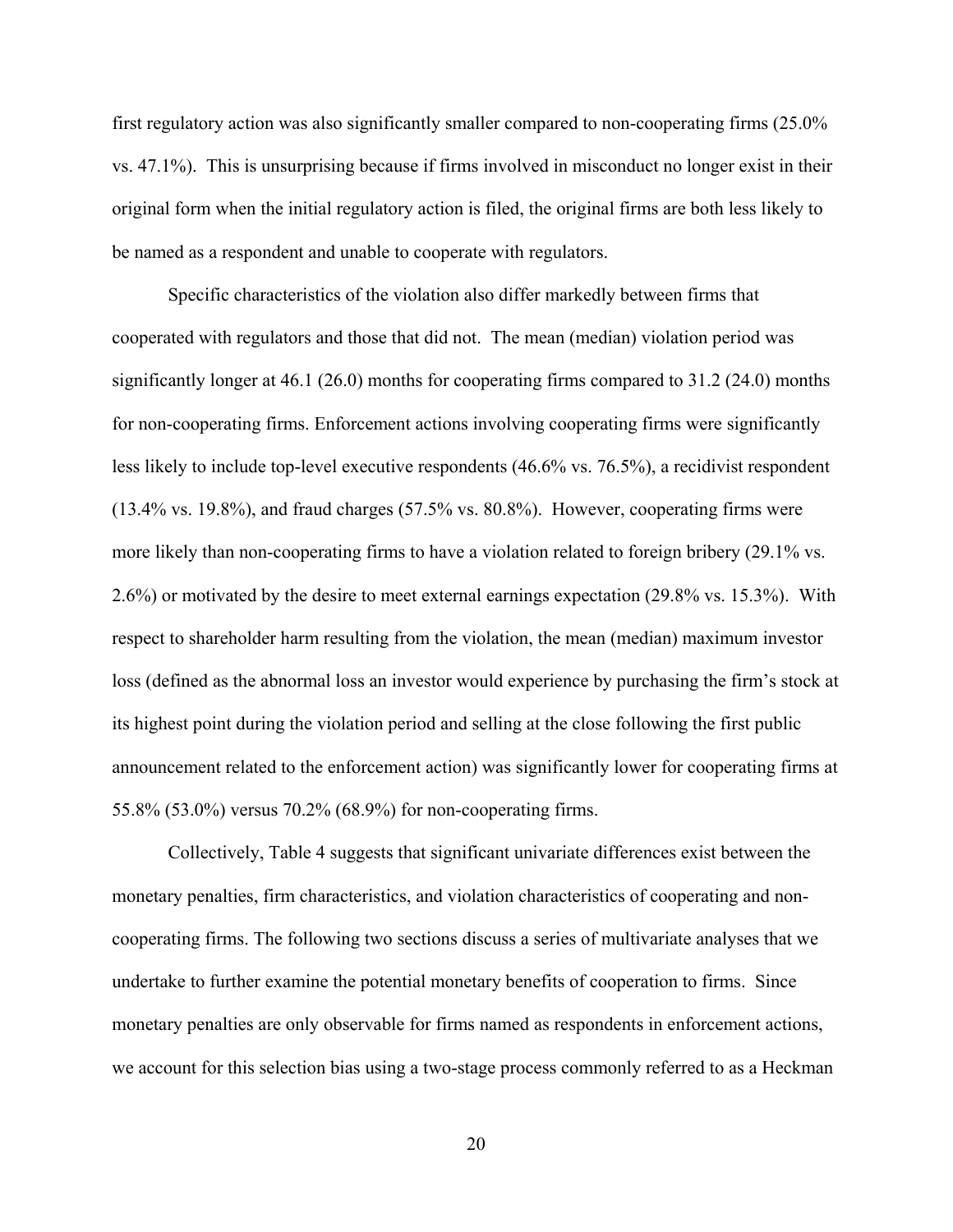correction. In the next section, we model the probability of a firm being named as a respondent in the enforcement action as the first stage of the Heckman (1979) procedure. Using estimates from the first stage, we then examine the monetary benefits of cooperation to firms in Section 5.

### **4. Determinants of the firm being named as a respondent in an enforcement action**

Regulators consider many factors when determining whether or not to name the firm as a respondent in an enforcement action. From a legal standpoint, a corporation is liable for the actions of its employees as long as the employees act within their scope of employment and the intent of the behavior was, at least in part, to benefit the corporation. In every investigation of misconduct, therefore, regulators must consider both the corporation and individuals within the corporation as potential targets. Holding firms accountable for misconduct may deter future crime (Arlen and Kraakman, 1997), both within the same company (by changing the corporate culture or mandating remedial actions that decrease the likelihood of future problems) and within an industry (by signaling that pervasive misconduct will not be tolerated). Depending on the facts and circumstances of a particular offense, however, it may be appropriate to rely on other means to resolve the action rather than charging or indicting the firm. For example, pre-trial agreements, also known as deferred prosecution agreements (DPA) and non-prosecution agreements (NPA) can be a compromise between not prosecuting and obtaining a judgment or conviction. Additionally, regulators may choose not to prosecute the firm if shareholders and other constituencies have already suffered disproportionate harm.

We model the probability of the firm being named as a respondent in an enforcement action with the selection equation of a Heckman selection model. This equation allows us to correct for the selection bias inherent in our sample because monetary penalties assessed against the firm are only observable when the firm is named as a respondent in the enforcement action.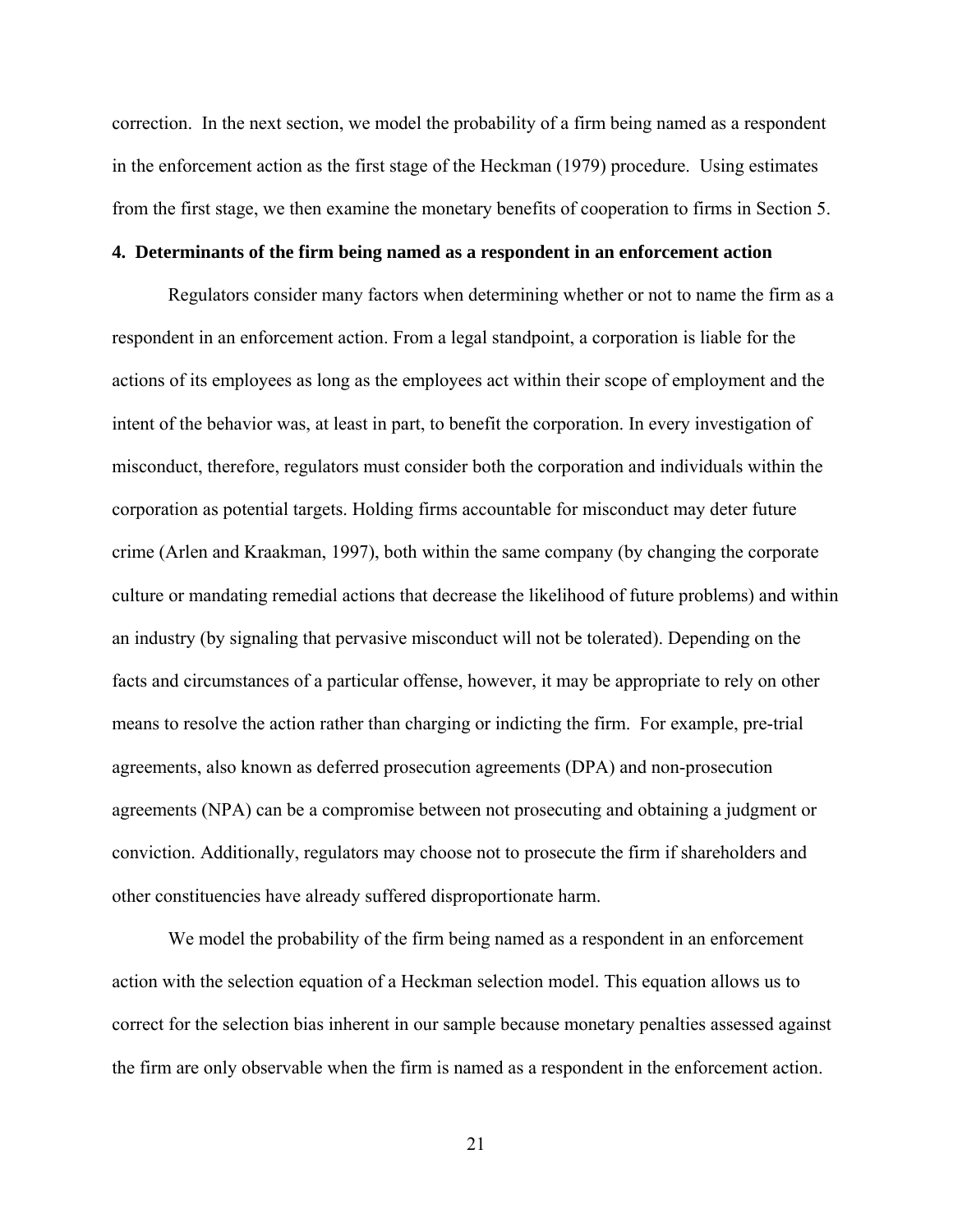Recall from Table 3, Panel A, that 229 (21.6%) of the enforcement actions in our sample involve zero penalties because the firm was not named as a respondent. The dependent variable of the selection equation, *Firm named*, takes the value of one if the firm was named as a respondent in an enforcement action and zero otherwise.

The independent variables of the selection equation are the factors considered by the SEC and DOJ when determining whether or not to bring charges against the firm (U.S. Department of Justice, 1997; U.S. Securities and Exchange Commission, 2001). Among the factors considered are: (1) the nature of the misconduct; (2) how the misconduct arose; (3) pervasiveness of misconduct; (4) history of misconduct; (5) size of harm; (6) discovery and remedial actions; (7) cooperation; (8) firm status; and (9) alternative remediation. Table 5 details regulators' disclosures regarding the factors they consider, as well as the proxy variables used to model the criteria for the 1,059 financial misrepresentation enforcement actions in our sample. The variable definitions are presented in the Appendix Table A-1, and their construction is detailed in KLM (2008a, 2008b, 2012a, 2012b).

(1) Nature of the misconduct: We control for the nature and seriousness of the offense with proxies for the type of offense (e.g., *Fraud charges included, Insider trading, Offering related*, *Merger related*) and auditor quality and involvement (*Big 8 auditor*, *Misled auditor*).

(2) How the misconduct arose: Regulators indicate an interest in knowing if firms have poor tone-at-the top, pressure to achieve specific performance levels, or controls unable of detecting misconduct. We control for these factors with proxies for firm performance (*Meet expectations*, *Going concern*, *Inadequate internal controls*) and corporate governance strength (*Chm/CEO duality*, *Board size*, *Board independence*).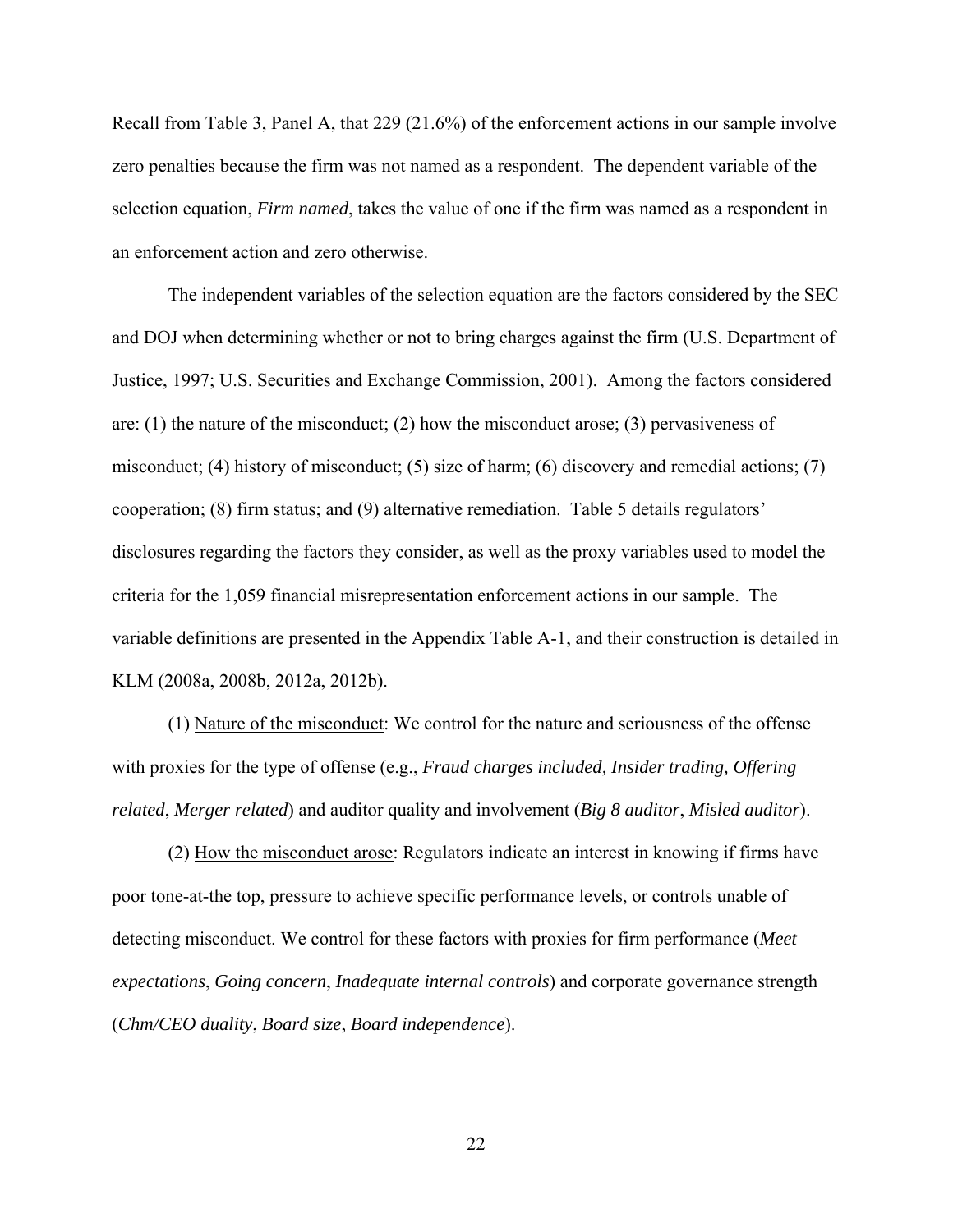(3) Pervasiveness of misconduct: We control for how widespread the misconduct is throughout the firm with variables measuring the number of law violations *(# Violations*) and the types of individual respondents named in the enforcement action (e.g., *# C-level respondents*, *# Employee respondents*).

(4) History of misconduct: Regulators are concerned with how long the misconduct occurred, whether misconduct facilitated an initial public offering, and whether the firm has previous involvement in criminal, civil, and regulatory enforcement actions. We control for these factors with a variety of proxies, including *Violation period (months)*, *IPO related*, *Recidivist respondent,* and *Organized crime involved*.

(5) Size of harm: Regulators indicate that their decision to name a firm as a respondent depends in part on the extent of harm already suffered by shareholders and other stakeholders. We use stock return (e.g., *Stock run-up*, *Maximum loss)* and stock ownership (*Respondent ownership*, *Blockholder ownership, Public float*) measures to control for this harm.

(6) Discovery and remedial actions: We control for the firm's commitment to learning about reporting the misconduct (*Conducted internal investigation, Self-reported violation*) as well as any remedial actions taken by the firm. We consider termination of culpable managers (e.g., *Chm/Pres/CEO respondent terminated*, *% Executive respondents terminated*) and restatements (*Restated financial statements)* to be remedial actions.

(7) Cooperation: We control for cooperation with or obstruction of the investigation (e.g., *Cooperation credit*, *Impeded investigation*, *Response period (days)*). *Cooperation credit*, which is a dummy variable set to 1 if documents filed in the regulatory proceedings give the firm credit for cooperating with authorities and 0 otherwise, is our main variable of interest throughout this study.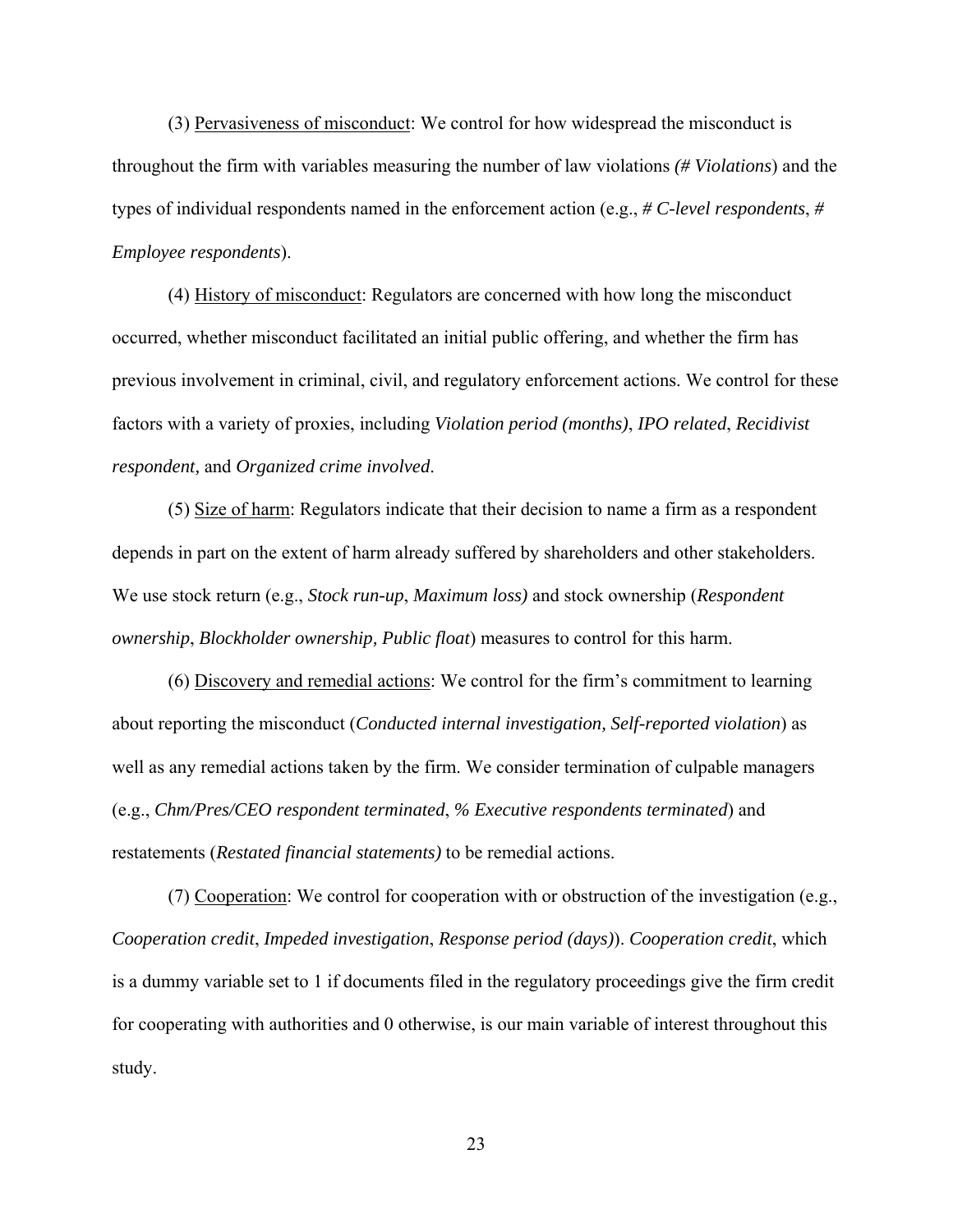(8) Firm status: We control for whether or not the firm was still in existence when the first regulatory proceeding was filed (*Firm not in existence*). The original firm may no longer be in existence due to merger, acquisition, bankruptcy, or liquidation, which impacts regulators' abilities to hold the firm accountable for past misconduct. In order to ensure model identification, the *Firm not in existence* variable is included in the selection equation, but excluded from the outcome equation as this variable is correlated with whether or not a firm is named in an enforcement action, but is uncorrelated with monetary penalties (therefore satisfying the requirements necessary to be a valid instrument).<sup>14</sup>

(9) Alternative remediation: Regulators indicate that their prosecution decision is based in part on whether other parties have adequately held the firm accountable for its misconduct. We control for other potential remedies such as private civil litigation or the prosecution of culpable individuals (*Log[private settlements (\$mm)]*, *Log[other penalty (\$mm)]*, *Regulatory Sanction Index*).

In addition to the factors considered by regulators, the selection equation controls for firm size (*Log[market cap (\$mm)]*) and market valuation (*Market-to-book ratio*). We also control for whether the enforcement action has been completed (*Enforcement action completed*).<sup>15</sup> Our review of regulatory proceeding disclosures suggests that firms named in an enforcement action are typically named early in the regulatory enforcement process. Thus, we control for (but do not exclude) open enforcement actions in our analyses. Finally, we control for the timing of important regulatory activities that may be associated with the probability of a firm being named in an enforcement action (*Post-Remedies Act*, *Post-cooperation initiative*).

 $14$  Firm-level penalties cannot be assessed against a corporation that is no longer in existence. Viable firms that fail to report before regulators as required by Section 13 of the Exchange Act often have their securities revoked by an Administrative Law Judge as part of the enforcement process and are considered as being "named" in the enforcement process.

<sup>&</sup>lt;sup>15</sup> Enforcement actions are coded as completed if the enforcement release indicates that it concludes the action.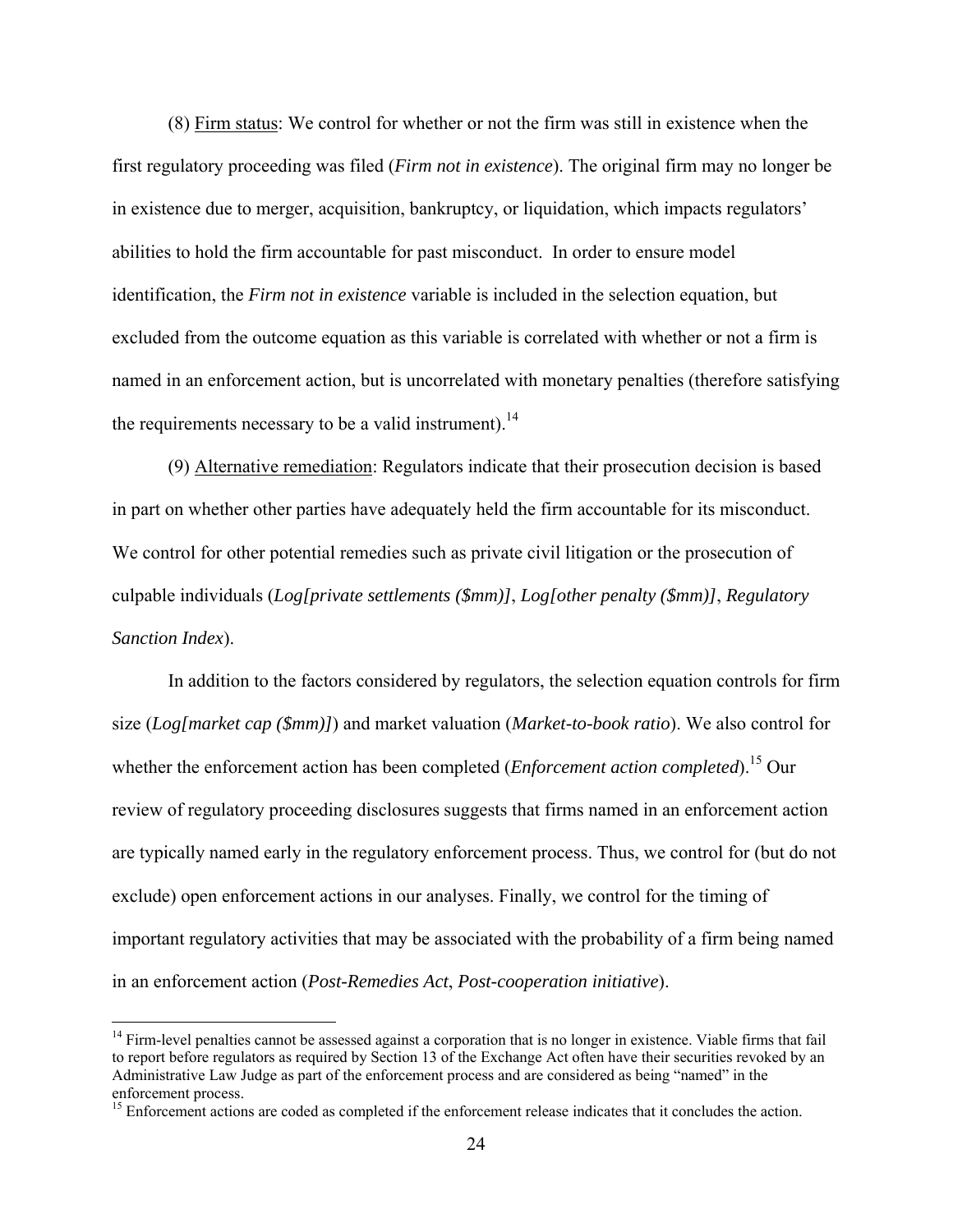Table 6 presents the results of the probit selection equation using a full maximum likelihood estimator.<sup>16</sup> We find that the probability of a firm being named as a respondent in an enforcement action is significantly associated with many proxies for how the misconduct arose, the pervasiveness of misconduct, how long the misconduct occurred, the size of harm, whether cooperation is given to regulators, and remedial actions taken by the firm. Although we find little support for the nature of the misconduct being a determining factor in prosecuting the firm (no proxy variables are significant at the  $p < 0.05$  level), we find strong evidence regarding how the misconduct arose. Specifically, we find that larger boards (a proxy often associated with poor governance), inadequate internal controls, and going concern qualifications noted by the auditor during the violation period are all positively and significantly associated with the firm being named as a respondent in the enforcement action. Regulators are also more likely to prosecute the firm if the misconduct is motivated by a desire to meet internal or external expectations of sales and/or earnings. Taken together, these factors may be construed as a proxy for weak management that has poor control over the organization.

We also find that proxies for the pervasiveness of the misconduct and the length of the misconduct period are significantly associated with a firm being named as a respondent. First, the number of employees listed as respondents in an enforcement action is negatively related to the probability of the firm being named as a respondent. Although this variable, *# Employee respondents*, provides some evidence as to the pervasiveness of the misconduct in the organization, it may also proxy for the availability of alternative remediation mechanisms since a large number of culpable employee respondents provides a potential pool for restitution and other means of punitive sanctions. If this is the case, the negative coefficient on this variable is to

<sup>&</sup>lt;sup>16</sup> We also run the two-stage efficient estimator for robustness and the results are effectively the same, albeit with a slightly higher estimate of the effect of cooperation on monetary penalties in the outcome equation.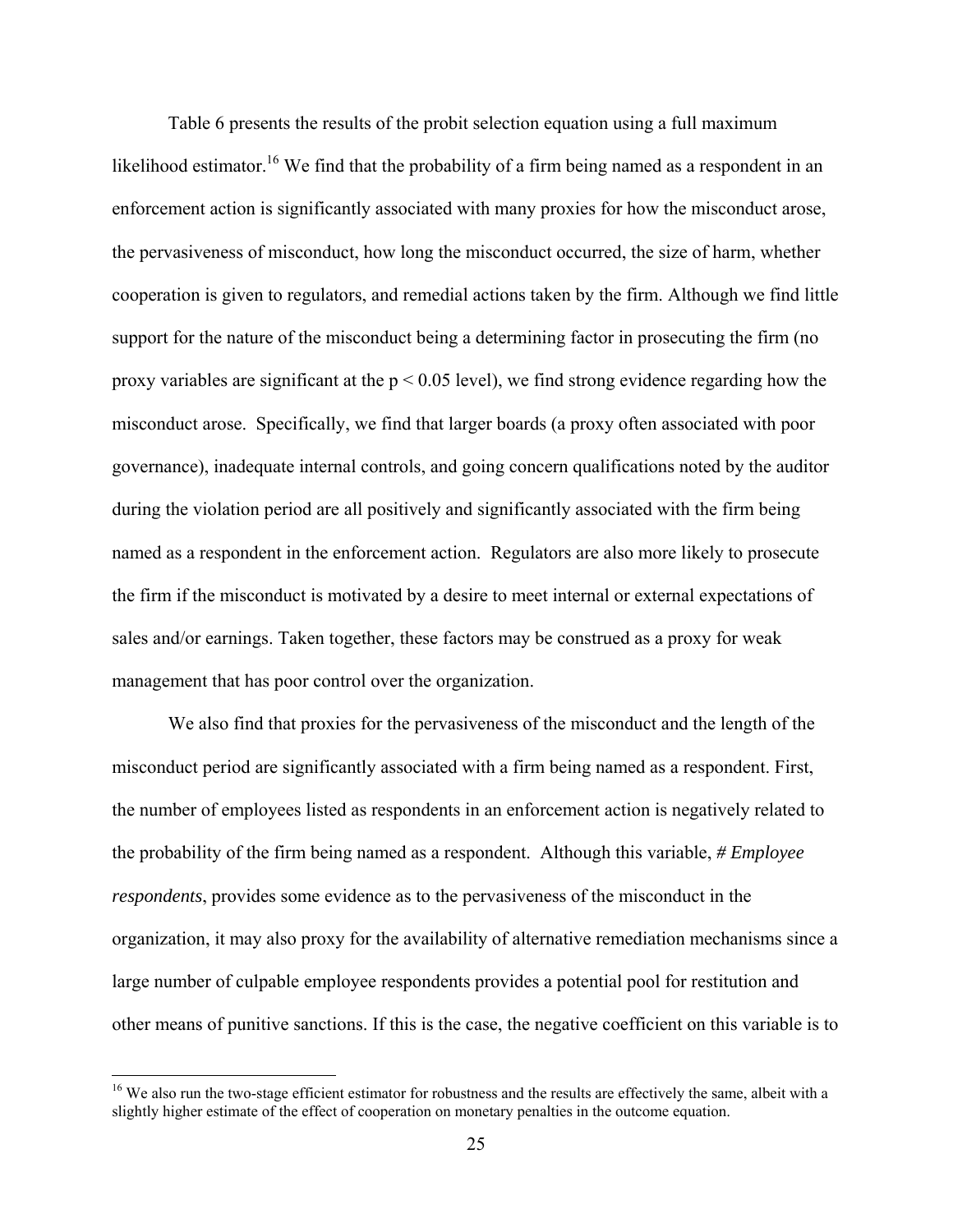be expected. Meanwhile, the number of different violations and the length of the violation period are both positively associated with the firm being named as a respondent, suggesting that possible complicity in or condoning of misconduct that it is allowed to continue over time increases the probability of regulatory action against firms.

It also appears that the amount of harm inflicted upon shareholders and other constituencies plays an important role in determining whether to prosecute the firm. For example, our estimate of the maximum loss borne by shareholders is positively associated with the firm being named as a respondent. This suggests that firms are held responsible for misconduct that has a long-term deleterious effect on shareholders. We also find a positive and significant coefficient on the variable *Initial market reaction*, which captures the abnormal stock market reaction to the first public announcement of the enforcement action. The positive coefficient indicates that a more positive (negative) initial stock price reaction increases (decreases) a firms' probability of being prosecuted. We can interpret this finding in two ways: (1) regulators refrain from prosecuting firms whose shareholders have already borne steep losses, or (2) firms are more likely to be named as respondents when they attempt to control, mitigate, or otherwise withhold initial information associated with the misconduct. Finally, we find that the proportion of the firm's outstanding shares owned by individual respondents is positively associated with a firm being named as a respondent.

Cooperation with regulators, the extent of remedial actions taken by the firm, and the prosecution of other culpable parties are also highly predictive of whether or not a firm is named as a respondent. Firms that are cited for cooperation by regulators and those that are transparent about the misconduct to the public are significantly ( $p < 0.05$ ) more likely to be named as a respondent in an enforcement action. The mean partial effect of cooperation increases the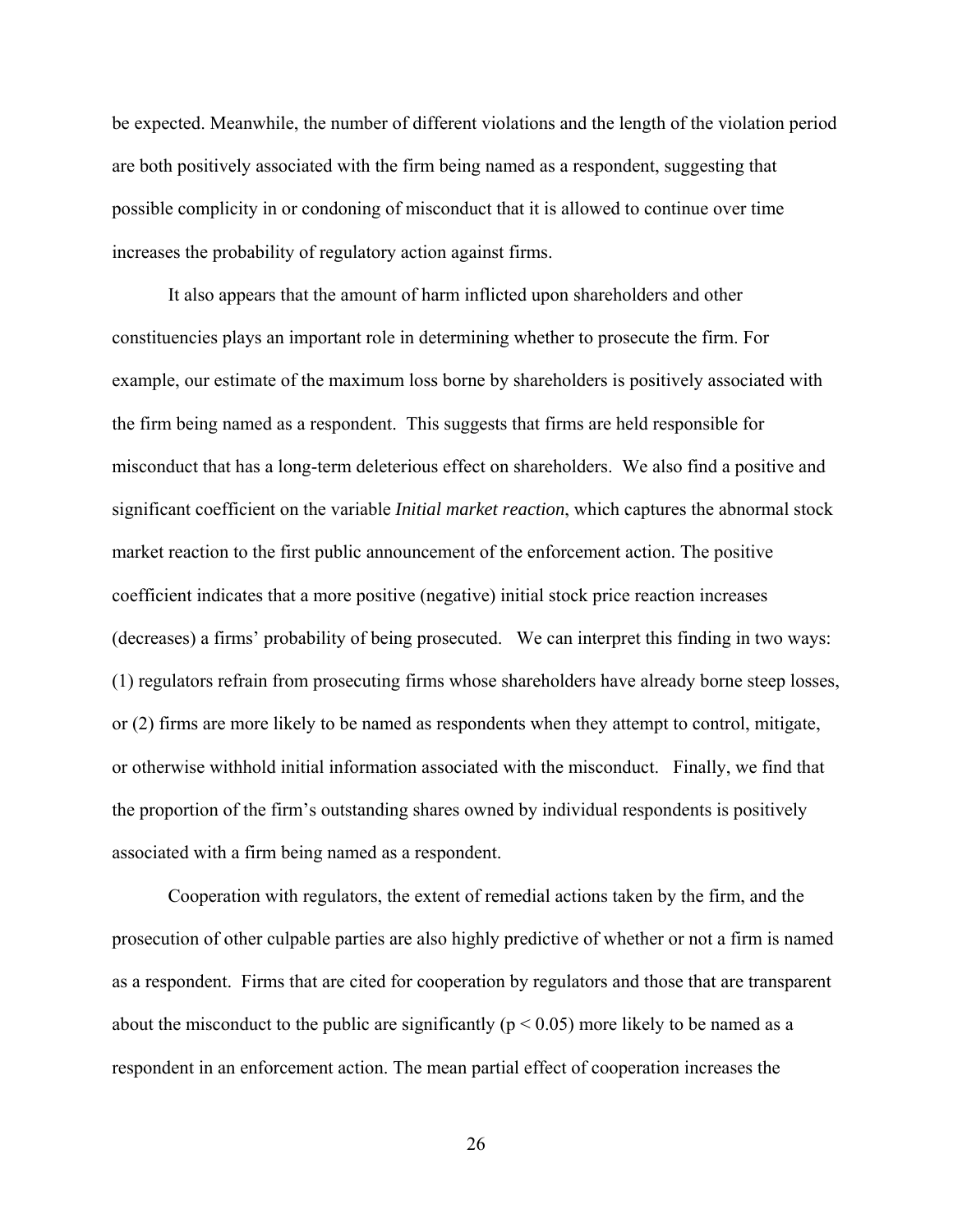probability of the firm being named in the enforcement action by 11.8%, from 75.7% to 87.5%, and this increase is significant at the  $p \le 0.000$  level.<sup>17</sup> These results are consistent with Files (2012) who also finds a positive association between cooperation and the incidence of enforcement actions. Although the SEC and DOJ claim that cooperation will reduce the likelihood of corporate prosecution, it is also likely that the firm's cooperation and transparency lead to the discovery of the misconduct in the first place and enable regulators to more easily identify responsible parties. Meanwhile, the percentage of culpable individual respondents whose employment is terminated and the amount of penalties assessed against parties other than the firm reduce the probability of the firm being named as a respondent. Thus, the probability of regulatory action against firms decreases when culpable individuals are held personally accountable for their misconduct.

Three other factors also contribute to the decision by regulators to bring charges against the firm. First, the firm is less likely to be named as a respondent in an enforcement action when the firm is no longer in existence due to acquisition, bankruptcy, liquidation, or cessation. A firm is also less likely to be named as a respondent following the passage of the Remedies Act on October 15, 1990. Finally, a firm is more likely to be named as a respondent if the enforcement action (and all associated regulatory proceedings) is complete.

#### **5. Determinants of monetary penalties assessed against the firm in an enforcement action**

#### *5.1. Criteria used by regulators*

 $\overline{a}$ 

 After deciding to name a firm in an enforcement action, regulators must determine whether or not to assess monetary penalties against the firm. Factors considered by the SEC and

 $17$  The probability can be compared to the 78.4% unconditional mean for the full sample, the conditional mean of 92.1% for firms that cooperated, and the conditional mean of 73.1% for firms that did not cooperate from Table 3. When instead calculating the partial effect of cooperation at the means, cooperation increases the probability of the firm being named in an enforcement action by 9.6%, from 86.2% to 95.8% (significant at the  $p < 0.001$  level).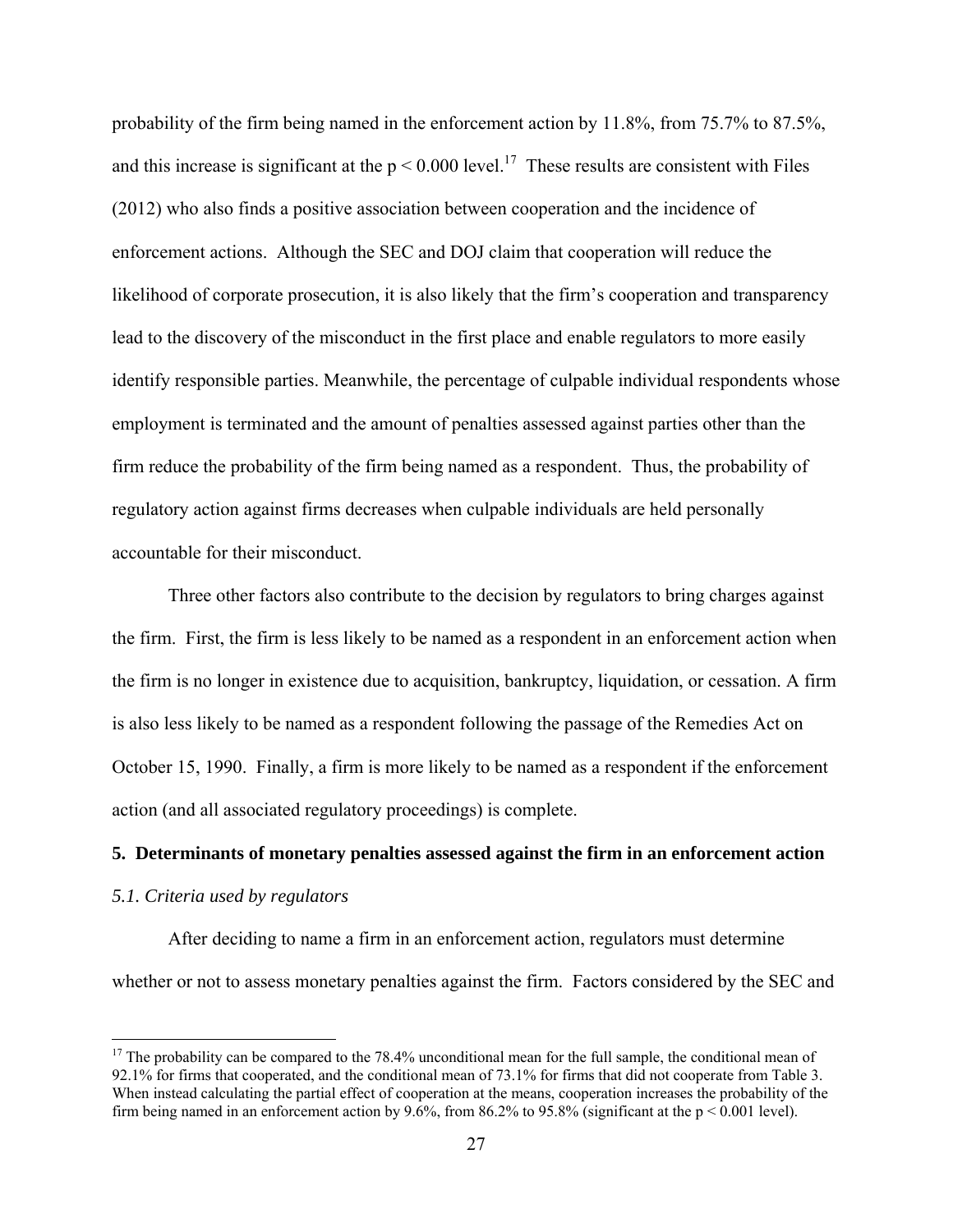DOJ (U.S. Securities and Exchange Commission, 2006a; U.S. Department of Justice, 2011) when determining penalties include: (1) the direct benefit to the firm resulting from the misconduct; (2) harm already suffered by shareholders and any potential harm resulting from a firm penalty; (3) the need to deter a particular type of offense; (4) pervasiveness of misconduct; (5) the intent of the perpetrators; (6) discovery and remedial actions; (7) cooperation; (8) the strength of the firm's pre-existing compliance program; and (9) history of misconduct. Table 7 provides more detailed explanations of these criteria. The proxy variables used to model the penalty determination criteria for our sample of 1,059 financial misrepresentation enforcement actions are the same as those proxy variables used in the selection equation and discussed in Section 4. Variable definitions are provided in Appendix Table A-1.

#### *5.2. Determinants of monetary penalties other than cooperation*

 Table 8 presents the results of the outcome equation in the Heckman selection model. The dependent variable, *Firm penalty*, is the natural logarithm of the total disgorgement, prejudgment interest, and fines (in millions of dollars) assessed against the firm by regulators. Disgorgement and prejudgment interest represent recoupment of ill-gotten gains and additional profit earned by investing the ill-gotten gains, respectively. Meanwhile, fines are intended to punish the firm. The courts have significant discretion in determining each of these remedies (Buckberg and Dunbar, 2008), and they are all intended to deter future misconduct. Thus, we consider all three in our calculation of firm penalties. We find that monetary penalties are highly systematic and significantly associated with many criteria considered by regulators, including the direct benefit to the firm, shareholder harm, and remedial efforts.

 Monetary penalties are significantly larger for firms receiving greater direct benefit from the misconduct. Specifically, monetary penalties are positively related to bribery charges and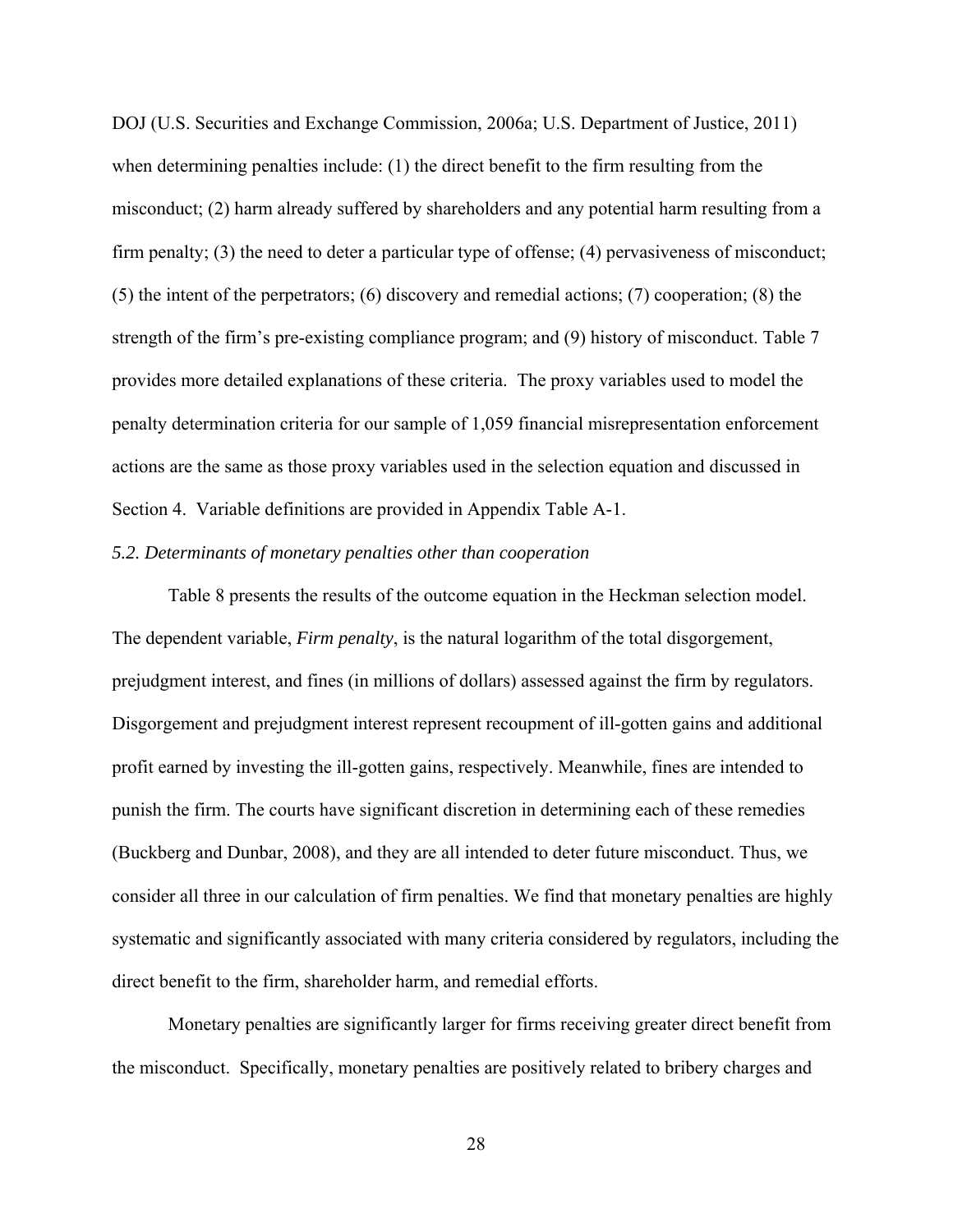pretrial agreements with regulators. Bribery of a foreign official is a clear violation of the FCPA and benefits the firm directly through attempts to influence sales, reduce taxes, or gain political or regulatory favor. A large proportion of the sample firms (41.9%) where the financial misrepresentation centers on foreign bribery misconduct also enter into pretrial agreements, which explains the positive association between monetary penalties and pretrial agreements. Firm monetary penalties are negatively related to misconduct involving self-dealing, such as theft or misappropriation by individual participants.

Monetary penalties are also significantly associated with proxies for the harm shareholders and other constituencies have already suffered or have the remaining potential to suffer. These proxies can also be viewed as indicators of gains received by the firm due to the misconduct. Maximum loss and length of the violation period are positively associated with the size of the monetary penalties assessed against the firm, suggesting that firms are penalized more when the violation period was longer and created more opportunity for shareholder harm/firm gain. Meanwhile, blockholder ownership, primarily indicating the proportional share ownership of institutions, is negatively related to monetary penalties suggesting that large influential blockholders may be injured with large penalties. In addition, the announcement cumulative abnormal return (CAR) (defined as the cumulative market-adjusted return of the event dates associated with the enforcement action) is positively and significantly ( $p < 0.014$ ) related to monetary penalties indicating that firms with less shareholder harm/firm gain are more likely to incur large monetary penalties.

Certain characteristics of the misconduct are also significant determinants of monetary penalties. We find that firms with option backdating violations and a greater number of affiliated firms and non-firm employed respondents cited in the enforcement action receive smaller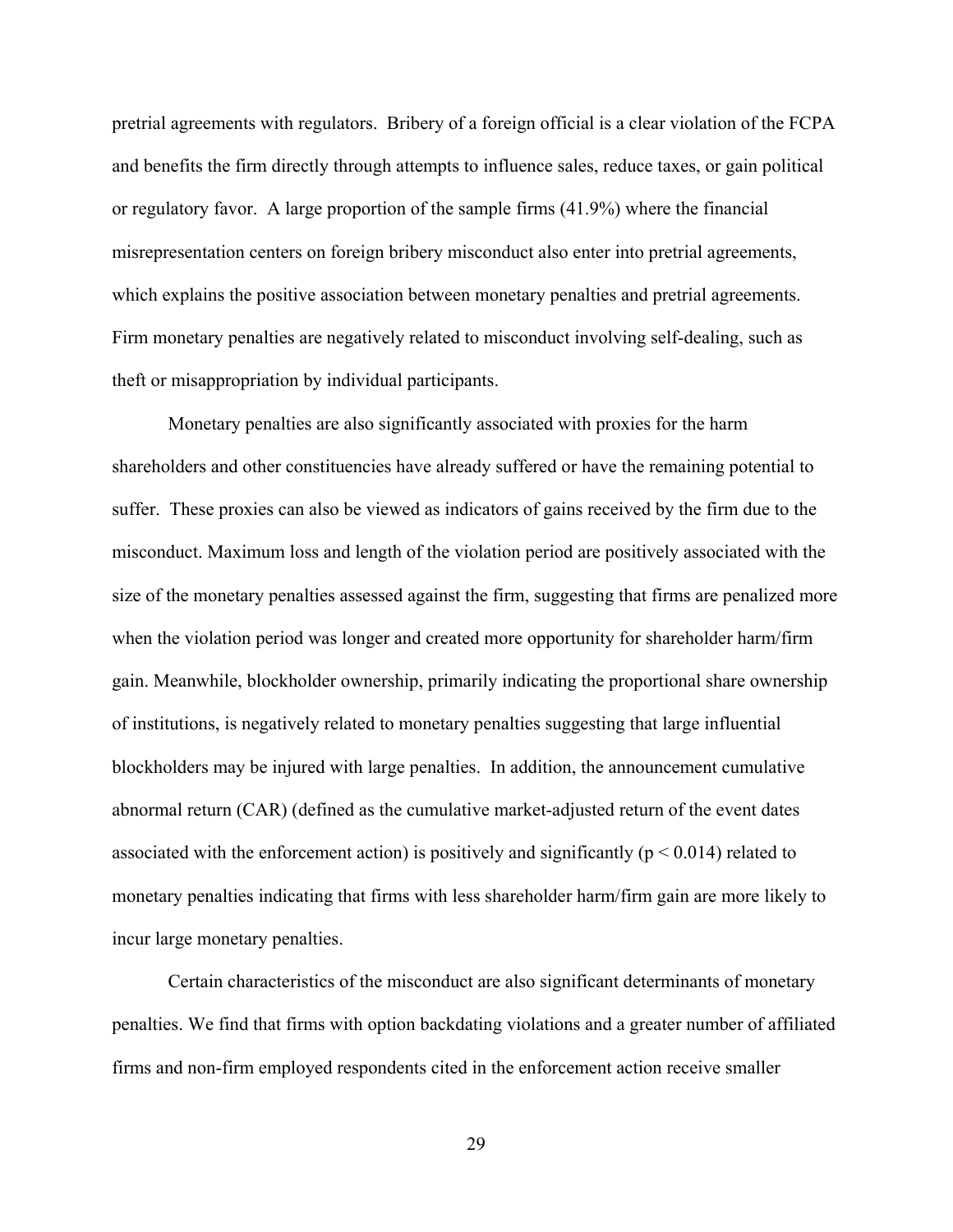monetary penalties. However, violations occurring in conjunction with a primary or secondary offering of securities result in increased firm penalties. The *Regulatory Sanction Index* variable, developed by KLM (2012b), is also a positive and significant determinant of monetary penalties. The *Regulatory Sanction Index* measures the level of intent by considering the number of respondents, severity of the misconduct, number of regulatory actions required, and nonmonetary sanctions imposed on all respondents (heavily weighted to criminal sanctions such as time sentenced to incarceration). This index also proxies for alternative remedies assessed against the firm, which may influence regulators' decisions regarding monetary penalties. Consistent with the criteria set forth by regulators, our findings suggest that intentional misrepresentations are punished more severely.

 While regulators may reward certain types of remedial acts when determining monetary sanctions, the firms in our sample show a positive relationship between monetary penalties and the percentage of executive respondents terminated by the firm. Although terminating the perpetrators is an important step, the fact that executives instigated or facilitated the misconduct to a degree where termination was necessary can signal high-level involvement by management. In these cases, regulators appear to hold the firm accountable for the actions of senior management by imposing steeper penalties. We also find a positive relationship between monetary penalties and the number of prior public announcements made by the firm leading up the regulatory action. We posit two potential explanations for this finding. First, firms with more egregious law violations likely make more public announcements regarding the progression of the action (i.e. Enron, WorldCom, and Tyco) or, second, transparency of the firm allows regulators to penalize the firm more effectively (see, e.g., Files 2012).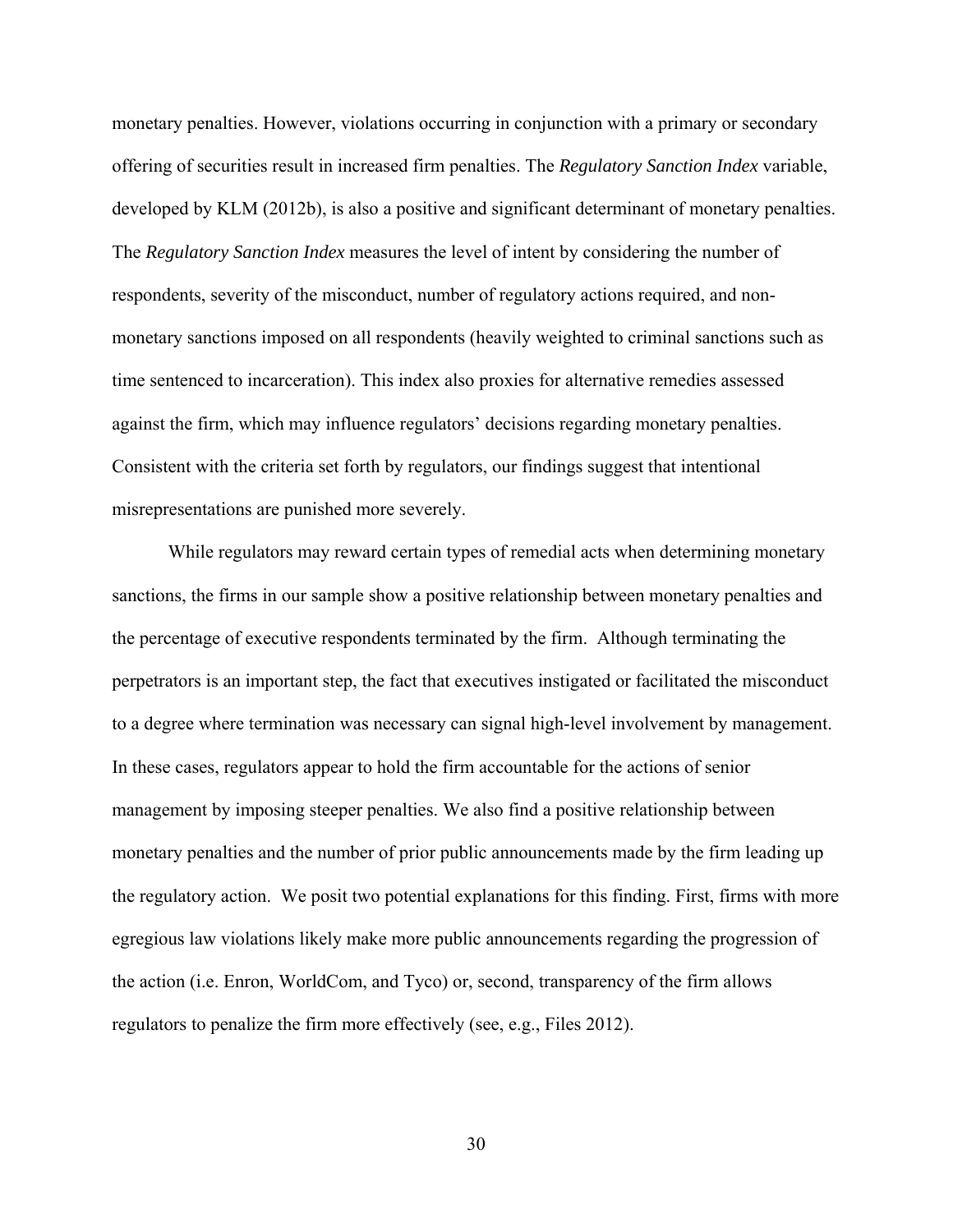Lastly, we find that penalties are greater for larger firms (measured by the natural logarithm of market capitalization in millions of dollars) and smaller for firms whose associated enforcement action is complete. The latter finding suggests that firms suffer greater penalties when they are unable to quickly and expeditiously resolve the enforcement action.

## *5.3. Effects of cooperation and internal investigations on monetary penalties*

 We find that the extent of cooperation provided by the firm during the enforcement action results in both a statistically and economically significant reduction to the firm's monetary penalties. Firms specifically cited for cooperation by regulators in enforcement actions experience substantially smaller monetary penalties than firms not cited for cooperation ( $p <$ 0.001), and this result is robust to controlling for self-selection and other criteria used by regulators when determining monetary penalties. The marginal effect of being cited for cooperation is a 34.7% reduction in monetary penalties (conversely, not cooperating results in a 53.1% increase in monetary penalties). Considering the average penalty assessed against our sample firms (\$17.3 million), this translates to a \$6.0 million benefit from cooperation. We also find that firms are penalized significantly less when they conduct an internal investigation and provide the results to regulators ( $p < 0.031$ ). The marginal effect is a 19.1% reduction in monetary penalties for a firm that conducted an internal investigation and provided the results to regulators (conversely, a 23.6% increase in penalties for a firm not providing this form of cooperation). Marginal effects calculated from the coefficients in Table 8 (and displayed in Table 9) indicate that firms receiving cooperation credit from regulators *and* conducting an internal investigation reduce their penalties by 47.1%, or \$8.2 million for an average penalty. Firms electing neither to cooperate during the enforcement action nor to conduct an internal investigation experience an 89.2% increase in penalties relative to those firms electing to do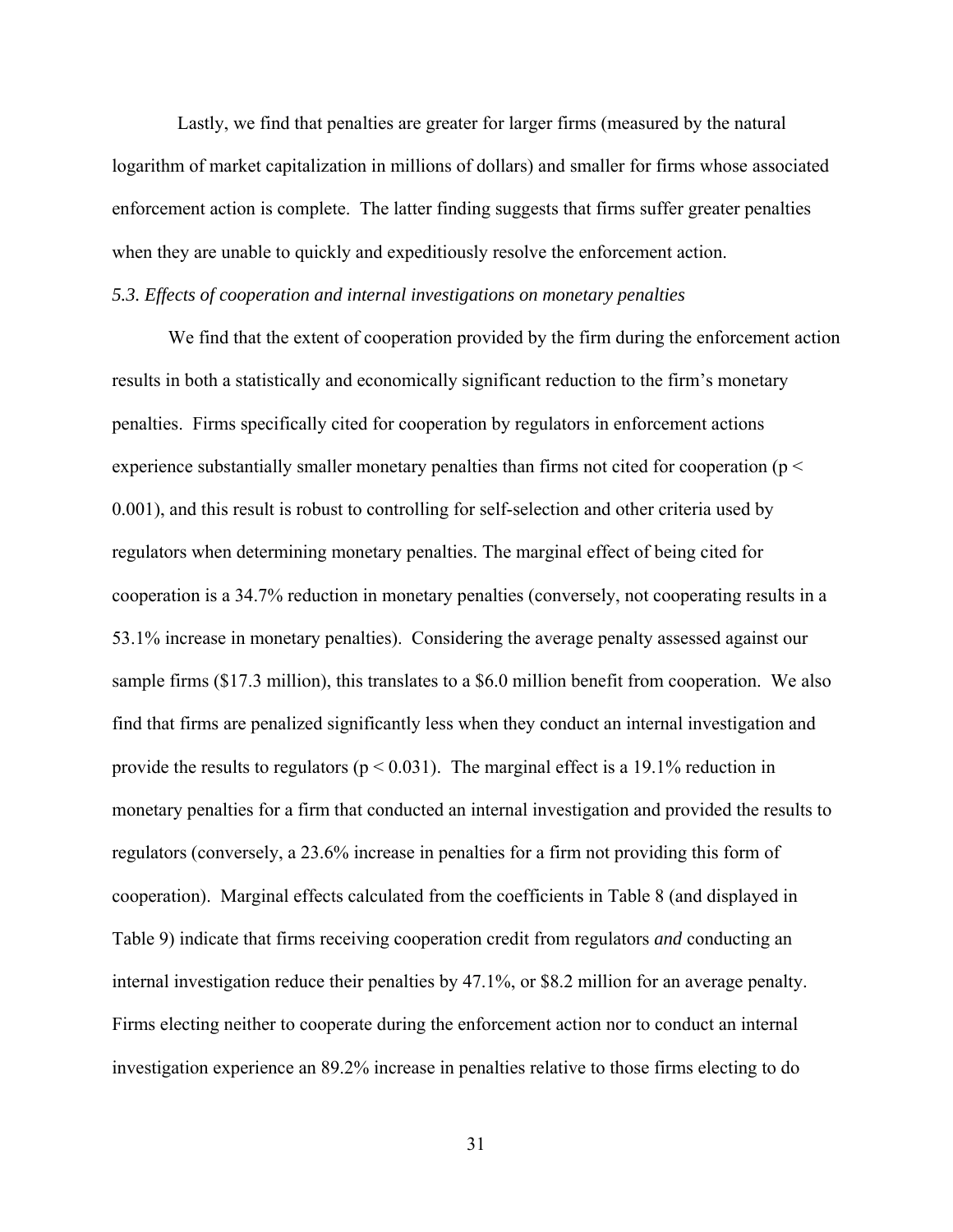both. Although cooperation increases the probability of the firm being named as a respondent in an enforcement action, our findings clearly indicate that regulators systematically offer leniency to cooperating firms when determining monetary penalties. In addition, the economic benefits accruing to cooperating firms appear to be substantial and distinct from the benefits of internal investigations.

#### *5.4. Alternative estimates of the benefits of cooperation and internal investigations*

 We also estimate the benefits of cooperation by running the Heckman two-step efficient estimator and a Structural Equations Model allowing for error covariance between the equations. Each of the alternative methods (coefficients not reported but available on request) results in a statistically significant coefficient on the variable *Cooperation credit*. Relative to the Heckman full maximum likelihood estimator, both methods estimate a slightly higher probability of a firm being named as a respondent and a slightly lower estimate of the monetary benefits of cooperation. In terms of the monetary benefits of internal investigations, the Heckman two-step efficient estimator (Structural Equations Model) produces a higher (lower) estimate compared to the Heckman full maximum likelihood estimator.

Table 9 compares the benefits of cooperation based on the Heckman full maximum likelihood estimator (as presented in the previous section) to those found when using the Heckman two-step efficient estimator and the Structural Equations Model. The percentage change in monetary penalties for firms conducting (not conducting) an internal investigation varies the most between estimators, with the Heckman full maximum likelihood estimator reporting a change in penalties of -19.1% (23.6%) in Panel A (Panel B) and the Heckman twostep efficient estimator reporting an change in penalties of -21.2% (26.8%). The Structural Equations Model resulted in change in penalties of only -12.6% (14.4%). The cooperation credit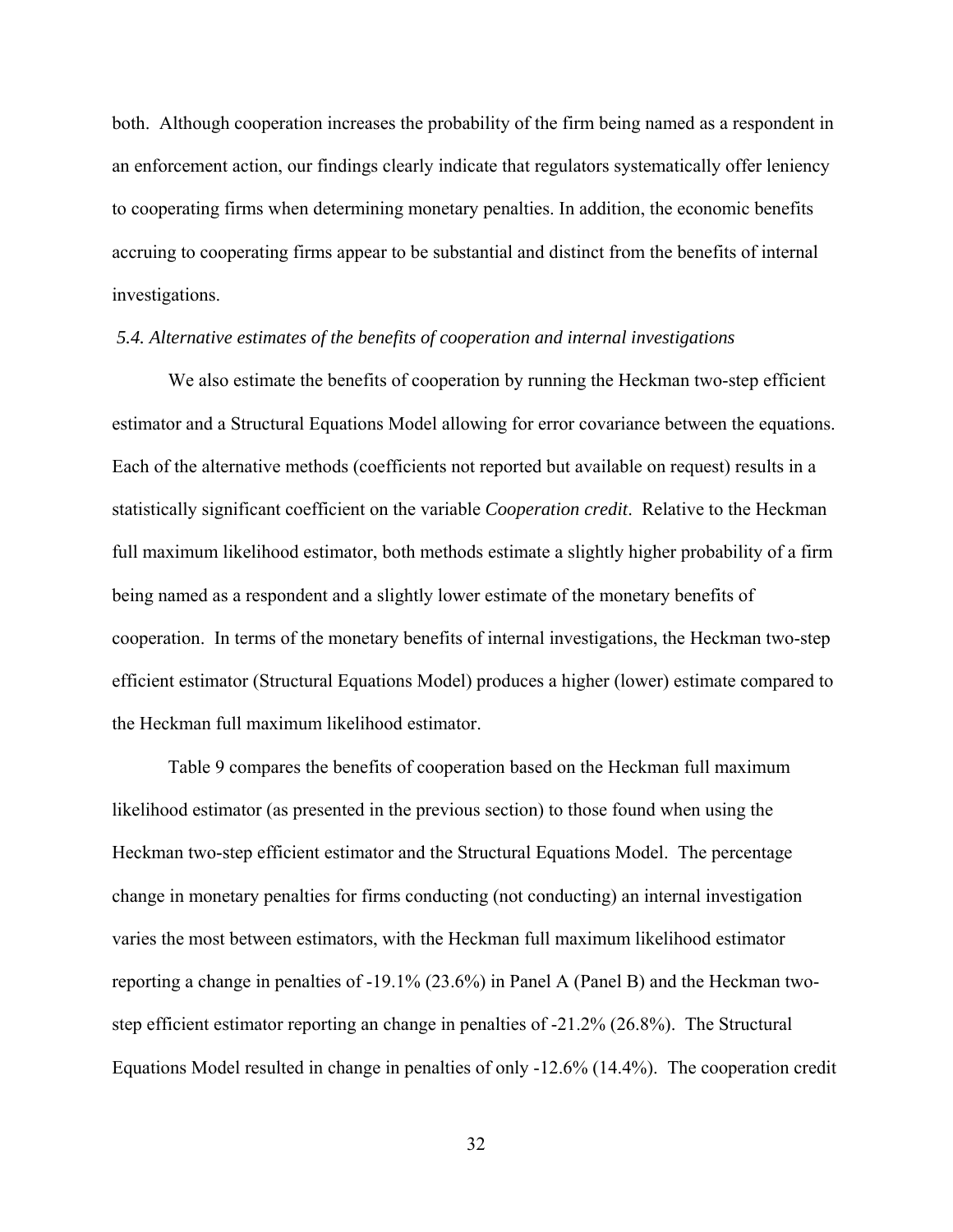estimate is more stable, changing from -34.7% (53.1%) using the Heckman full maximum likelihood estimator to -31.0% (45.0%) with the Heckman two-step efficient estimator and -31.8% (46.7%) with the Structural Equations Model. The benefits of conducting both an internal investigation and cooperating with regulators changes from -47.1% (89.2%) (when using the Heckman full maximum likelihood estimator) to -45.6% (83.9%) using the Heckman two-step and -40.4% (67.7%) with Structural Equations Model. Even using the least beneficial estimates, the results indicate that there are substantial reductions in monetary penalties to firms that cooperate with regulators.

#### **6. Determinants of firm cooperation cited by regulators**

 In Table 10, we explore the cross-sectional determinants of a firm being credited for cooperation by regulators. We use a logit regression model where the dependent variable, *Cooperation credit*, takes the value of one if the firm was credited with cooperation and zero otherwise. The independent variables are the same as those used in the prior analyses and are defined in the Appendix Table A-1. The independent variables are grouped according to various characteristics including firm, governance and ownership, nature of the violation, culpable parties, size of harm, firm response, and legal mandates.

The regression results indicate that firms with lower relative market valuations as measured by the market-to-book ratio, firms still in existence, and firms that use one of the Big 8 (now Big 4) auditing firms are more likely to cooperate. Also firms with relatively larger boards of directors are less likely to cooperate. The nature of the violation also explains whether or not firms cooperate. Firms whose misrepresentation centers on foreign bribery violations are highly likely to cooperate as are firms whose violations involve inadequate internal controls and are motivated by meeting internal or external sales or earnings expectations. Firms are less likely to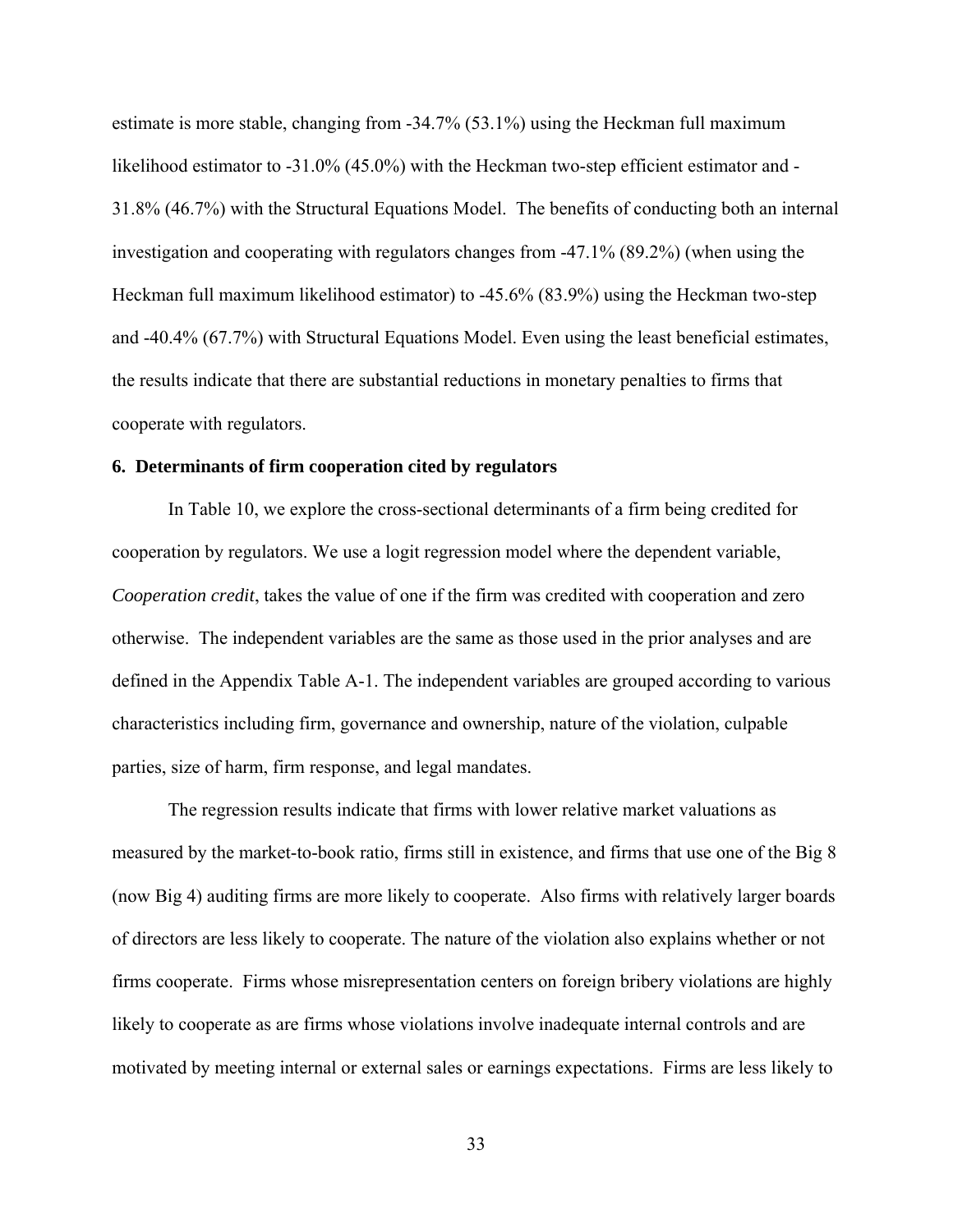cooperate when fraud is charged under either 17(a) during the issue of a security or 10(b) with respect to the trading of securities on the secondary market.

 Firms are more likely to be credited with cooperation the faster they ferret out and respond to the misconduct once they become aware of it, as indicated by the inverse relationship between the response period and *Cooperation credit*. Finally firms are more likely to cooperate in the period starting from the passage of the Remedies Act in 1990 up to the SEC's Cooperation Initiative program in 2001. It is interesting to note that this period precedes some of the most egregious financial misrepresentation enforcement actions including Adelphia, Enron, Peregrine Systems, Tyco, WorldCom, and Xerox, to name a few.

#### **7. Conclusion**

Previous research establishes that firms pay large monetary penalties for violations of securities laws. This paper provides evidence that these monetary penalties are significantly reduced for firms that ferret out the cause of the misconduct, engage independent parties to conduct thorough and impartial internal investigations, and cooperate with regulators. We track all 1,059 SEC and DOJ enforcement actions from 1978 through 2011 for financial misrepresentation, and our main findings are as follows:

- (1) Firms that cooperate with regulators in an enforcement action for financial misrepresentation face greater risk of having charges levied against them. The mean partial effect increases by 11.8% from a probability of 75.7% to 87.5%.
- (2) Firms that perform an internal investigation and make the results available to regulators pay 19.1% less in monetary penalties. Firms that are subsequently credited with cooperation by regulators pay 34.7% less in monetary penalties. Firms that do both pay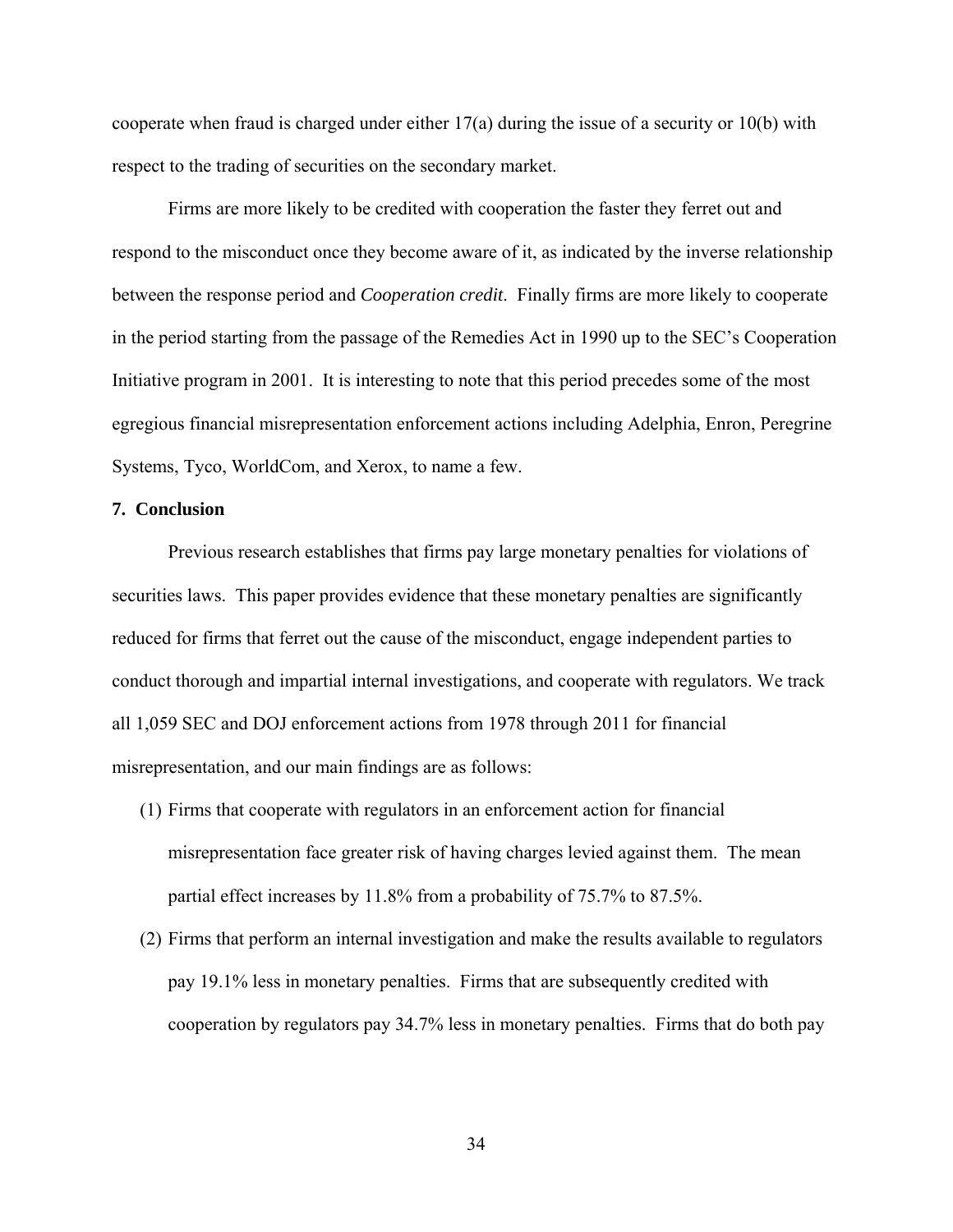47.1% less, suggesting that cooperation with regulators is beneficial above and beyond internal investigations.

(3) Cooperation credit is more likely for firms that have lower market-to-book ratios, are still in existence, are audited by one of the Big 8 accounting firms, have smaller boards of directors, are charged with foreign bribery or internal controls violations, have misconduct associated with meeting unreasonable internal or external expectations, respond faster to the discovery of misconduct, and misrepresent financial statements in the period from October 15, 1990 (corresponding to the enactment of the Securities Enforcement Remedies and Penny Stock Reform Act) up until October 23, 2001 (the SEC public announcement of their framework for evaluating cooperation). The firm faces a lower probability of being credited for cooperation when a more egregious violation occurred that includes fraud charges.

In total, the evidence suggests that even though regulators are not transparent as to the specific dollar amount that firm monetary penalties are affected when they credit a firm for cooperation, the estimated penalty reduction is substantial.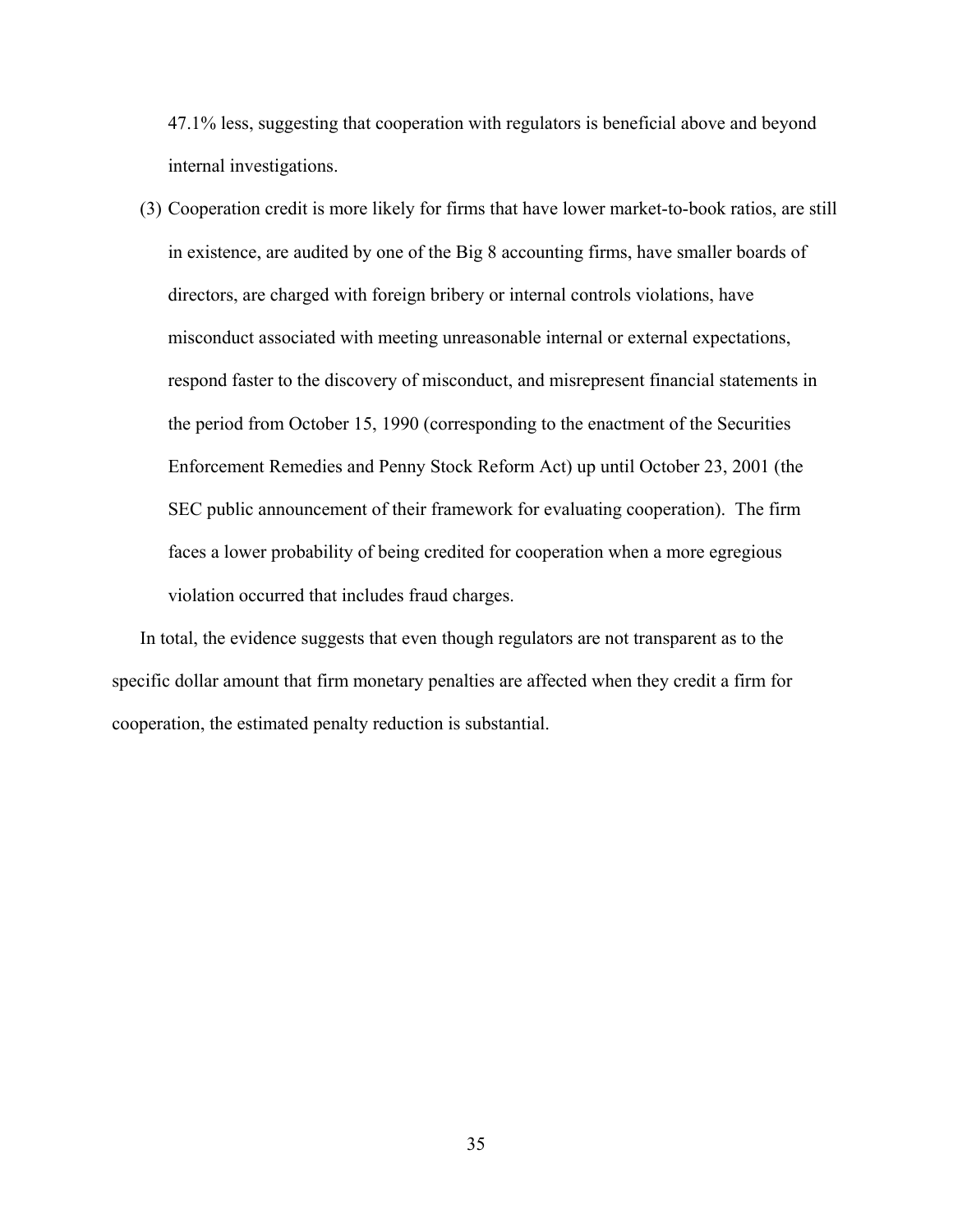#### **References**

- Aguilar, M.K., 2010. FCPA leniency program built on antitrust model? *Compliance Week* (August 16).
- Arlen, J., 1994. The potentially perverse effects of corporate criminal liability. *Journal of Legal Studies* 23, 833-867.
- Arlen, J., 2011. Corporate criminal liability: Theory and evidence. In *Research Handbook on Criminal Law*, edited by K. Hylton, and A. Harel, forthcoming.
- Arlen, J., Kraakman, R., 1997. Controlling corporate misconduct: An analysis of corporate liability regimes. *New York University Law Review* 72, 687-779.
- Axelrod, R., 1984. The evolution of cooperation. Basic Books, New York.
- Axelrod, R., 1997. The complexity of cooperation: Agent-based models of competition and collaboration. Princeton University Press, Princeton, NJ.
- Axelrod, R., Dion, D., 1988. The further evolution of cooperation. *Science* 242 (4884), 1385- 1390.
- Axelrod, R., Hamilton, W. D., 1981. The evolution of cooperation. *Science* 211 (4489), 1390- 1396.
- Becker, G. S., 1968. Crime and punishment: An economic approach. *Journal of Political Economy* 76, 169-217.
- Black, B., 2011. Introduction: The globalization of securities regulation competition or coordination? *University of Cincinnati Law Review* 79:2 Article 1.
- Block, M.K., 1991. Optimal penalties, criminal law, and the control of corporate behavior. *Boston University Law Review* 71, 395-420.
- Bonner, S. E., Palmrose, Z-V., Young, S.M., 1998. Fraud type and auditor litigation: An analysis of SEC Accounting and Auditing Enforcement Releases. *The Accounting Review* 73 (4), 503-32.
- Breuer, L., 2010. Prepared remarks to Compliance Week  $2010 5$ <sup>th</sup> Annual Conference for Corporate Financial, Legal, Risk, Audit & Compliance Officers. May 26, 2010.

Buckberg, E., Dunbar, F.C., 2008. Disgorgement: Punitive demands and remedial offers. *The Business Lawyer* 63, 347-381.

Correia, M.M., 2009. Political connections, SEC enforcement and accounting quality. Unpublished working paper. London Business School.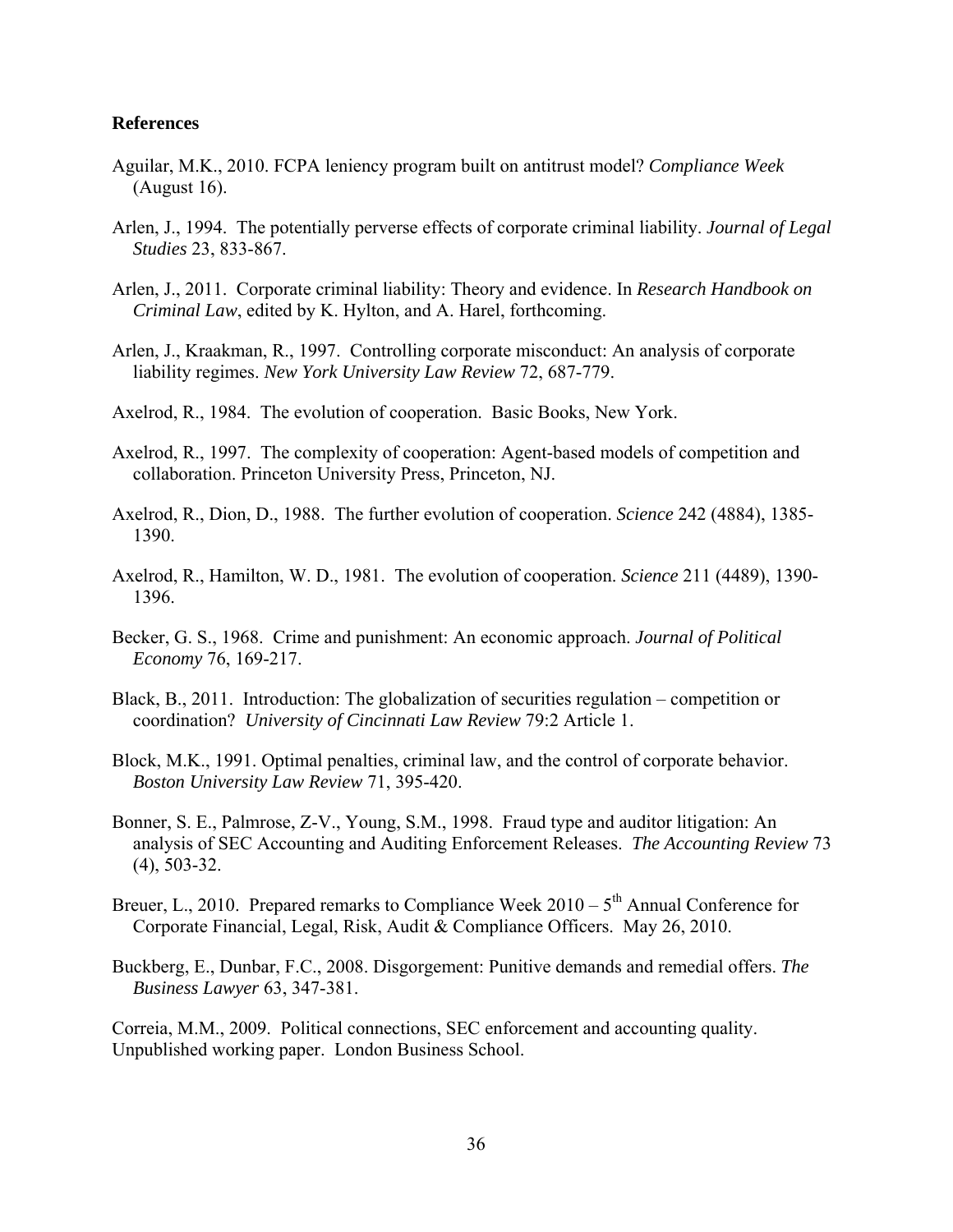- Cox, J.D, Thomas, R. S., Kiku, D., 2003. SEC enforcement heuristics: an empirical inquiry. *Duke Law Journal* 53, 737-779.
- Feroz, E.H., Park, K., Pastena, V.S., 1991. The financial and market effects of the SEC's Accounting and Auditing Enforcement Releases. *Journal of Accounting Research* 29, 107- 142.
- Files, R., 2012. SEC enforcement: Does forthright disclosure and cooperation really matter? *Journal of Accounting and Economics* 53, 353-374.
- Files, R., Swanson, E., Tse, S., 2009. Stealth disclosure of accounting restatements. *The Accounting Review* 84 (5), 1495-1520.
- Gande, A., Lewis, C.M., 2009. Shareholder initiated class action lawsuits: Shareholder wealth effects and industry spillovers. *Journal of Financial and Quantitative Analysis* 44 (4), 823- 850.
- Gordon, E.A., Henry, E., Peytcheva, M., Sun, L., 2008. Disclosure credibility and market reactions to restatements. Unpublished working paper. Temple University.
- Heckman, J., 1979. Sample selection bias as a specification error. *Econometrica* 47 (1), 153- 161.
- Jones, R. M., 2004. Dynamic federalism: Competition, cooperation and securities enforcement. *Connecticut Insurance Law Journal*, 11 (1), 106-131.
- Kaplow, L., Shavell, S., 1994. Optimal law enforcement with self-reporting of behavior. *Journal of Political Economy*, 102 (3), 583-606.
- Karpoff, J.M., Koester, A., Lee, D.S., Martin, G.S., 2012. A critical analysis of databases used in financial misconduct research. Unpublished working paper. University of Washington.
- Karpoff, J.M., Lee, D.S., Martin, G.S., 2008a. The consequences to managers for financial misrepresentation. *Journal of Financial Economics* 88, 193-215.
- Karpoff, J.M., Lee, D.S., Martin, G.S., 2008b. The cost to firms of cooking the books. *Journal of Financial and Quantitative Analysis* 43 (3), 581-612.
- Karpoff, J.M., Lee, D.S., Martin, G.S., 2012a. The impact of anti-bribery enforcement actions on targeted firms. Unpublished working paper. University of Washington.
- Karpoff, J.M., Lee, D.S., Martin, G.S., 2012b. The legal penalties for financial misrepresentation. Unpublished working paper. University of Washington.
- Licht, A. N., 1999. Games commissions play: 2x2 games of international securities regulation. *Yale Journal of International Law*, 24 (61), 61-125.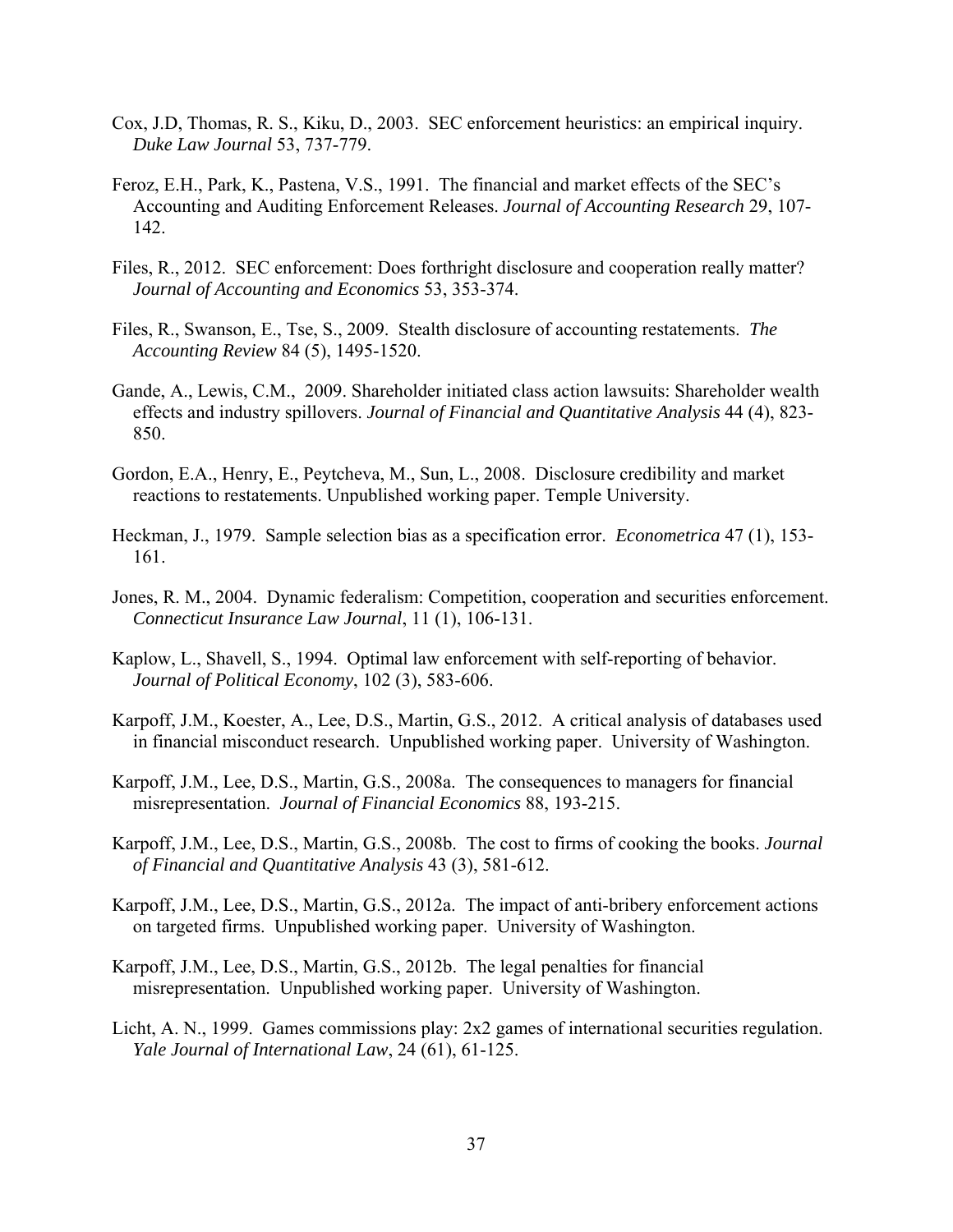- Lott, J.R., 1999. Corporate criminal liability. In: Bouckaert, B., Geest, G.D. (Eds.), Encyclopedia of Law and Economics University of Ghent, Edward Elgar Publishing Ltd., pp. 492-501.
- Lucas, W. R., 1997. A practitioners guide to the SEC's investigative and enforcement process. *Temple Law Review* 53, 53-70.
- Parker, J. S., Atkins, R.A., 1999. Did the corporate criminal sentencing guidelines matter? Some preliminary observations. *Journal of Law and Economics* 42 (1), 423-453.
- U.S. Department of Justice, 1997. Principles of Federal Prosecution of Business Organizations United States Attorneys' Manual Title 9, Chapter 9-28.000 (amended August 2008).
- U.S. Securities and Exchange Commission, 1973. Commencement of enforcement proceedings and termination of staff investigations Release No. 5310 (Feb. 28).
- U.S. Securities and Exchange Commission, 2001. Report of Investigation Pursuant to Section 21(a) of the Securities Exchange Act of 1934 and Commission Statement on the Relationship of Cooperation to Agency Enforcement Decisions Release No. 44969 (October 23).
- U.S. Securities and Exchange Commission, 2006a. Statement of the Securities and Exchange Commission Concerning Financial Penalties Release No. 2006-4 (January 4).
- U.S. Securities and Exchange Commission, 2006b. Securities and Exchange Commission v. American International Group, Inc. Civil Action No. 06-CV-1000 (S.D.N.Y.). Litigation Release No. 19560 (February 9).
- U.S. Securities and Exchange Commission, 2010a. SEC announces initiative to encourage individuals and companies to cooperate and assist in investigations Release No. 2010-6 (January 13).
- U.S. Securities and Exchange Commission, 2010b. Securities and Exchange Commission v. Sunrise Senior Living, Inc., et al. Civil Action No. 1:10-CV-01247 (D.D.C.). Litigation Release No. 21600 (July 23).
- U.S. Securities and Exchange Commission, 2011a. Securities and Exchange Commission v. Thor Industries, Inc., and Mark C. Schwartzhoff, Case No. 1:11-cv-00889-RMC. (D.D.C.) Litigation Release No. 21966 (May 13).
- U.S. Securities and Exchange Commission, 2011b. In the Matter of ArthroCare Corporation, Order Instituting Cease-and-Desist Proceedings Pursuant to Section 21C of the Securities Exchange Act of 1934, Making Findings, and Imposing a Cease-and-Desist Order, Administrative Proceeding No. 3-14249 (February 9).
- U.S. Sentencing Commission, 2011. Federal Sentencing Guidelines Manual <http://www.ussc.gov/guidelines/2011\_Guidelines/Manual\_HTML/Chapter\_8.htm>.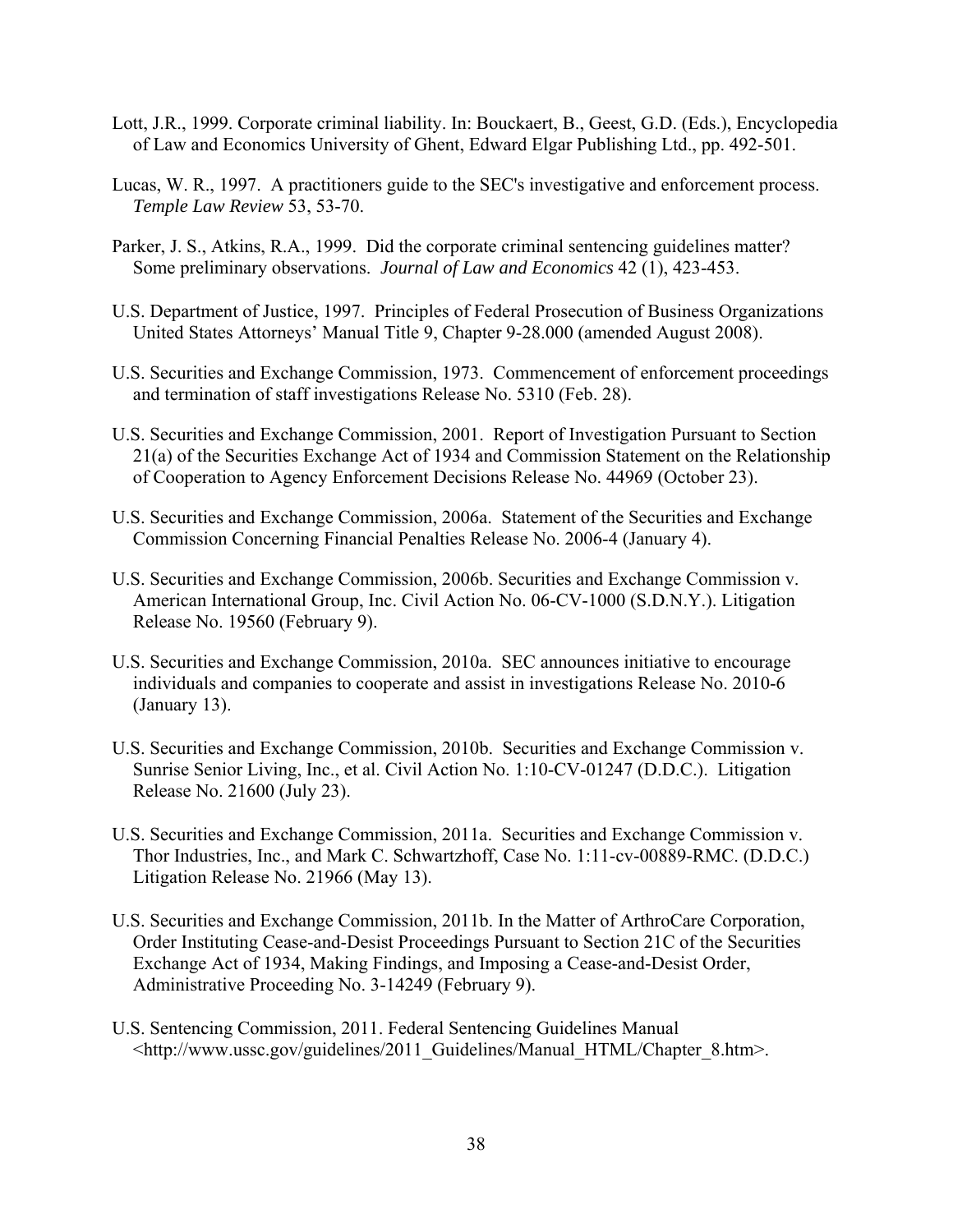Weissmann, A., Smith, A., 2010. Restoring balance: Proposed amendments to the Foreign Corrupt Practices Act. U.S. Chamber of Commerce Institute for Legal Reform <http://www.instituteforlegalreform.com/doc/restoring-balance-proposed-amendments-to-theforeign-corrupt-practices-act>.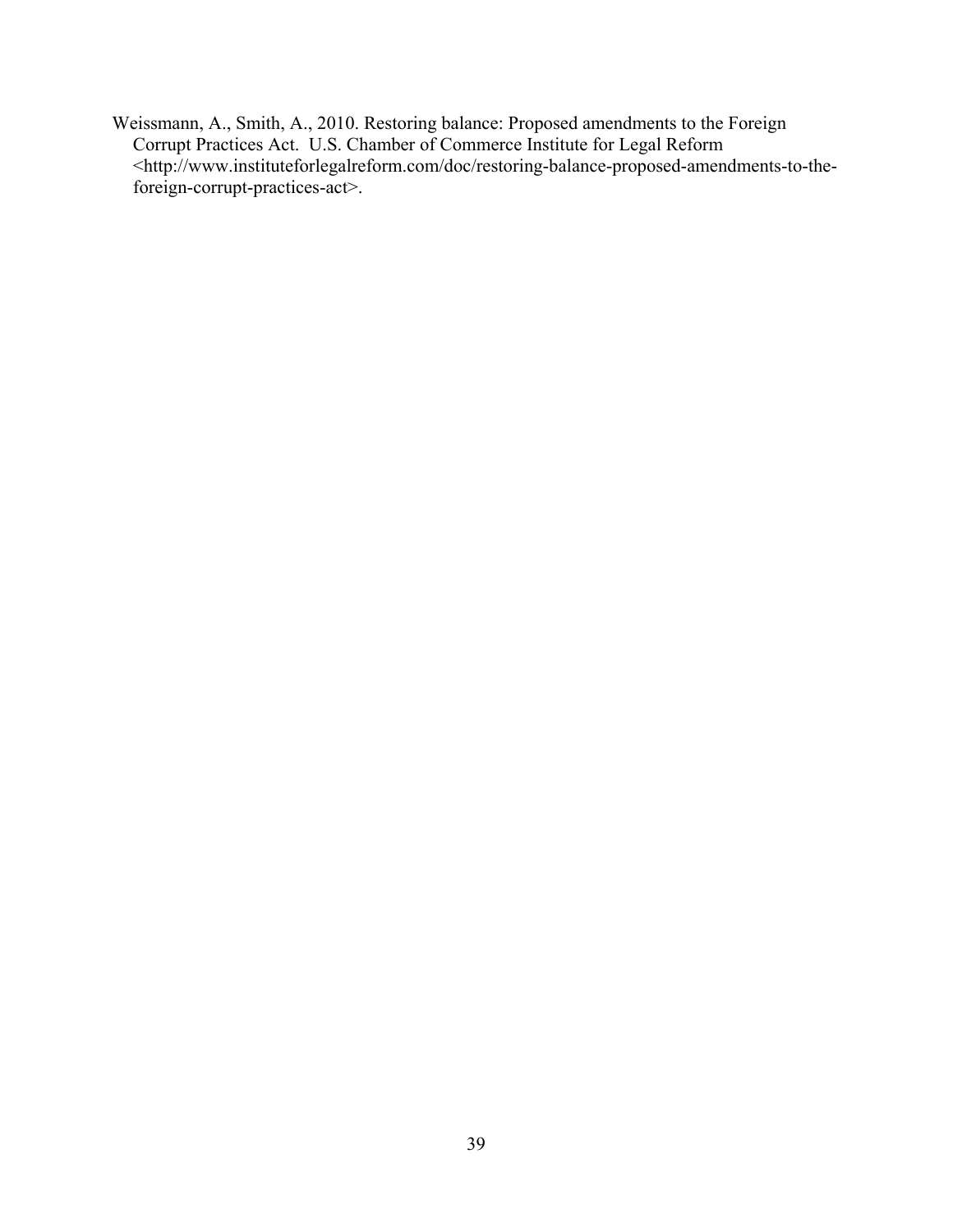Regulatory enforcement actions for financial misrepresentation

This table categorizes the total number of enforcement actions initiated from 1978 through 2011 according to the type of security registered with the Securities and Exchange Commission (SEC). The sample of 1,099 enforcement actions is taken from the Federal Securities Regulation (FSR) database in Karpoff, Koester, Lee, and Martin (2012) and represents the universe of all regulatory enforcement actions initiated for financial misrepresentation from 1978 through 2011. To be included in the sample, the violation must include charges under the books and records, internal controls, or circumvention provisions of the Securities and Exchange Commission Act of 1934, as amended by the Foreign Corrupt Practices Act of 1977.

|                                             | # Enforcement |
|---------------------------------------------|---------------|
| Security type                               | actions       |
| Common equity:                              |               |
| Ordinary shares                             | 1,026         |
| American Depository Receipts (ADR)          | 33            |
| Total common equity                         | 1,059         |
| Other securities:                           |               |
| Limited partnerships                        | 15            |
| Debt                                        | 9             |
| Preferred stock                             | 5             |
| Real Estate Investment Trusts (REITs)       | 4             |
| Cooperatives                                | 2             |
| Annuities                                   |               |
| Mutual funds                                |               |
| Registration/initial public offerings (IPO) |               |
| Total other securities                      | 40            |
| Total enforcement actions                   | 1,099         |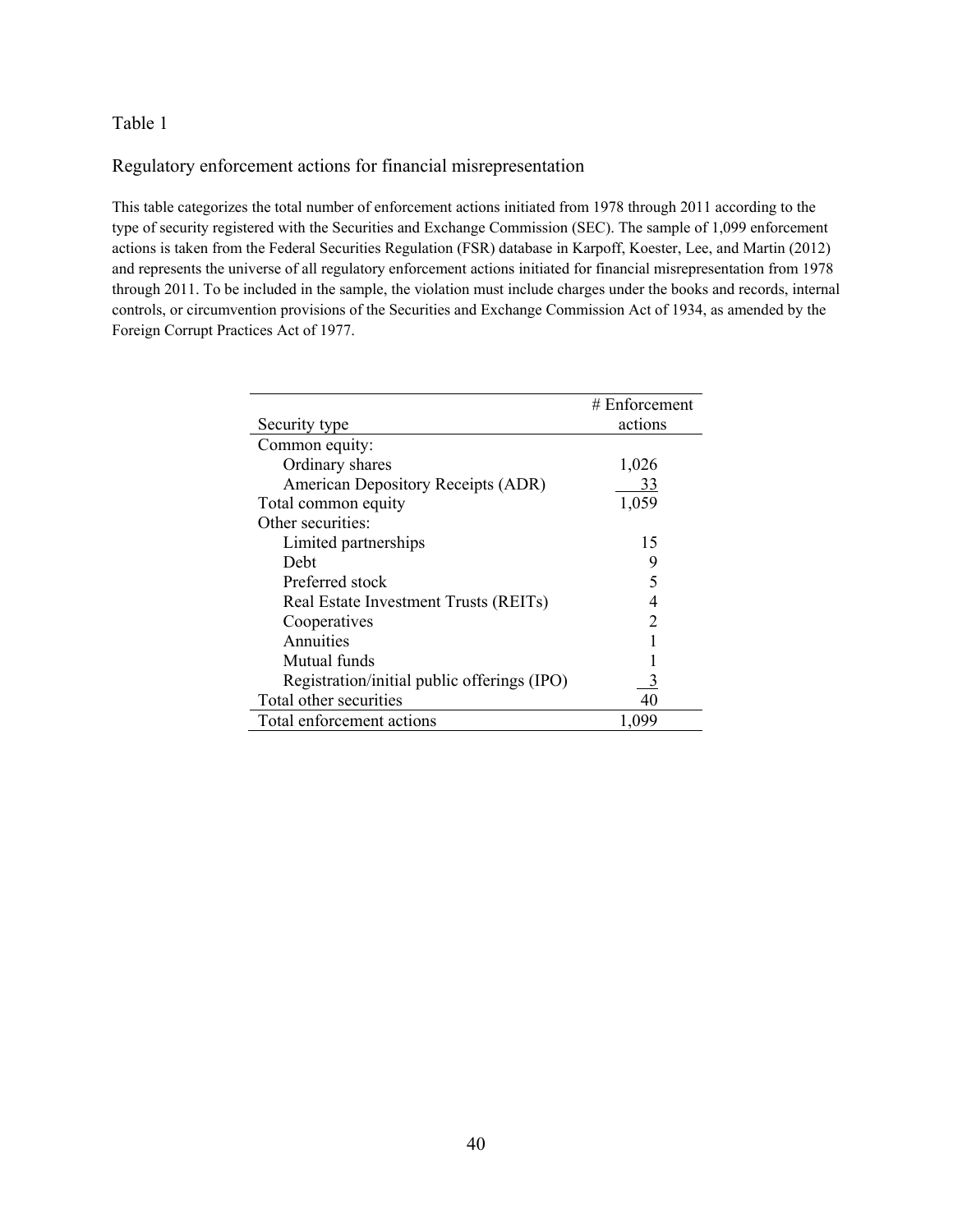## Types of events related to an enforcement action for financial misrepresentation

This table presents the number and type of events associated with the 1,059 enforcement actions for financial misrepresentation from 1978 through 2011. The "Total # of Events" column indicates the frequency with which a particular event occurs for all enforcement actions in our sample. The columns under "Enforcement actions with  $\geq 1$ event" indicate the number and percentage of enforcement actions in our sample for which the indicated event occurs at least once. The columns under "Months in period/months after violation" refer to the mean and median length of the period indicated (e.g., violation period or regulatory period) or the mean and median number of months after the end of the violation period that the indicated event occurred. The "Violation period" refers to the length of time that the violation occurred. The "Trigger event" is a firm-announced event that indicates to the public a transgression may have occurred. A "Restatement event" is either the announcement that a restatement is likely or the actual filing of restated financial statements by the firm. A "Class action filing" is the filing of a private civil litigation lawsuit related to the subsequent enforcement action. An "Informal inquiry" is the announcement by the firm that it has been requested to voluntarily provide information to regulators about a potential law violation. A "Formal investigation" is the announcement by the firm that it has received a formal order of investigation, was issued a subpoena, or was the subject of a search warrant by regulators. A "Wells notice" is the announcement by the firm or other target in an enforcement action that they received a notice from regulators stating the intent to file an enforcement action. A "Class action settlement" is the announcement by the firm or attorneys that there has been a settlement agreed upon in a private civil class action lawsuit related to the enforcement action. "Regulatory proceedings" are the filing of administrative, civil, or criminal actions by regulators. Most enforcement actions involve the filing of more than one regulatory proceeding. "Regulatory period" refers to the length of time during which regulatory proceedings were filed in an enforcement action.

|                         |           | <b>Enforcement</b> actions |                     | Months in period/months |        |
|-------------------------|-----------|----------------------------|---------------------|-------------------------|--------|
|                         | Total #   |                            | with $\geq 1$ event | after violation         |        |
| Period/event            | of events | N                          | % of sample         | Mean                    | Median |
| Violation period        |           |                            |                     | 35.6                    | 25.1   |
| Trigger event           | 876       | 870                        | 82%                 | 1.6                     | 2.2    |
| Restatement event       | 1,399     | 560                        | 53%                 | 2.5                     | 3.4    |
| Class action filing     | 597       | 509                        | 48%                 | 3.4                     | 2.9    |
| Informal inquiry        | 268       | 266                        | 25%                 | 5.1                     | 4.4    |
| Formal investigation    | 618       | 569                        | 54%                 | 8.3                     | 7.0    |
| Wells notice            | 158       | 136                        | 13%                 | 28.0                    | 26.3   |
| Class action settlement | 619       | 503                        | 47%                 | 29.2                    | 25.7   |
| Regulatory proceedings: |           |                            |                     |                         |        |
| Initial                 | 1,059     | 1,059                      | 100%                | 30.4                    | 29.7   |
| Subsequent              | 4,491     | 889                        | 84%                 | n/a                     | n/a    |
| Regulatory period       |           |                            |                     | 24.8                    | 11.3   |
| Total                   | 10,085    |                            |                     | 90.7                    | 83.1   |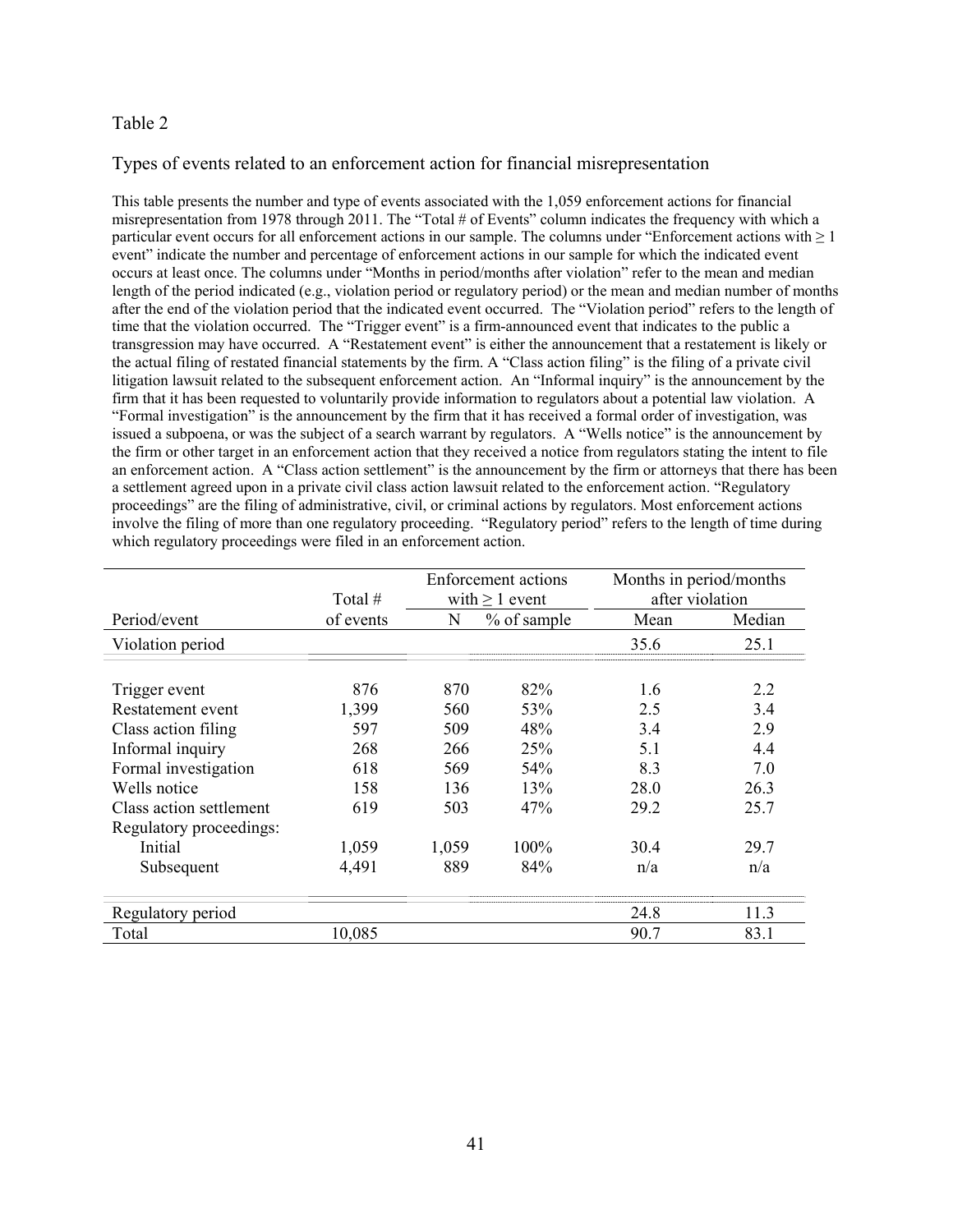Contingency tables of the incidence of monetary penalties, the firm being named as a respondent, and cooperation credit

Panel A presents a 2x2 contingency table of the firm being named as a respondent and the incidence of monetary penalties against the firm. In order to be assessed monetary penalties, the firm must be named as a respondent in the enforcement action. Panel B presents a 2x2 contingency table of the firm receiving credit for cooperation and whether or not it was named as a respondent in the enforcement action. Panel C presents a 2x2 contingency table of the firm receiving credit for cooperation and whether or not it was assessed a monetary penalty. Risk ratios and odds ratios are presented below each table.

|               |       | Firm penalty |       |               |
|---------------|-------|--------------|-------|---------------|
| Firm named    | Yes   | No           | Total | $\frac{0}{0}$ |
| Yes           | 200   | 630          | 830   | 78.4%         |
| No            |       | 229          | 229   | 21.6%         |
| Total         | 200   | 859          | 1,059 |               |
| $\frac{0}{0}$ | 18.9% | 81 1%        |       |               |

Panel A: Firm named respondent by firm monetary penalty

Risk ratio =  $(200 / 830) / (0 / 229) = n/a$ Odds ratio =  $(200 \times 229) / (630 \times 0) = n/a$ 

Panel B: Cooperation credit by firm named as respondent

|                    |            | Firm named |       |               |
|--------------------|------------|------------|-------|---------------|
| Cooperation credit | Yes        | No         | Total | $\frac{0}{0}$ |
| Yes                | 269        | 23         | 292   | 27.6%         |
| No                 | <u>561</u> | 206        | 767   | 72.4%         |
| Total              | 830        | 229        | 1,059 |               |
| $\frac{0}{0}$      | 78.4%      | 21.6%      |       |               |

Risk ratio =  $(269 / 292) / (561 / 767) = 1.3$ Odds ratio =  $(269 \times 206) / (23 \times 561) = 4.3$ 

|  | Panel C: Cooperation credit by firm monetary penalty |  |
|--|------------------------------------------------------|--|
|  |                                                      |  |

|                    |           | Firm penalty |       |               |
|--------------------|-----------|--------------|-------|---------------|
| Cooperation credit | Yes       | No           | Total | $\frac{0}{0}$ |
| Yes                | 111       | 181          | 292   | 27.6%         |
| No                 | <u>89</u> | 678          | 767   | 72.4%         |
| Total              | 200       | 859          | 1,059 |               |
| $\frac{0}{0}$      | 18.9%     | 81.1%        |       |               |

Risk ratio =  $(111 / 292) / (89 / 767) = 3.3$ Odds ratio =  $(111 \times 678) / (181 \times 89) = 4.7$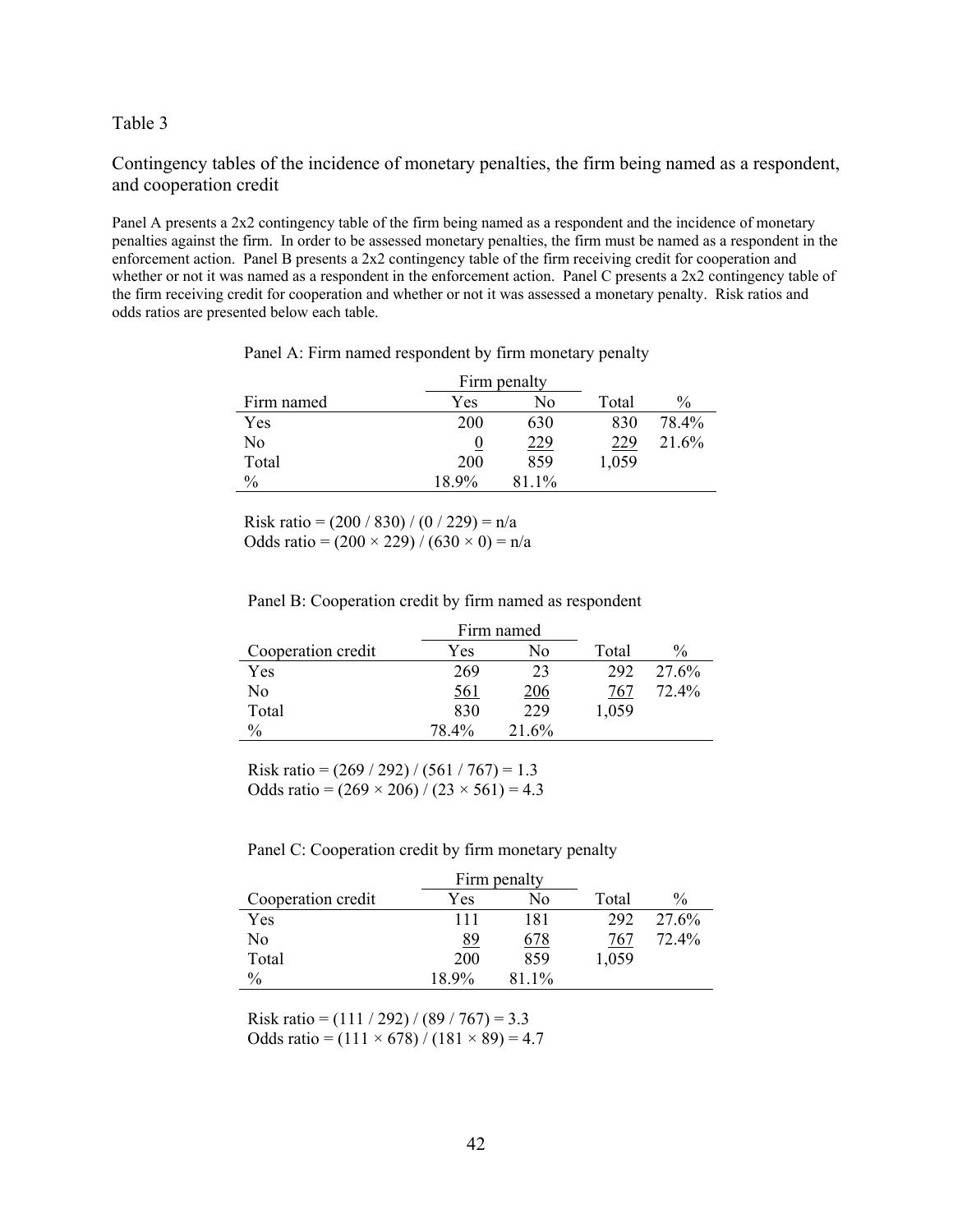#### Characteristics of enforcement actions by cooperation credit

This table presents group tests of the 1,059 enforcement actions for financial misrepresentation against publicly-traded firms with common equity or ADRs from 1978 – 2011 partitioned on whether or not the firms were given credit for cooperation. P-values are presented for a parametric two-sample t test for means, non-parametric two-sample Wilcoxon rank-sum (Mann-Whitney) test where medians are reported, and a test of equal proportions for frequency counts. An \* next to p-values indicates a test assuming unequal variances was used in lieu of equal variances based on the rejection of a variance ratio test of equal variances at the 0.05 significance level. Variable definitions are presented in Appendix Table A-1.

|                               |         | <b>Cooperation credit</b> |          |          |          |
|-------------------------------|---------|---------------------------|----------|----------|----------|
|                               |         | All                       | Yes      | No       |          |
|                               |         | (1,059)                   | (292)    | (767)    | P-value  |
| Monetary penalties            |         |                           |          |          |          |
| Firm penalty (\$mm)           | Sum     | 14,364.3                  | 9.027.1  | 5,337.2  |          |
|                               | Mean    | 17.3                      | 33.7     | 9.5      | $0.043*$ |
|                               | Median  | 0.0                       | 0.0      | 0.0      | 0.000    |
| Other penalty (\$mm)          | Sum     | 26,185.5                  | 10,109.5 | 16,076.1 |          |
|                               | Mean    | 24.7                      | 34.6     | 21.0     | $0.593*$ |
|                               | Median  | 0.1                       | 0.0      | 0.1      | 0.777    |
| Settled private class actions | N       | 503                       | 166      | 337      | 0.000    |
| Private settlements (\$mm)    | Sum     | 56,789.3                  | 25,897.5 | 30,891.7 |          |
|                               | Mean    | 112.9                     | 156.0    | 91.7     | 0.261    |
|                               | Median  | 7.5                       | 9.4      | 6.9      | 0.143    |
| Firm characteristics          |         |                           |          |          |          |
| Market cap (\$mm)             | Mean    | 6,514.3                   | 13,081.0 | 4,011.1  | $0.000*$ |
|                               | Median  | 133.0                     | 1,116.4  | 57.6     | 0.000    |
| Market-to-book ratio          | Mean    | 41.6                      | 2.0      | 56.8     | $0.177*$ |
|                               | Median  | 1.5                       | 1.4      | 1.6      | 0.015    |
| Board independence            | Mean    | 46.5%                     | 59.7%    | 41.5%    | 0.000    |
|                               | Median  | 50.0%                     | 62.5%    | 41.7%    | 0.000    |
| Chm/CEO duality               | N       | 850                       | 208      | 642      |          |
|                               | Col $%$ | 80.3%                     | 71.2%    | 83.7%    | 0.000    |
| Insider ownership             | Mean    | 31.6%                     | 20.4%    | 35.9%    | 0.000    |
|                               | Median  | 25.3%                     | 10.1%    | 32.5%    | 0.000    |
| Blockholder ownership         | Mean    | 42.8%                     | 35.3%    | 45.6%    | 0.000    |
|                               | Median  | 41.3%                     | 31.5%    | 44.7%    | 0.000    |
| Respondent ownership          | Mean    | 17.1%                     | 6.6%     | 21.1%    | 0.000    |
|                               | Median  | 4.8%                      | 0.1%     | 11.1%    | 0.000    |
| Firm not in existence         | N       | 434                       | 73       | 361      |          |
|                               | Col $%$ | 41.0%                     | 25.0%    | 47.1%    | 0.000    |
| Restated financial statements | N       | 559                       | 196      | 363      |          |
|                               | Col $%$ | 52.8%                     | 67.1%    | 47.3%    | 0.000    |
| Big 8 auditor                 | N       | 741                       | 271      | 470      |          |
|                               | Col $%$ | 70.0%                     | 92.8%    | 61.3%    | 0.000    |
| Going concern                 | N       | 247                       | 21       | 226      |          |
|                               | Col $%$ | 23.3%                     | 7.2%     | 29.5%    | 0.000    |
| Violation characteristics     |         |                           |          |          |          |
| Stock run-up                  | Mean    | 2,659.7%                  | 6,373.5% | 1,245.8% | $0.307*$ |
|                               | Median  | 131.8%                    | 142.0%   | 129.1%   | 0.329    |
| Maximum loss                  | Mean    | 66.2%                     | 55.8%    | 70.2%    | 0.000    |
|                               | Median  | 65.2%                     | 53.0%    | 68.9%    | 0.000    |
| Violation period (months)     | Mean    | 35.3                      | 46.1     | 31.2     | 0.000    |
|                               | Median  | 25.0                      | 36.0     | 24.0     | 0.000    |
| Fraud charges included        | N       | 788                       | 168      | 620      |          |
|                               | Col $%$ | 74.4%                     | 57.5%    | 80.8%    | 0.000    |
| Bribery charges included      | N       | 105                       | 85       | 20       |          |
|                               | $Col\%$ | 9.9%                      | 29.1%    | 2.6%     | 0.000    |
| Chm/Pres/CEO respondent       | N       | 723                       | 136      | 587      |          |
|                               | Col $%$ | 68.3%                     | 46.6%    | 76.5%    | 0.000    |
| Recidivist respondent         | N       | 191                       | 39       | 152      |          |
|                               | Col $%$ | 18.0%                     | 13.4%    | 19.8%    | 0.015    |
| Meet expectations             | N       | 204                       | 87       | 117      |          |
|                               | Col%    | 19.3%                     | 29.8%    | 15.3%    | 0.000    |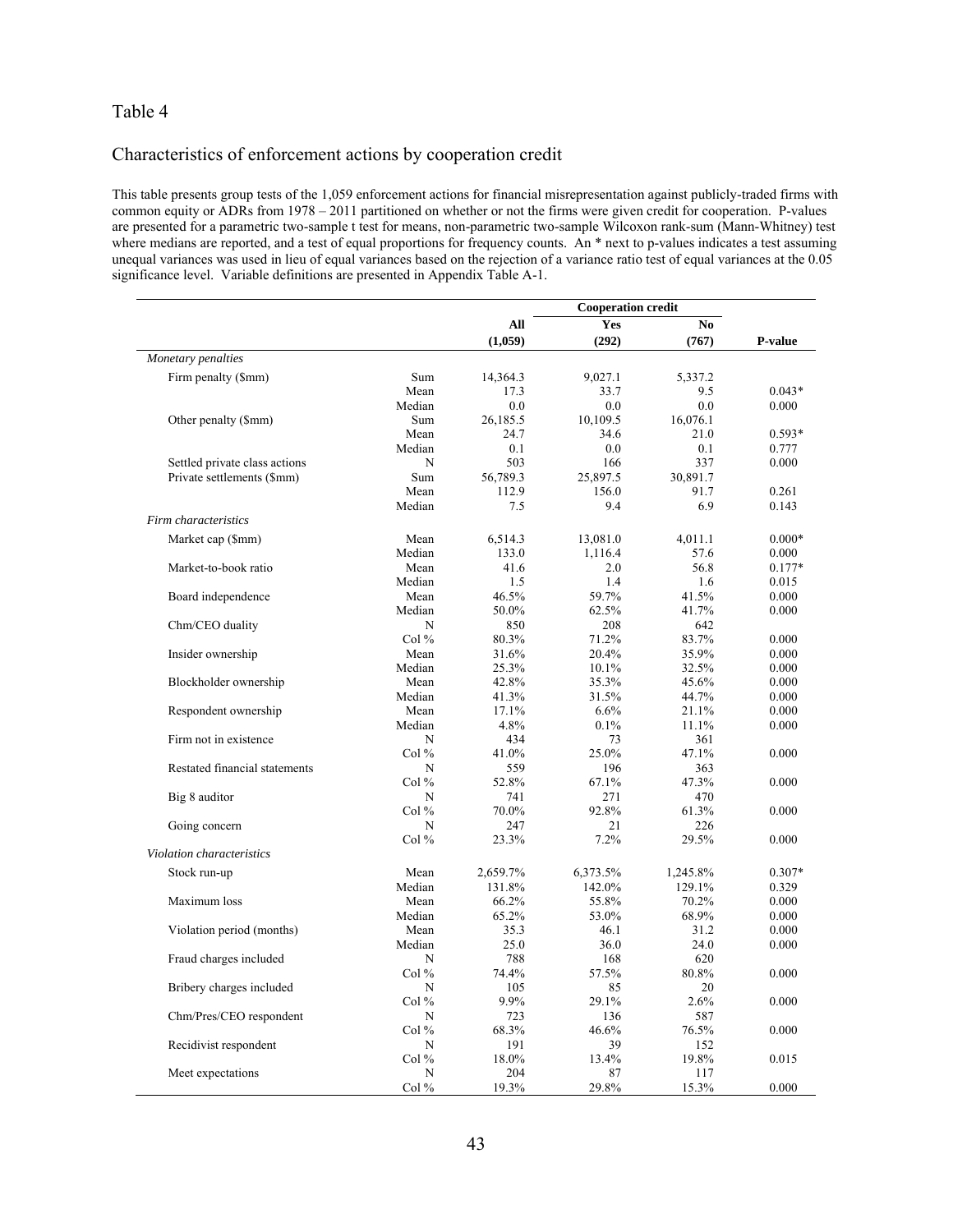### Criteria used in determining whether to name the firm as a respondent in an enforcement action

This table summarizes the criteria used in determining whether to charge a corporation in an enforcement action as presented by the Securities and Exchange Commission in the Report of Investigation Pursuant to Section 21(a) of the Securities Exchange Act of 1934 and Commission Statement on the Relationship of Cooperation to Agency Enforcement Decisions (Securities Exchange Act of 1934 Release No. 44969, October 23, 2001) (column 1) and described in the Department of Justice's U.S. Attorneys' Manual Principles of Federal Prosecution of Business Organizations (USAM 9-28.000 et seq.) (column 2). Column 3 outlines the proxy variables (defined in Appendix Table A-1) used in the selection model for estimating whether or not the firm was named as a respondent.

| Securities and Exchange Commission                                                                                                                                                                                                                                                                                                                                   | U.S. Attorney's Manual                                                                                                                                                                                                                                        | Proxy variables                                                                                                                                                                              |
|----------------------------------------------------------------------------------------------------------------------------------------------------------------------------------------------------------------------------------------------------------------------------------------------------------------------------------------------------------------------|---------------------------------------------------------------------------------------------------------------------------------------------------------------------------------------------------------------------------------------------------------------|----------------------------------------------------------------------------------------------------------------------------------------------------------------------------------------------|
| What is the nature of the misconduct involved? Did it result from inadvertence,<br>honest mistake, simple negligence, reckless or deliberate indifference to indicia of<br>wrongful conduct, willful misconduct or unadorned venality? Were the company's<br>auditors misled?                                                                                        | The nature and seriousness of the offense, including the risk of harm to the<br>public, and applicable policies and priorities, if any, governing the<br>prosecution of corporations for particular categories of crime (see USAM 9-<br>$28.400$ ;            | Fraud charges included<br>Bribery charges included<br>Offering related<br>Insider trading<br>Option backdating related<br>Merger related<br>Self-dealing<br>Misled auditors<br>Big 8 auditor |
| How did the misconduct arise? Is it the result of pressure placed on employees to<br>achieve specific results, or a tone of lawlessness set by those in control of the<br>company? What compliance procedures were in place to prevent the misconduct now<br>uncovered? Why did those procedures fail to stop or inhibit the wrongful conduct?                       | The existence and effectiveness of the corporation's pre-existing compliance<br>program (see USAM 9-28.800);                                                                                                                                                  | Chm/CEO duality<br>Board size<br>Board independence<br>Meet expectations<br>Inadequate internal controls<br>Going concern                                                                    |
| Where in the organization did the misconduct occur? How high up in the chain of<br>command was knowledge of, or participation in, the misconduct? Did senior<br>personnel participate in, or turn a blind eye toward, obvious indicia of misconduct?<br>How systemic was the behavior? Is it symptomatic of the way the entity does<br>business, or was it isolated? | The pervasiveness of wrongdoing within the corporation, including the<br>complicity in, or the condoning of, the wrongdoing by corporate<br>management (see USAM 9-28.500);                                                                                   | Chm/Pres/CEO respondent<br># C-level respondents<br># Employee respondents<br># Other respondents<br># Violations                                                                            |
| How long did the misconduct last? Was it a one-quarter, or one-time, event, or did it<br>last several years? In the case of a public company, did the misconduct occur before<br>the company went public? Did it facilitate the company's ability to go public?                                                                                                      |                                                                                                                                                                                                                                                               | Violation period (months)<br><b>IPO</b> related<br>Reverse merger/development stage                                                                                                          |
|                                                                                                                                                                                                                                                                                                                                                                      | The corporation's history of similar misconduct, including prior criminal,<br>civil, and regulatory enforcement actions against it (see USAM 9-28.600);                                                                                                       | Recidivist respondent<br>Organized crime involved                                                                                                                                            |
| How much harm has the misconduct inflicted upon investors and other corporate<br>constituencies? Did the share price of the company's stock drop significantly upon its<br>discovery and disclosure?<br>How was the misconduct detected and who uncovered it?                                                                                                        | Collateral consequences, including whether there is disproportionate harm<br>to shareholders, pension holders, employees, and others not proven<br>personally culpable, as well as impact on the public arising from the<br>prosecution (see USAM 9-28.1000); | Initial market reaction<br>Stock run-up<br>Maximum loss<br>Announcement CAR<br>Respondent ownership<br>Public float<br>Blockholder ownership<br>Self-reported violation                      |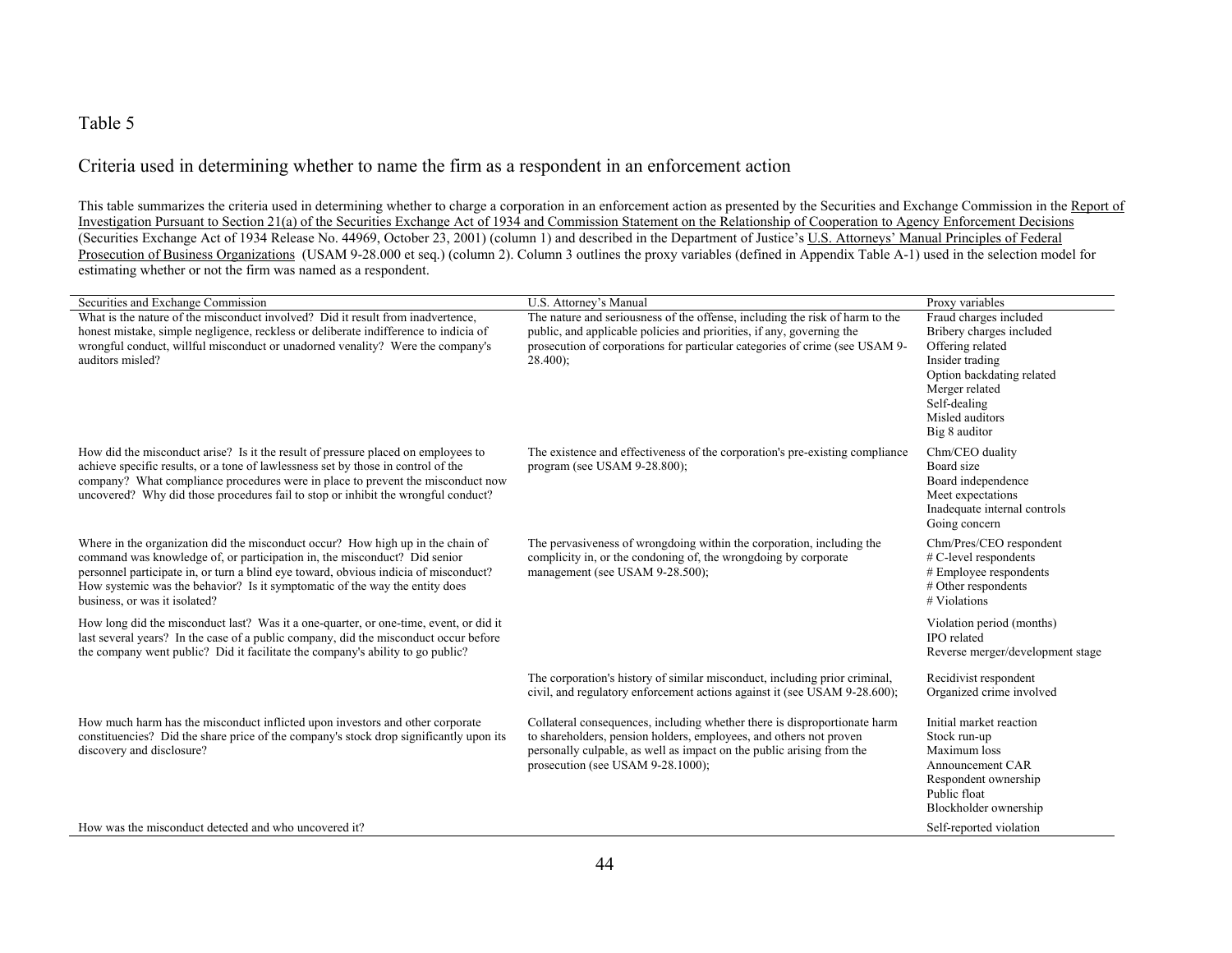# Table 5 (con't)

# Criteria used in determining whether to name the firm as a respondent in an enforcement action

| Securities and Exchange Commission                                                                                                                                                                                                                                                                                                                                                                                                                                                                                                                                                                                                                                                                                                                                                                | U.S. Attorneys' Manual                                                                                                                                                                                                                                                                                                                | Proxy variables                                                                                                                            |
|---------------------------------------------------------------------------------------------------------------------------------------------------------------------------------------------------------------------------------------------------------------------------------------------------------------------------------------------------------------------------------------------------------------------------------------------------------------------------------------------------------------------------------------------------------------------------------------------------------------------------------------------------------------------------------------------------------------------------------------------------------------------------------------------------|---------------------------------------------------------------------------------------------------------------------------------------------------------------------------------------------------------------------------------------------------------------------------------------------------------------------------------------|--------------------------------------------------------------------------------------------------------------------------------------------|
| What steps did the company take upon learning of the misconduct? Did the company<br>immediately stop the misconduct? Are persons responsible for any misconduct still<br>with the company? If so, are they still in the same positions? Did the company<br>promptly, completely and effectively disclose the existence of the misconduct to the<br>public, to regulators, and to self-regulators? Did the company cooperate completely<br>with appropriate regulatory and law enforcement bodies? Did the company identify<br>what additional related misconduct is likely to have occurred? Did the company take<br>steps to identify the extent of damage to investors and other corporate constituencies?<br>Did the company appropriately recompense those adversely affected by the conduct? | The corporation's remedial actions, including any efforts to implement an<br>effective corporate compliance program or to improve an existing one, to<br>replace responsible management, to discipline or terminate wrongdoers, to<br>pay restitution, and to cooperate with the relevant government agencies (see<br>USAM 9-28.900); | # Prior public announcements<br>Chm/Pres/CEO respondent<br>terminated<br>% Executive respondents<br>terminated<br>% Respondents terminated |
| What processes did the company follow to resolve many of these issues and ferret out<br>necessary information? Were the Audit Committee and the Board of Directors fully<br>informed? If so, when?                                                                                                                                                                                                                                                                                                                                                                                                                                                                                                                                                                                                |                                                                                                                                                                                                                                                                                                                                       | Restated financial statements                                                                                                              |
| Did the company commit to learn the truth, fully and expeditiously? Did it do a<br>thorough review of the nature, extent, origins and consequences of the conduct and<br>related behavior? Did management, the Board or committees consisting solely of<br>outside directors oversee the review? Did company employees or outside persons<br>perform the review? If outside persons, had they done other work for the company?<br>Where the review was conducted by outside counsel, had management previously<br>engaged such counsel? Were scope limitations placed on the review? If so, what<br>were they?                                                                                                                                                                                    |                                                                                                                                                                                                                                                                                                                                       | Conducted internal investigation                                                                                                           |
| Did the company promptly make available to our staff the results of its review and<br>provide sufficient documentation reflecting its response to the situation? Did the<br>company identify possible violative conduct and evidence with sufficient precision to<br>facilitate prompt enforcement actions against those who violated the law? Did the<br>company produce a thorough and probing written report detailing the findings of its<br>review? Did the company voluntarily disclose information that our staff did not<br>directly request and otherwise might not have uncovered? Did the company ask its<br>employees to cooperate with our staff and make all reasonable efforts to secure such<br>cooperation?                                                                      | The corporation's timely and voluntary disclosure of wrongdoing and its<br>willingness to cooperate in the investigation of its agents (see USAM 9-<br>$28.700$ ;                                                                                                                                                                     | Cooperation credit<br>Impeded investigation<br>Response period (days)                                                                      |
| What assurances are there that the conduct is unlikely to recur? Did the company<br>adopt and ensure enforcement of new and more effective internal controls and<br>procedures designed to prevent a recurrence of the misconduct? Did the company<br>provide our staff with sufficient information for it to evaluate the company's measures<br>to correct the situation and ensure that the conduct does not recur?                                                                                                                                                                                                                                                                                                                                                                             |                                                                                                                                                                                                                                                                                                                                       | Pretrial agreement                                                                                                                         |
| Is the company the same company in which the misconduct occurred, or has it<br>changed through a merger or bankruptcy reorganization?                                                                                                                                                                                                                                                                                                                                                                                                                                                                                                                                                                                                                                                             |                                                                                                                                                                                                                                                                                                                                       | Firm not in existence                                                                                                                      |
|                                                                                                                                                                                                                                                                                                                                                                                                                                                                                                                                                                                                                                                                                                                                                                                                   | The adequacy of the prosecution of individuals responsible for the<br>corporation's malfeasance and adequacy of remedies such as civil or<br>regulatory enforcement actions (see USAM 9-28.1100).                                                                                                                                     | Log[private settlements (\$mm)]<br>Log[other penalty (\$mm)]<br><b>Regulatory Sanction Index</b>                                           |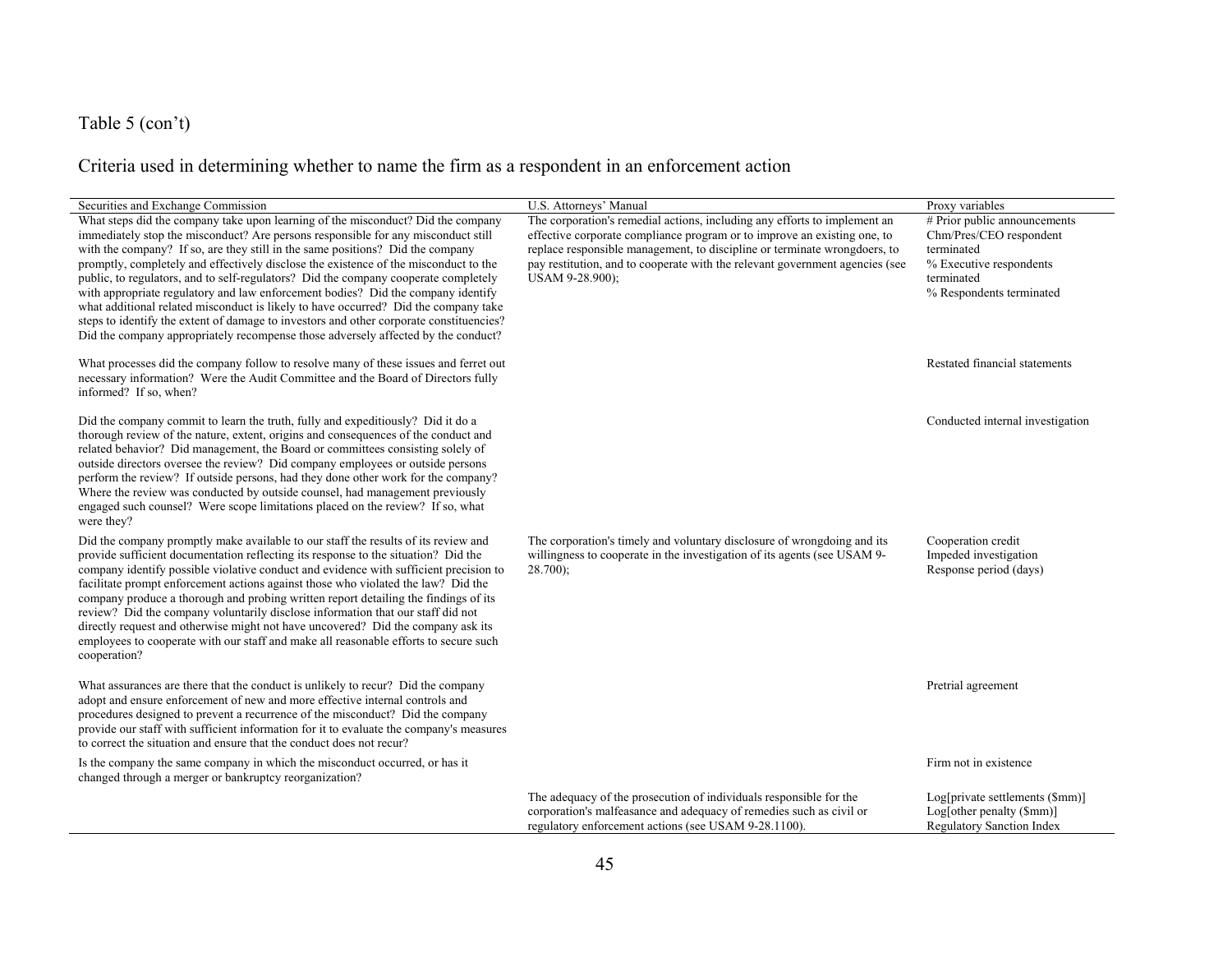## Determinants of federal prosecution of business organizations

This table reports the results of a probit regression of whether or not the firm was named as a respondent in a regulatory enforcement action for financial misrepresentation between 1978 and 2011. The dependent variable takes the value of one if the firm was named as a respondent and zero otherwise. This model is the selection model in the Heckman procedure used to estimate the monetary benefits of cooperation in financial misrepresentation enforcement actions. Variable definitions are presented in Appendix Table A-1. P-values are calculated using robust standard errors.

| Criteria used by regulators    | Proxy variable                           | Coefficient | P-value        |
|--------------------------------|------------------------------------------|-------------|----------------|
| Nature of misconduct           | Fraud charges included                   | $-0.1337$   | 0.449          |
|                                | Bribery charges included                 | 0.5579      | 0.136          |
|                                | Offering related                         | 0.0186      | 0.882          |
|                                | Insider trading                          | $-0.2358$   | 0.104          |
|                                | Option backdating related                | 0.0327      | 0.930          |
|                                | Merger related                           | $-0.0045$   | 0.983          |
|                                | Self-dealing                             | $-0.0665$   | 0.677          |
|                                | Misled auditors                          | $-0.2433$   | 0.056          |
|                                | Big 8 auditor                            | $-0.0750$   | 0.617          |
| How misconduct arose           | Chm/CEO duality                          | 0.1388      | 0.305          |
|                                | <b>Board size</b>                        | 0.0671      | 0.007          |
|                                | Board independence                       | $-0.1298$   | 0.633          |
|                                | <b>Meet expectations</b>                 | 0.4421      | 0.005          |
|                                | Inadequate internal controls             | 0.6502      | 0.000          |
|                                | Going concern                            | 0.2912      | 0.028          |
| Pervasiveness of misconduct    | Chm/Pres/CEO respondent                  | $-0.0687$   | 0.820          |
|                                | # C-level respondents                    | 0.1052      | 0.115          |
|                                | # Employee respondents                   | $-0.1259$   | 0.001          |
|                                | # Other respondents                      | 0.0125      | 0.640          |
|                                | # Violations                             | 0.0413      | 0.014          |
| History of misconduct          |                                          |             |                |
|                                | Violation period (months)<br>IPO related | 0.0081      | 0.007<br>0.443 |
|                                |                                          | $-0.1669$   |                |
|                                | Reverse merger/development stage         | 0.2014      | 0.296          |
|                                | Recidivist respondent                    | $-0.0652$   | 0.659          |
|                                | Organized crime involved                 | 0.0410      | 0.934          |
| Size of harm                   | <b>Initial market reaction</b>           | 0.7937      | 0.025          |
|                                | Stock run-up                             | 0.0003      | 0.286          |
|                                | <b>Maximum</b> loss                      | 0.5342      | 0.003          |
|                                | Announcement CAR                         | $-0.0461$   | 0.867          |
|                                | <b>Respondent ownership</b>              | 0.8673      | 0.008          |
|                                | Public float                             | 0.6371      | 0.052          |
|                                | Blockholder ownership                    | 0.2811      | 0.313          |
| Discovery and remedial actions | Self-reported violation                  | 0.0438      | 0.747          |
|                                | # Prior public announcements             | 0.0588      | 0.050          |
|                                | Chm/Pres/CEO respondent terminated       | 0.0751      | 0.824          |
|                                | % Executive respondents terminated       | $-0.1772$   | 0.598          |
|                                | % Respondents terminated                 | $-1.5228$   | 0.000          |
|                                | Restated financial statements            | $-0.2331$   | 0.150          |
|                                | Conducted internal investigation         | $-0.2734$   | 0.060          |
| Cooperation                    | <b>Cooperation credit</b>                | 0.6361      | 0.000          |
|                                | Impeded investigation                    | 0.2475      | 0.485          |
|                                | Response period (days)                   | $-0.0002$   | 0.058          |
| Firm status                    | Firm not in existence <sup>1</sup>       | $-0.6732$   | 0.000          |
| Alternative remediation        | Log[private settlements (\$mm)]          | 0.0050      | 0.575          |
|                                | Log[other penalty (\$mm)]                | $-0.1790$   | 0.005          |
|                                | Regulatory Sanction Index                | 0.0044      | 0.544          |
| Control variables              | Log[market cap (\$mm)]                   | 0.0388      | 0.229          |
|                                | Market-to-book ratio                     | $-0.0001$   | 0.069          |
|                                | <b>Enforcement action completed</b>      | 0.3862      | 0.026          |
|                                | <b>Post-Remedies Act</b>                 | $-0.3434$   | 0.038          |
|                                | Post-cooperation initiative              | $-0.2004$   | 0.187          |
|                                | Constant                                 | $-0.3696$   | 0.497          |
|                                | N                                        | 1,059       |                |
|                                | Pseudo $R^2$                             | 0.3186      |                |
|                                | Log likelihood                           | $-376.78$   |                |
|                                | $\chi^2$                                 | 352.28      | 0.000          |

1. Used for identification in the selection equation.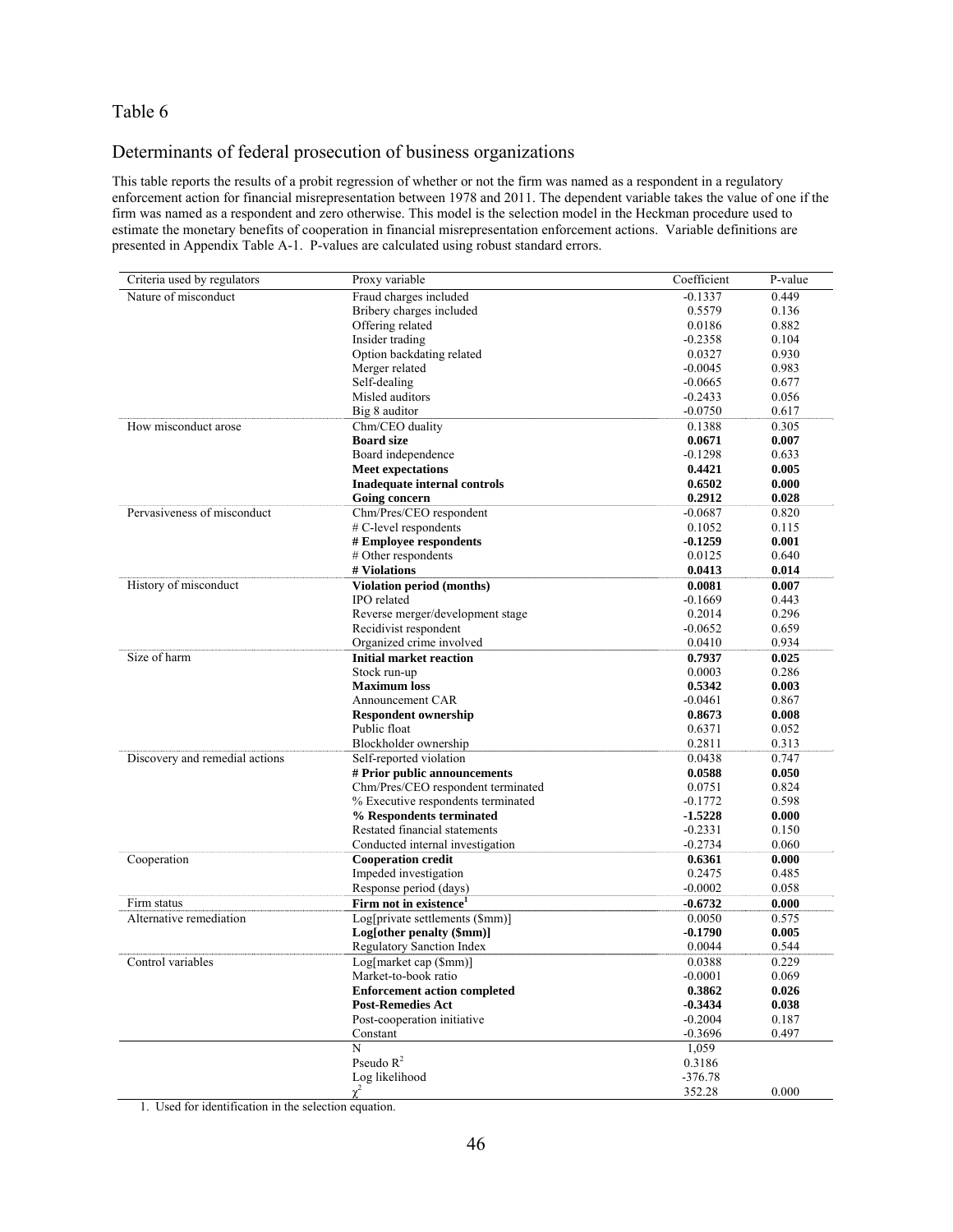### Criteria used in determining penalties

This table presents the SEC's framework for the consideration of the propriety of corporate penalties released on January 4, 2006 (http://www.sec.gov/news/press/2006-4.htm) and the relevant sections of Chapter 8 – Sentencing of Organizations from the DOJ's 2011 Federal Sentencing Guidelines Manual (http://www.ussc.gov/guidelines/2011\_Guidelines/Manual\_HTML/Chapter\_8.htm). The determinants of the base fine are selected so that, in conjunction with the multipliers derived from the culpability score in §8C2.5 (Culpability Score), they will result in guideline fine ranges appropriate to deter organizational criminal conduct and to provide incentives for organizations to maintain internal mechanisms for preventing, detecting, and reporting criminal conduct. In order to deter organizations from seeking to obtain financial reward through criminal conduct, this section provides that, when greatest, pecuniary gain to the organization is used to determine the base fine. In order to ensure that organizations will seek to prevent losses intentionally, knowingly, or recklessly caused by their agents, this section provides that, when greatest, pecuniary loss is used to determine the base fine in such circumstances. Column 3 outlines the proxy variables (defined in Appendix Table A-1) used in the outcome equation estimating the magnitude of monetary penalties.

| Securities and Exchange Commission                                                              | Federal Sentencing Guidelines Manual                                                                                                                                                                                                                                                                                                  | Proxy variables                                                                                                                                  |
|-------------------------------------------------------------------------------------------------|---------------------------------------------------------------------------------------------------------------------------------------------------------------------------------------------------------------------------------------------------------------------------------------------------------------------------------------|--------------------------------------------------------------------------------------------------------------------------------------------------|
| The presence or absence of a direct benefit to the corporation as a result<br>of the violation. | §8C2.4. (a)(2) The pecuniary gain to the organization from the offense.                                                                                                                                                                                                                                                               | Stock run-up<br>Self-dealing<br>Bribery charges included<br>Pretrial agreement                                                                   |
| The degree to which the penalty will recompense or further harm injured<br>shareholders.        | §8C2.8. (a)(3) Any collateral consequences of conviction, including<br>civil obligations arising from the organization's conduct.<br>§8C2.9. Disgorgement. The court shall add to the fine any gain to the<br>organization from the offense that has not and will not be paid as<br>restitution or by way of other remedial measures. | Log[Private settlements (\$mm)]<br>Log[Other penalty (5mm)]<br>Blockholder ownership<br>Respondent ownership<br>Public float<br>Announcement CAR |
| The extent of the injury to innocent parties.                                                   | $\S 8C2.4$ . (a)(2) The pecuniary loss from the offense caused by the<br>organization.<br>$\S 8C2.8$ . (a)(4) Any non-pecuniary loss caused or threatened by the<br>offense.                                                                                                                                                          | Initial market reaction<br>Maximum loss<br>Violation period (months)<br>Response period (days)                                                   |
| The need to deter the particular type of offense.                                               | $\S 8C2.8.$ (a)(1) The need for the sentence to reflect the seriousness of the<br>offense, promote respect for the law, provide just punishment, afford<br>adequate deterrence, and protect the public from further crimes of the<br>organization.                                                                                    | Option backdating related<br>Insider trading<br>Offering related<br>Merger related<br>IPO related<br>Reverse merger/development stage            |
| Whether complicity in the violation is widespread throughout the<br>corporation.                | §8C2.5. (b) Involvement in or Tolerance of Criminal Activity.<br>$\S 8C2.8$ . (a)(2) The organization's role in the offense.                                                                                                                                                                                                          | Chm/Pres/CEO respondent<br>$#$ C-level respondents<br>$#$ Employee respondents<br>$#$ Other respondents<br>$#$ Violations                        |
| The level of intent on the part of the perpetrators.                                            | §8C2.3. Offense Level.                                                                                                                                                                                                                                                                                                                | Fraud charges included<br>Misled auditors<br>Meet expectations<br>Inadequate internal controls<br><b>Regulatory Sanction Index</b>               |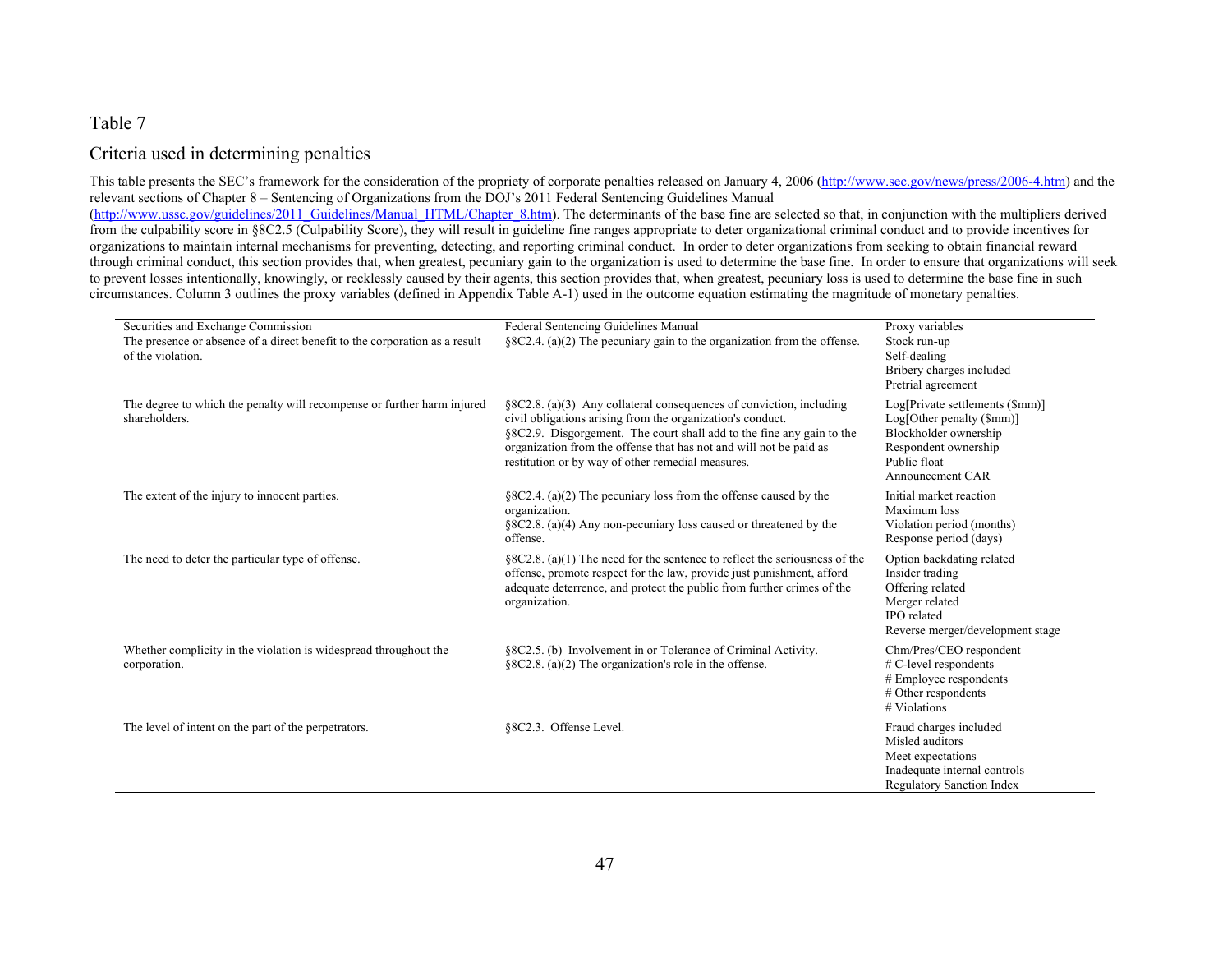# Table 7 (con't)

# Criteria used in determining penalties

| Securities and Exchange Commission                                    | Federal Sentencing Guidelines Manual                                                                                                                                                                                                                                                                                                                                                                             | Proxy variables                                                                                                                                                                                           |
|-----------------------------------------------------------------------|------------------------------------------------------------------------------------------------------------------------------------------------------------------------------------------------------------------------------------------------------------------------------------------------------------------------------------------------------------------------------------------------------------------|-----------------------------------------------------------------------------------------------------------------------------------------------------------------------------------------------------------|
| The degree of difficulty in detecting the particular type of offense. |                                                                                                                                                                                                                                                                                                                                                                                                                  | Self-reported violation<br>Big 8 auditor<br>Going concern                                                                                                                                                 |
| Presence or lack of remedial steps by the corporation.                |                                                                                                                                                                                                                                                                                                                                                                                                                  | Chm/Pres/CEO respondent terminated<br>% Executive respondents terminated<br>% Respondents terminated<br># Prior public announcements<br>Conducted internal investigation<br>Restated financial statements |
| Extent of cooperation with Commission and other law enforcement.      | §8C2.5.(g) Self-Reporting, Cooperation, and Acceptance of<br>Responsibility.                                                                                                                                                                                                                                                                                                                                     | Cooperation credit<br>Impeded investigation                                                                                                                                                               |
|                                                                       | §8C2.5.(e) Obstruction of Justice.                                                                                                                                                                                                                                                                                                                                                                               |                                                                                                                                                                                                           |
| Effective compliance programs.                                        | $\S 8C2.8.$ (a)(11) Whether the organization failed to have, at the time of<br>the instant offense, an effective compliance and ethics program.                                                                                                                                                                                                                                                                  | Chm/CEO duality<br>Board size<br>Board independence                                                                                                                                                       |
| Prior enforcement history.                                            | §8C2.5. (c) Prior History.<br>§8C2.5. (d) Violation of an Order.<br>§8C2.8. (a)(6) Any prior criminal record of an individual within high-<br>level personnel of the organization or high-level personnel of a unit of<br>the organization who participated in, condoned, or was willfully<br>ignorant of the criminal conduct.<br>§8C2.8. (a)(7) Any prior civil or criminal misconduct by the<br>organization. | Recidivist respondent<br>Organized crime involved                                                                                                                                                         |
| Legislative history and statutory authority.                          |                                                                                                                                                                                                                                                                                                                                                                                                                  | Post-Remedies Act<br>Post-cooperation initiative                                                                                                                                                          |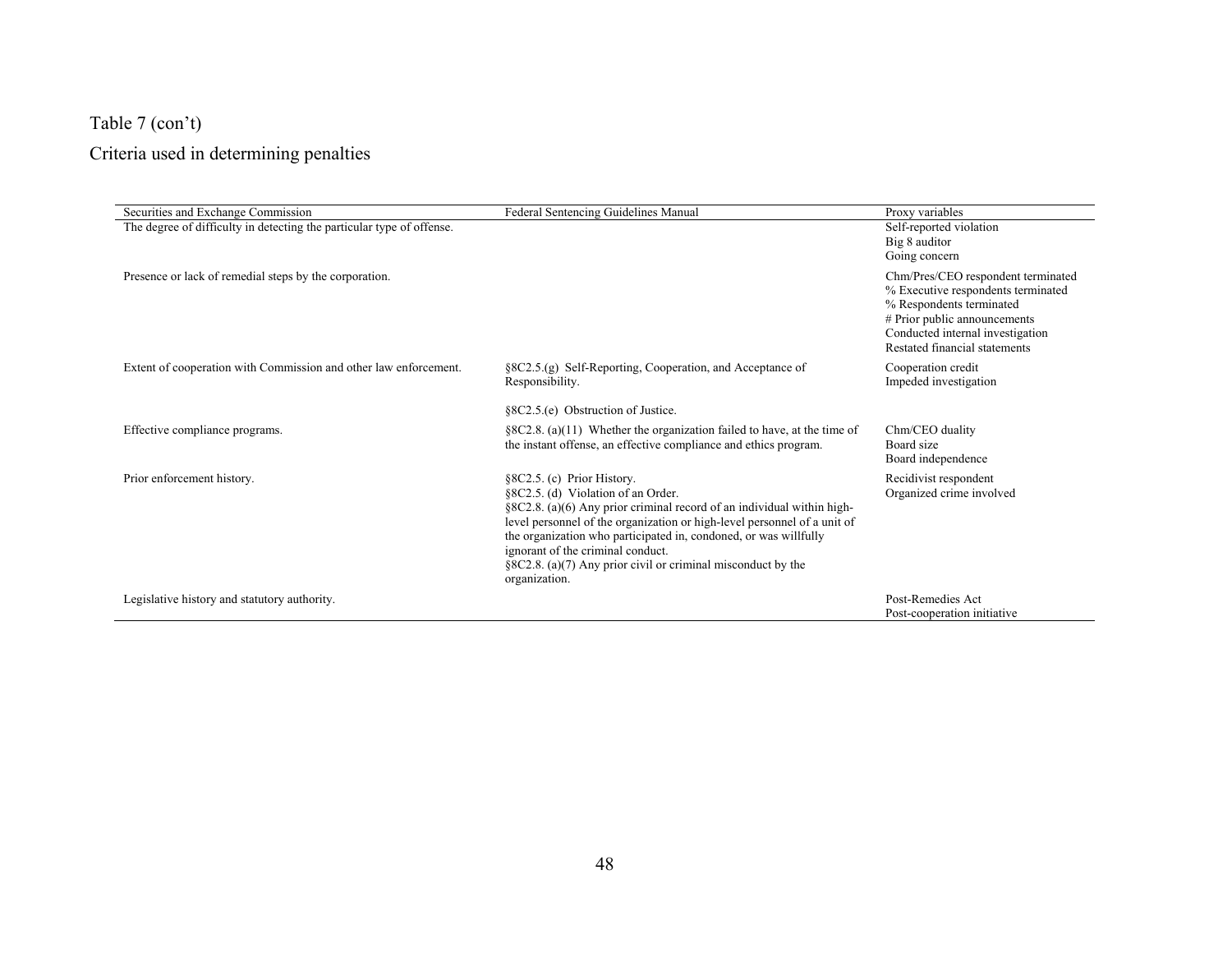## Determinants of monetary penalties

This table reports the outcome equation of a Heckman maximum likelihood procedure predicting the logarithm of regulatory penalties in millions of dollars that are assessed against the firm for financial misrepresentation enforcement actions. The selection equation in Table 6 is used to account for selection bias caused by firms not being named in the enforcement action. Variable definitions are presented in Appendix Table A-1. P-values are calculated using robust standard errors.

| Criteria used by regulators                  | Proxy variable                                            | Coefficient | P-value |
|----------------------------------------------|-----------------------------------------------------------|-------------|---------|
| Direct benefit to firm                       | Stock run-up                                              | $-0.0000$   | 0.632   |
|                                              | Self-dealing                                              | $-0.2017$   | 0.029   |
|                                              | <b>Bribery charges included</b>                           | 0.4580      | 0.021   |
|                                              | Pretrial agreement <sup>1</sup>                           | 1.5069      | 0.000   |
| Will penalty recompense or harm injured      | Log[Private settlements (\$mm)]                           | $-0.0066$   | 0.315   |
| shareholders?                                | Log[Other penalty (\$mm)]                                 | 0.1134      | 0.102   |
|                                              | <b>Blockholder ownership</b>                              | $-0.3814$   | 0.013   |
|                                              | Respondent ownership                                      | 0.0814      | 0.702   |
|                                              | Public float                                              | $-0.1188$   | 0.488   |
|                                              | <b>Announcement CAR</b>                                   | 0.3882      | 0.014   |
| The extent of injury to innocent parties     | Initial market reaction                                   | 0.1087      | 0.644   |
|                                              | <b>Maximum</b> loss                                       | 0.1844      | 0.041   |
|                                              | <b>Violation period (months)</b>                          | 0.0045      | 0.003   |
|                                              | Response period (days)                                    | 0.0001      | 0.097   |
| Need to deter the particular type of offense | <b>Option backdating related</b>                          | $-0.9944$   | 0.000   |
|                                              | Insider trading                                           | $-0.1370$   | 0.191   |
|                                              | <b>Offering related</b>                                   | 0.1909      | 0.012   |
|                                              | Merger related                                            | 0.0224      | 0.847   |
|                                              | IPO related                                               | 0.1351      | 0.134   |
|                                              | Reverse merger/development stage                          | 0.0267      | 0.817   |
| Pervasiveness of misconduct                  | Chm/Pres/CEO respondent                                   | 0.0929      | 0.516   |
|                                              | # C-level respondents                                     | $-0.0767$   | 0.165   |
|                                              | # Employee respondents                                    | 0.0800      | 0.066   |
|                                              | # Other respondents                                       | $-0.0418$   | 0.046   |
|                                              | # Violations                                              | $-0.0017$   | 0.889   |
| Intent of perpetrators                       | Fraud charges included                                    | $-0.0642$   | 0.525   |
|                                              | Misled auditors                                           | $-0.0494$   | 0.541   |
|                                              | Meet expectations                                         | $-0.0949$   | 0.400   |
|                                              | Inadequate internal controls                              | $-0.1465$   | 0.224   |
|                                              | <b>Regulatory Sanction Index</b>                          | 0.0155      | 0.038   |
| Discovery and remedial actions               | Self-reported violation                                   | $-0.0347$   | 0.688   |
|                                              | Big 8 auditor                                             | 0.0331      | 0.664   |
|                                              | Going concern                                             | $-0.0714$   | 0.228   |
|                                              | Chm/Pres/CEO respondent terminated                        | $-0.3245$   | 0.053   |
|                                              | % Executive respondents terminated                        | 0.4473      | 0.046   |
|                                              | % Respondents terminated                                  | 0.2075      | 0.111   |
|                                              | # Prior public announcements                              | 0.0650      | 0.001   |
|                                              | Restated financial statements                             | 0.0284      | 0.774   |
|                                              | <b>Conducted internal investigation</b>                   | $-0.2116$   | 0.031   |
| Cooperation                                  | <b>Cooperation credit</b>                                 | $-0.4259$   | 0.000   |
|                                              | Impeded investigation                                     | 0.2853      | 0.204   |
| Effective compliance program                 | Cm/CEO duality                                            | 0.0287      | 0.730   |
|                                              | Board size                                                | 0.0122      | 0.383   |
|                                              | Board independence                                        | $-0.0618$   | 0.709   |
| History of misconduct                        | Recidivist respondent                                     | 0.1001      | 0.337   |
|                                              | Organized crime involved                                  | $-0.3616$   | 0.099   |
| Legislative history and statutory authority  | Post-Remedies Act                                         | 0.1741      | 0.056   |
|                                              | Post-cooperation initiative                               | $-0.0235$   | 0.804   |
| Control variables                            | Log[market cap (\$mm)]                                    | 0.1286      | 0.000   |
|                                              | Market-to-book ratio                                      | 0.0000      | 0.807   |
|                                              | <b>Enforcement action completed</b>                       | $-0.4028$   | 0.002   |
|                                              | Constant                                                  | $-0.1696$   | 0.578   |
|                                              | rho                                                       | $-0.5250$   | 0.000   |
|                                              | sigma                                                     | 0.9300      | 0.187   |
|                                              | lambda                                                    | $-0.4883$   |         |
|                                              | N                                                         | 1,059       |         |
|                                              | Censored observations                                     | 229         |         |
|                                              | χ                                                         | 680.98      | 0.000   |
|                                              | Wald test of independent equations (rho = 0): $\chi^2(1)$ | 12.14       | 0.000   |

1. Used for identification in the outcome equation.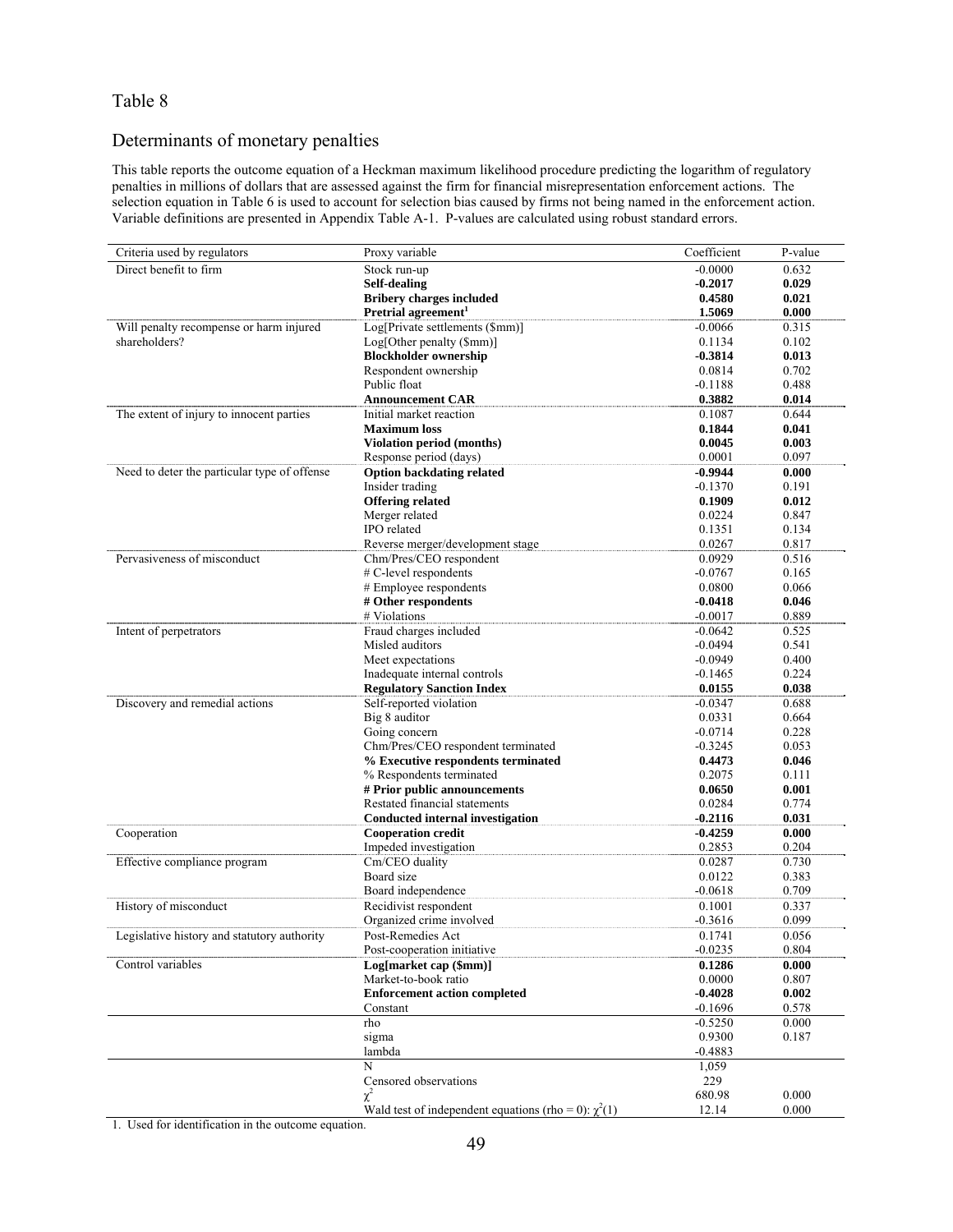#### Alternative estimates of the benefits of cooperation

This table summarizes the monetary benefits of cooperation estimated from the Heckman selection model using full maximum likelihood compared to Heckman's two-step efficient estimator (2-Step) and a Structural Equations Model (SEM) allowing for covariance between equation errors. Panel A presents the percentage decrease in monetary penalties for conducting an internal investigation and making the results available to regulators, being credited for cooperation by regulators in the enforcement action, and for doing both (estimated monetary penalties for doing neither is the denominator). Panel B presents the percentage increase in monetary penalties from the perspective of a firm choosing not to conduct an internal investigation, not to cooperate with regulators, and doing neither (estimated monetary penalties for doing both is the denominator). $1$ 

## Panel A: Percent reduction in penalties for conducting an internal investigation and credited for cooperation

|                        | Percent reduction in monetary penalties |                  |            |
|------------------------|-----------------------------------------|------------------|------------|
|                        | Heckman                                 | Heckman          | Structural |
|                        | full maximum                            | 2-step efficient | Equations  |
|                        | likelihood                              | estimator        | Model      |
| Internal investigation | $-19.1\%$                               | $-21.2%$         | $-12.6%$   |
| Cooperation credit     | $-34.7\%$                               | $-31.0%$         | $-31.8%$   |
| Both                   | $-47.1\%$                               | $-45.6%$         | $-40.4%$   |

## Panel B: Percent increase in penalties for *not* conducting an internal investigation *nor* credited for cooperation

|                        | Percent increase in monetary penalties |                  |            |
|------------------------|----------------------------------------|------------------|------------|
|                        | Heckman                                | Heckman          | Structural |
|                        | full maximum                           | 2-step efficient | Equations  |
|                        | likelihood                             | estimator        | Model      |
| Internal investigation | 23.6%                                  | 26.8%            | $14.4\%$   |
| Cooperation credit     | 53.1%                                  | 45.0%            | 46.7%      |
| Both                   | 89.2%                                  | 83.9%            | 67.7%      |

1. Coefficient estimates using Heckman 2-step efficient estimator and Structural Equations Model are not presented but are available on request.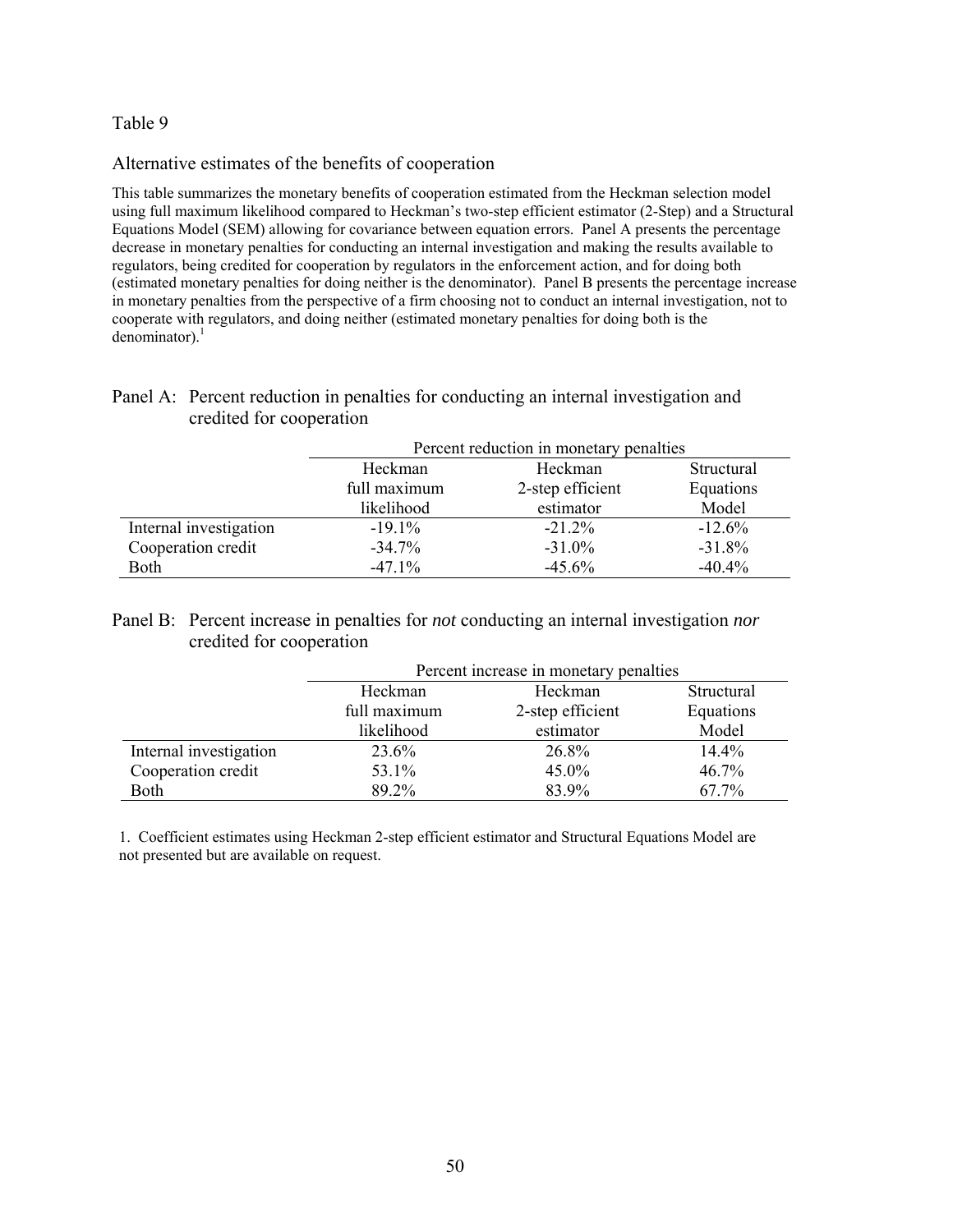## Determinants of firm cooperation cited by regulators

This table reports a logistic regression of whether or not the firm was cited for cooperation by regulators. The dependent variable takes the value of one if the firm received cooperation credit in the enforcement action and zero otherwise. The independent variables are a proxy for various factors related to the enforcement actions for financial misrepresentation and are defined in Appendix Table A-1. Two-tailed p-values are calculated using robust standard errors.

| Characteristics          | Proxy variable                      | Coefficient | P-value |
|--------------------------|-------------------------------------|-------------|---------|
| Firm characteristics     | Log[market cap (\$mm)]              | 0.1093      | 0.095   |
|                          | Market-to-book ratio                | $-0.1068$   | 0.017   |
|                          | Going concern                       | $-0.4897$   | 0.103   |
|                          | Reverse merger/development stage    | $-0.8862$   | 0.098   |
|                          | Firm not in existence               | $-0.5372$   | 0.012   |
|                          | Big 8 auditor                       | 0.9220      | 0.006   |
| Governance and ownership | Chm/CEO duality                     | $-0.1733$   | 0.412   |
|                          | <b>Board size</b>                   | $-0.1165$   | 0.003   |
|                          | Board independence                  | 0.4413      | 0.373   |
|                          | Respondent ownership                | $-0.2886$   | 0.658   |
|                          | Public float                        | $-0.2321$   | 0.690   |
|                          | Blockholder ownership               | 0.0459      | 0.929   |
| Nature of violation      | <b>Bribery charges included</b>     | 2.4215      | 0.000   |
|                          | <b>Fraud charges included</b>       | $-0.6893$   | 0.025   |
|                          | Offering related                    | $-0.2031$   | 0.414   |
|                          | Insider trading                     | $-0.0594$   | 0.841   |
|                          | Option backdating related           | 0.2660      | 0.600   |
|                          | IPO related                         | 0.4765      | 0.323   |
|                          | Merger related                      | $-0.6222$   | 0.099   |
|                          | Self-dealing                        | 0.0164      | 0.961   |
|                          | Misled auditors                     | 0.1001      | 0.675   |
|                          | <b>Inadequate internal controls</b> | 1.0446      | 0.004   |
|                          | <b>Meet expectations</b>            | 0.5763      | 0.017   |
| Culpable parties         | Chm/Pres/CEO respondent             | $-0.8003$   | 0.073   |
|                          | # C-level respondents               | $-0.0128$   | 0.928   |
|                          | # Employee respondents              | $-0.1362$   | 0.096   |
|                          | # Other respondents                 | $-0.0024$   | 0.956   |
|                          | Recidivist respondent               | $-0.1352$   | 0.631   |
|                          | Organized crime involved            | $-1.1605$   | 0.204   |
|                          | # Violations                        | 0.0150      | 0.630   |
|                          | Log[other penalty (\$mm)]           | $-0.1769$   | 0.176   |
|                          | <b>Regulatory Sanction Index</b>    | 0.0292      | 0.080   |
| Size of harm             | Violation period (months)           | 0.0032      | 0.460   |
|                          | Initial market reaction             | $-0.1945$   | 0.771   |
|                          | Stock run-up                        | 0.0006      | 0.138   |
|                          | Maximum loss                        | 0.1730      | 0.543   |
|                          | Announcement CAR                    | $-0.1772$   | 0.688   |
| Firm response            | Self-reported violation             | 0.1655      | 0.558   |
|                          | Conducted internal investigation    | 0.1604      | 0.502   |
|                          | # Prior public announcements        | 0.0539      | 0.213   |
|                          | Enforcement action completed        | $-0.2565$   | 0.326   |
|                          | Chm/Pres/CEO respondent terminated  | 0.7774      | 0.199   |
|                          | % Executive respondents terminated  | $-0.7900$   | 0.379   |
|                          | % Respondents terminated            | $-0.2519$   | 0.438   |
|                          | Restated financial statements       | 0.2220      | 0.441   |
|                          | Response period (days)              | $-0.0005$   | 0.031   |
|                          | Log[private settlements (\$mm)]     | $-0.0082$   | 0.592   |
| Legal mandates           | <b>Post-Remedies Act</b>            | 1.8632      | 0.000   |
|                          | Post-cooperation initiative         | $-0.0030$   | 0.991   |
|                          | Constant                            | $-3.3341$   | 0.000   |
|                          | N                                   | 1,059       |         |
|                          | Pseudo $R^2$                        | 0.3713      |         |
|                          | Log likelihood                      | $-392.06$   |         |
|                          | $\chi^2$                            | 229.91      | 0.000   |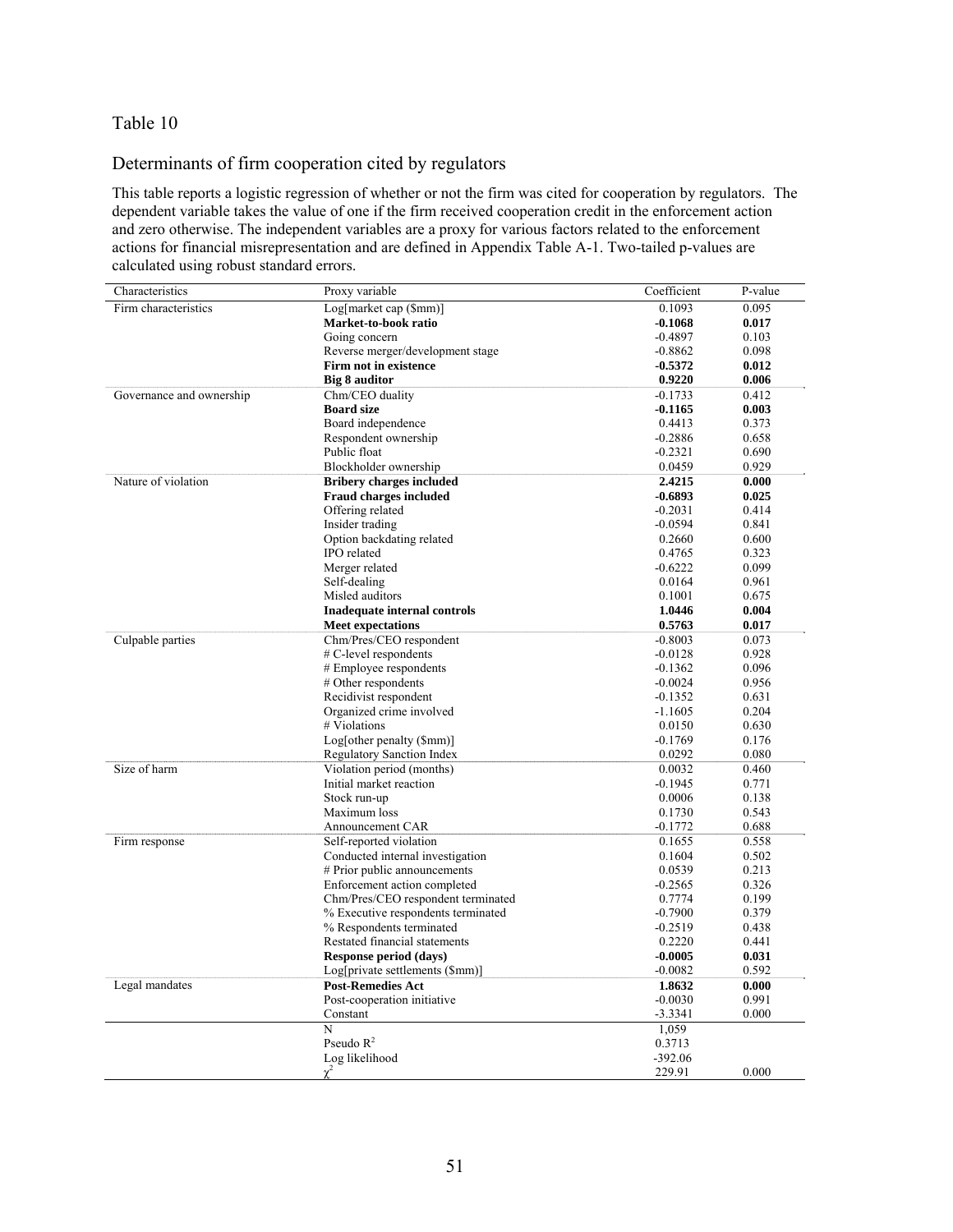## Table A-1

### Variable definitions

This table defines the variables used in our analyses. An "x" under the appropriate table number indicates its use as an independent variable, while an "o" indicates its use as a dependent variable, and a "+" indicates its use as an identification variable. See Karpoff, Lee, and Martin (2008a, 2008b, 2012b) for details on how each of the variables are constructed.

|              |              | Table        |                    |                                       |                                                                                                                                                                       |
|--------------|--------------|--------------|--------------------|---------------------------------------|-----------------------------------------------------------------------------------------------------------------------------------------------------------------------|
| 4            | 6            |              | 8 10               | Variable                              | Definition                                                                                                                                                            |
|              | $\mathbf x$  | $\mathbf X$  | $\mathbf{x}$       | Announcement CAR                      | Cumulative compound abnormal returns of all public announcements related to the                                                                                       |
|              |              |              |                    |                                       | enforcement action using the value-weight return of all stocks as the benchmark.                                                                                      |
| X            | X            | $\mathbf X$  | $\mathbf X$        | Big 8 auditor                         | Dummy variable set to 1 if the firm's auditor was one of the $Big 8$ auditing firms and 0<br>otherwise.                                                               |
| X            | $\mathbf X$  | $\mathbf X$  | $\mathbf x$        | Blockholder ownership                 | The percentage of outstanding shares owned by blockholders.                                                                                                           |
| $\mathbf X$  | $\mathbf X$  | $\mathbf X$  | $\mathbf x$        | Board independence                    | The percentage of the board of directors considered independent during the violation period.                                                                          |
|              | $\mathbf X$  | $\mathbf X$  | $\mathbf x$        | Board size                            | The number of individuals on the board of directors during the violation period.                                                                                      |
| $\mathbf X$  | $\mathbf X$  | $\mathbf{x}$ | $\mathbf X$        | Bribery charges included              | Dummy variable set to 1 if the enforcement action included bribery allegations under the<br>Foreign Corrupt Practices Act and 0 otherwise.                            |
|              | $\mathbf X$  | $\mathbf x$  | $\mathbf X$        | # C-level respondents                 | The total number of chief-level executives employed by the firm and named as respondents in<br>the enforcement action.                                                |
| $\mathbf X$  | $\mathbf X$  | $\mathbf X$  | $\mathbf x$        | Chm/Pres/CEO respondent               | Dummy variable set to 1 if a top executive with the title of Chairman, President, or CEO was                                                                          |
|              |              |              |                    |                                       | named as a respondent and 0 otherwise.                                                                                                                                |
|              | $\mathbf X$  | $\mathbf X$  | $\bf{X}$           | Chm/Pres/CEO respondent<br>terminated | Dummy variable set to 1 if a top executive with the title of Chairman, President, or CEO was<br>named as a respondent and was terminated by the firm and 0 otherwise. |
| $\mathbf X$  | $\mathbf X$  | $\mathbf X$  | $\bf{X}$           | Chm/CEO duality                       | Dummy variable set to 1 if the CEO was also chairman of the board of directors during the<br>violation period and 0 otherwise.                                        |
|              | $\mathbf X$  | $\mathbf x$  | $\mathbf X$        | Conducted internal                    | Dummy variable set to 1 if the firm announced they conducted an internal investigation related                                                                        |
|              |              |              |                    | investigation                         | to the enforcement action and 0 otherwise.                                                                                                                            |
| $\mathbf{o}$ | $\mathbf X$  | $\mathbf x$  | $\mathbf{o}$       | Cooperation credit                    | Dummy variable set to 1 if the firm was given credit for cooperating with authorities in                                                                              |
|              |              |              |                    |                                       | documents filed in the regulatory proceedings and 0 otherwise.                                                                                                        |
|              | $\mathbf X$  | $\mathbf X$  | $\mathbf X$        | # Employee respondents                | Total number of non-executive respondents directly employed by the firm.                                                                                              |
|              | $\mathbf x$  | $\bar{x}$    | $\mathbf x$        | Enforcement action<br>completed       | Dummy variable set to 1 if the regulatory enforcement action has been completed and 0<br>otherwise.                                                                   |
|              | $\mathbf X$  | $\mathbf X$  | $\mathbf X$        | % Executive respondents<br>terminated | The proportion of executive respondents that were terminated by the firm.                                                                                             |
|              | $\mathbf{o}$ |              |                    | Firm named                            | Dummy variable set to 1 if the firm was named as a respondent in the enforcement action and 0                                                                         |
|              |              |              |                    |                                       | otherwise.                                                                                                                                                            |
| $\mathbf X$  | $\mathbf X$  | $^{+}$       | $\mathbf x$        | Firm not in existence                 | Dummy variable set to 1 if the firm was no longer in existence when the first regulatory<br>proceeding was filed and 0 otherwise.                                     |
| $\mathbf X$  |              | $\mathbf{o}$ |                    | Firm penalty (\$mm)                   | [Natural logarithm] Sum of fines plus disgorgement and interest in millions of dollars assessed<br>on the firm in regulatory actions.                                 |
| $\mathbf X$  | $\mathbf X$  | $\mathbf x$  | $\bar{\mathbf{X}}$ | Fraud charges included                | Dummy variable set to 1 if the violations included fraud charges under either the Securities or<br>Exchange Acts and 0 otherwise.                                     |
| $\mathbf x$  | $\mathbf X$  | $\mathbf x$  | $\bar{\mathbf{X}}$ | Going concern                         | Dummy variable set to $\overline{1}$ if the firm received a going concern qualification during the violation                                                          |
|              |              |              |                    |                                       | period and 0 otherwise.                                                                                                                                               |
|              | $\mathbf X$  |              |                    | Impeded investigation                 | Dummy variable set to 1 if the firm asserted Fifth Amendment rights, did not waive                                                                                    |
|              |              | X            |                    |                                       | attorney/client privilege or otherwise impeded the investigation by regulatory authorities and 0                                                                      |
|              |              |              |                    |                                       | otherwise.                                                                                                                                                            |
|              |              |              |                    |                                       |                                                                                                                                                                       |
|              | $\mathbf X$  | $\mathbf X$  | $\mathbf X$        | Inadequate internal controls          | Dummy variable set to 1 if the charges included 15 U.S.C. $\S 78m(b)(2)(B)$ and 0 otherwise.                                                                          |
|              | $\mathbf{x}$ | $\mathbf x$  | $\mathbf{x}$       | Initial market reaction               | The abnormal return on the date of the initial public announcement related to the enforcement<br>action using the value-weight return of all stocks as the benchmark. |
| $\mathbf X$  |              |              |                    | Insider ownership                     | The percentage of outstanding shares owned by firm insiders $(= 1 - \text{public float})$ .                                                                           |
|              | $\mathbf X$  | $\mathbf X$  | $\mathbf X$        | Insider trading                       | Dummy variable set to 1 if the enforcement action included insider trading violations and 0<br>otherwise.                                                             |
|              | $\mathbf X$  | $\mathbf X$  | $\mathbf X$        | IPO related                           | Dummy variable set to 1 if the violation was related to the firm's initial public offering and 0<br>otherwise.                                                        |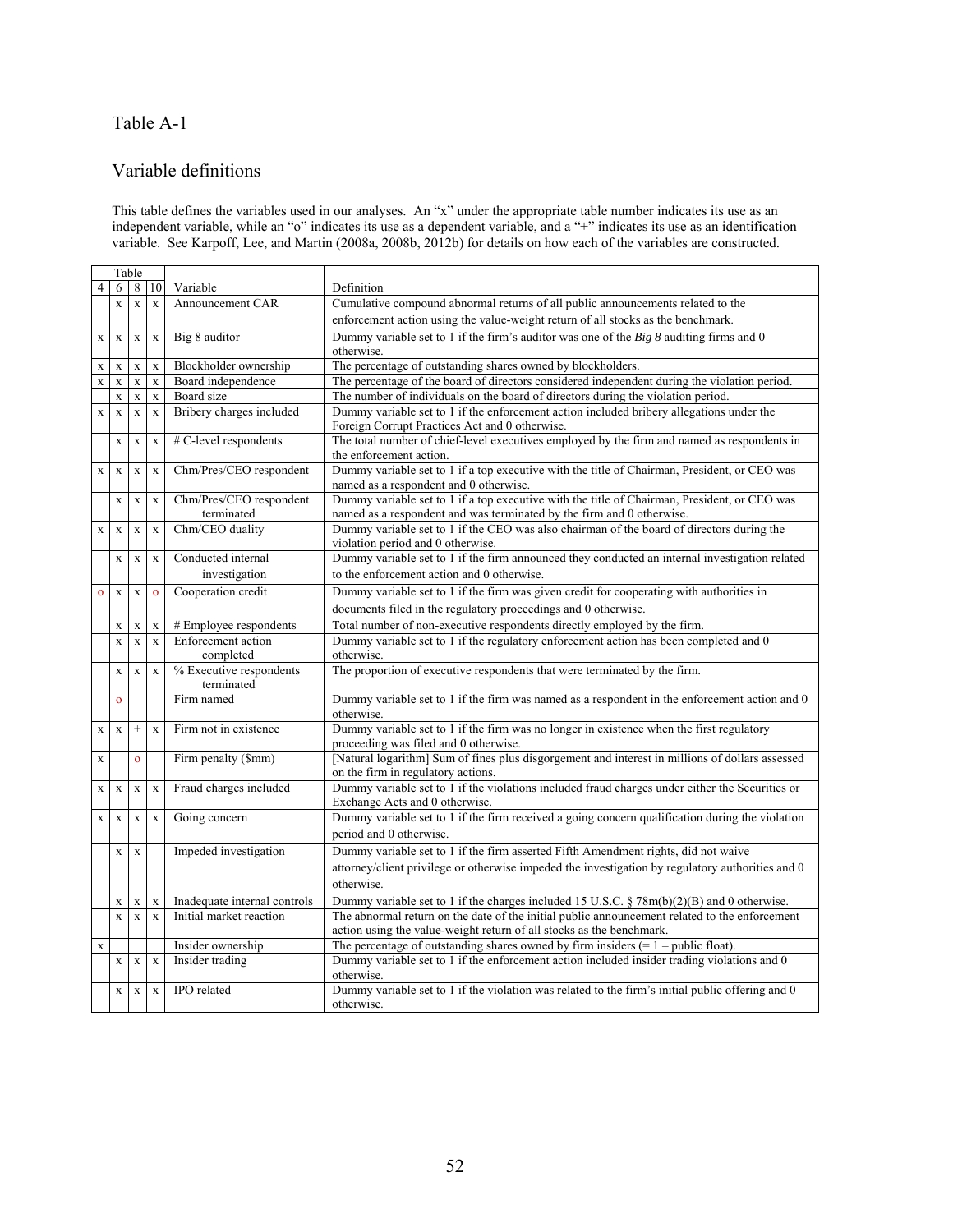# Table A-1 (con't)

## Variable definitions

|             |              | Table        |             |                                     |                                                                                                                                                                                                                                                                                      |
|-------------|--------------|--------------|-------------|-------------------------------------|--------------------------------------------------------------------------------------------------------------------------------------------------------------------------------------------------------------------------------------------------------------------------------------|
| 4           | 6            |              | 8 10        | Variable                            | Definition                                                                                                                                                                                                                                                                           |
| $\mathbf X$ | $\mathbf X$  | $\mathbf X$  | $\mathbf X$ | Market cap (\$mm)                   | [Natural logarithm] Market value of equity in millions of dollars.                                                                                                                                                                                                                   |
| X           | X            | $\mathbf X$  | $\mathbf X$ | Market-to-book ratio                | Market value of equity plus total assets minus common equity divided by total assets.                                                                                                                                                                                                |
| $\mathbf X$ | $\mathbf{x}$ | $\mathbf{X}$ | $\mathbf x$ | Maximum loss                        | Abnormal loss an investor would experience that purchased the firm's stock at its highest point<br>during the violation period and sold at the close following the first public announcement related<br>to the enforcement action less the return on a valuated index of all stocks. |
| $\mathbf X$ | $\mathbf X$  | $\mathbf X$  | $\bf{X}$    | Meet expectations                   | Dummy variable set to 1 if the violation was motivated by internal or external expectations as<br>to sales or earnings targets and 0 otherwise.                                                                                                                                      |
|             | $\mathbf x$  | $\mathbf X$  | $\mathbf X$ | Merger related                      | Dummy variable set to 1 if the violation occurred while the firm was involved in a merger and<br>0 otherwise.                                                                                                                                                                        |
|             | $\mathbf X$  | $\mathbf X$  | $\bf{X}$    | Misled auditors                     | Dummy variable set to 1 if one of the charges in the enforcement action included 17 C.F.R<br>$240.13b2-2$ and 0 otherwise.                                                                                                                                                           |
|             | $\mathbf x$  | $\mathbf X$  | $\mathbf X$ | Offering related                    | Dummy variable set to 1 if the enforcement action included charges related to the offering of<br>securities and 0 otherwise.                                                                                                                                                         |
|             | $\mathbf X$  | $\mathbf x$  | $\mathbf X$ | Option backdating related           | Dummy variable set to 1 if the violation was related to stock option backdating and 0<br>otherwise.                                                                                                                                                                                  |
|             | $\mathbf X$  | $\mathbf X$  | $\mathbf X$ | Organized crime involved            | Dummy variable set to 1 if a respondent in the enforcement action was associated with<br>organized crime and 0 otherwise.                                                                                                                                                            |
| $\mathbf X$ | $\mathbf X$  | $\mathbf X$  | $\mathbf X$ | Other penalty (\$mm)                | [Natural logarithm] Sum of fines plus disgorgement and interest in millions of dollars assessed<br>on individuals and agents in regulatory actions.                                                                                                                                  |
|             | $\mathbf x$  | $\mathbf X$  | $\mathbf X$ | # Other respondents                 | Total number of other respondents named in the enforcement action excluding the firm and its<br>employees.                                                                                                                                                                           |
|             | X            | X            | X           | Post-cooperation initiative         | Dummy variable set to 1 if the first regulatory action occurred following the release by the SEC<br>of the Relationship of Cooperation to Agency Enforcement Decisions on October 23, 2001 and<br>0 otherwise.                                                                       |
|             | $\mathbf X$  | $\mathbf X$  | $\mathbf X$ | Post-Remedies Act                   | Dummy variable set to 1 if the first regulatory action occurred following the passage of the<br>Securities Enforcement Remedies and Penny Stock Reform Act "Remedies Act" on October<br>15, 1990 and 0 otherwise.                                                                    |
|             | $^{+}$       | $\mathbf X$  |             | Pretrial agreement                  | Dummy variable set to 1 if the firm entered into either a Deferred Prosecution Agreement or<br>Non-Prosecution Agreement with regulators and 0 otherwise (contingent on cooperation).                                                                                                |
|             | $\mathbf X$  | $\mathbf X$  | $\mathbf X$ | # Prior public<br>announcements     | The total number of public announcements made by the firm regarding the occurrence,<br>investigation, related litigation, restatement, and enforcement prior to the first filing or public<br>release by regulators in the enforcement action.                                       |
| $\mathbf X$ | $\mathbf X$  | $\mathbf X$  | X           | Private settlements (\$mm)          | [Natural logarithm] Total value of private class action settlements against the firm in millions<br>of dollars net of recoveries in derivative actions.                                                                                                                              |
|             | $\mathbf X$  | $\mathbf X$  | $\mathbf X$ | Public float                        | Proportion of the firm's stock not owned by insiders $(= 1 -$ insider ownership).                                                                                                                                                                                                    |
| $\mathbf X$ | $\mathbf X$  | $\mathbf X$  | $\mathbf X$ | Recidivist respondent               | Dummy variable set to 1 if any of the named respondents were named in a previous regulatory<br>enforcement action and 0 otherwise.                                                                                                                                                   |
|             | $\mathbf X$  | $\mathbf X$  | $\mathbf X$ | Regulatory Sanction Index           | Total number of non-monetary sanctions against all respondents as developed by Karpoff, Lee,<br>and Martin $(2012b)$ .                                                                                                                                                               |
| $\mathbf X$ | $\mathbf X$  | $\mathbf X$  | $\mathbf X$ | Respondent ownership                | Proportion of the firm's outstanding shares owned by the respondents named in the<br>enforcement action.                                                                                                                                                                             |
|             | $\mathbf X$  | $\mathbf X$  | $\mathbf X$ | % Respondents terminated            | The proportion of employee respondents that were terminated by the firm.                                                                                                                                                                                                             |
|             | $\mathbf X$  | $\mathbf X$  | $\mathbf x$ | Response period (days)              | Number of days between the end of the violation and the first public announcement by the firm<br>or regulators related to the enforcement action.                                                                                                                                    |
| $\mathbf X$ | $\mathbf X$  | $\mathbf X$  | $\mathbf X$ | Restated financial<br>statements    | Dummy variable set to 1 if the firm restated its financial statements covering the violation<br>period and 0 otherwise.                                                                                                                                                              |
|             | $\mathbf X$  | $\mathbf X$  | X           | Reverse merger/development<br>stage | Dummy variable set to 1 if the firm either went public via a reverse merge or was a<br>development stage company during the violation period and 0 otherwise.                                                                                                                        |
|             | $\mathbf X$  | $\mathbf X$  | $\mathbf X$ | Self-dealing                        | Dummy variable set to 1 if the violation included embezzlement, theft, or unauthorized use or<br>transfer of assets to one of the named respondents.                                                                                                                                 |
|             | $\mathbf X$  | $\mathbf X$  | $\mathbf X$ | Self-reported violation             | Dummy variable set to 1if the firm self-reported the violation to regulatory authorities and 0<br>otherwise.                                                                                                                                                                         |
| $\mathbf X$ | $\mathbf X$  | $\mathbf X$  | $\mathbf X$ | Stock run-up                        | Abnormal return from the beginning of the violation period to the point of the highest market<br>capitalization during the violation period using the value-weight return of all stocks as the<br>benchmark.                                                                         |
| X           | $\mathbf X$  | $\mathbf X$  | $\mathbf X$ | Violation period (months)           | Number of months in the violation period.                                                                                                                                                                                                                                            |
|             | $\mathbf X$  | $\mathbf X$  | $\mathbf X$ | # Violations                        | The total number of unique US Code and Code of Federal Regulation rules charged against all<br>respondents in the enforcement action.                                                                                                                                                |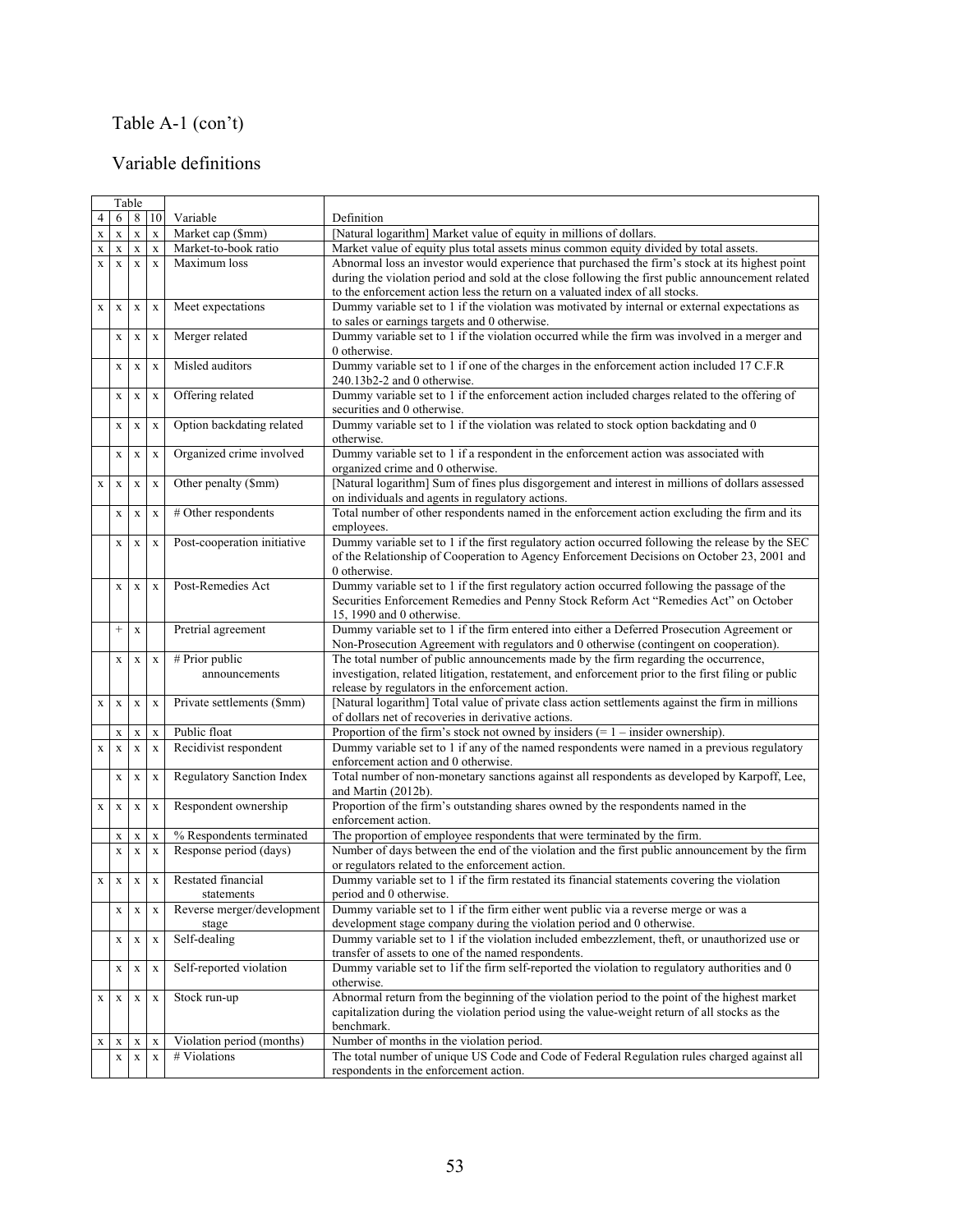(All figures to be reproduced in color on the Web and in black-and-white in print)



Figure 1. Timeline of an enforcement action and related events.